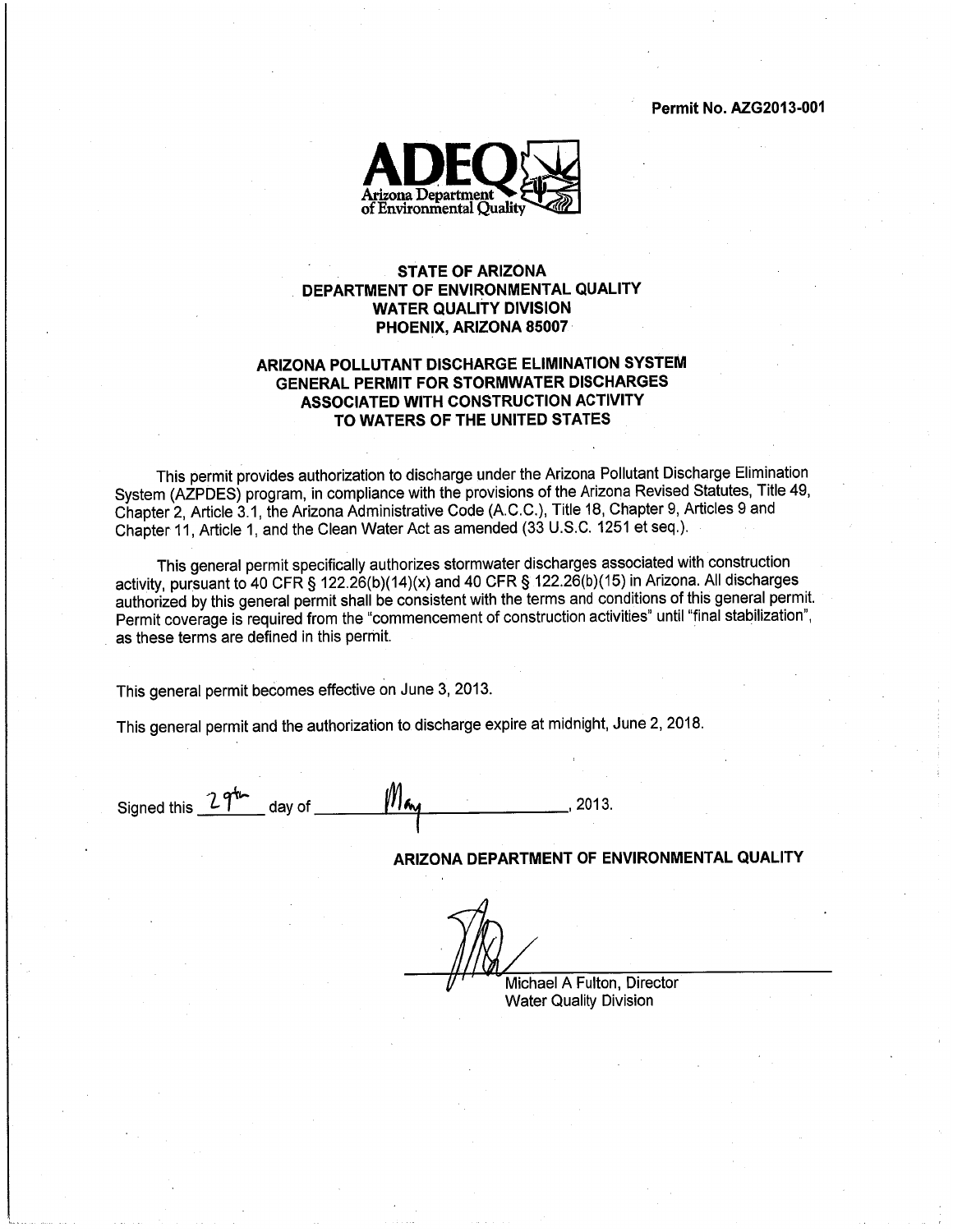# **TABLE OF CONTENTS**

| 1.0        |                                                                                        |  |
|------------|----------------------------------------------------------------------------------------|--|
| 1.1        |                                                                                        |  |
| 1.2        |                                                                                        |  |
| 1.3        |                                                                                        |  |
| 1.4        |                                                                                        |  |
| 1.5        |                                                                                        |  |
| 1.6        |                                                                                        |  |
| 2.0        |                                                                                        |  |
| 2.1        |                                                                                        |  |
| 2.2        |                                                                                        |  |
| 2.3        |                                                                                        |  |
| 2.4        |                                                                                        |  |
| 2.5        |                                                                                        |  |
| 2.6        |                                                                                        |  |
| 3.0        | EFFLUENT LIMITATIONS AND WATER QUALITY STANDARDS APPLICABLE TO ALL                     |  |
| 3.1.       |                                                                                        |  |
| 3.2        |                                                                                        |  |
|            |                                                                                        |  |
| 4.0        |                                                                                        |  |
| 4.1        |                                                                                        |  |
| 4.2        |                                                                                        |  |
| 4.3        |                                                                                        |  |
| 4.4        |                                                                                        |  |
| 4.5        |                                                                                        |  |
| 5.0        |                                                                                        |  |
|            |                                                                                        |  |
| 5.1        |                                                                                        |  |
| 5.2        |                                                                                        |  |
| 5.3        |                                                                                        |  |
| 6.0        |                                                                                        |  |
|            |                                                                                        |  |
| 6.1<br>6.2 |                                                                                        |  |
| 6.3        |                                                                                        |  |
| 6.4        |                                                                                        |  |
| 6.5        |                                                                                        |  |
| 6.6        |                                                                                        |  |
| 6.7        |                                                                                        |  |
| 6.8        |                                                                                        |  |
| 7.0        |                                                                                        |  |
|            |                                                                                        |  |
| 7.1        |                                                                                        |  |
| 7.2        |                                                                                        |  |
| 7.3<br>8.0 |                                                                                        |  |
|            |                                                                                        |  |
| 8.1<br>8.2 |                                                                                        |  |
|            | DEFINITIONS AND ACRONYMS (FOR THE PURPOSES OF THIS PERMIT).  A-1<br><b>APPENDIX A.</b> |  |
|            | <b>APPENDIX B.</b>                                                                     |  |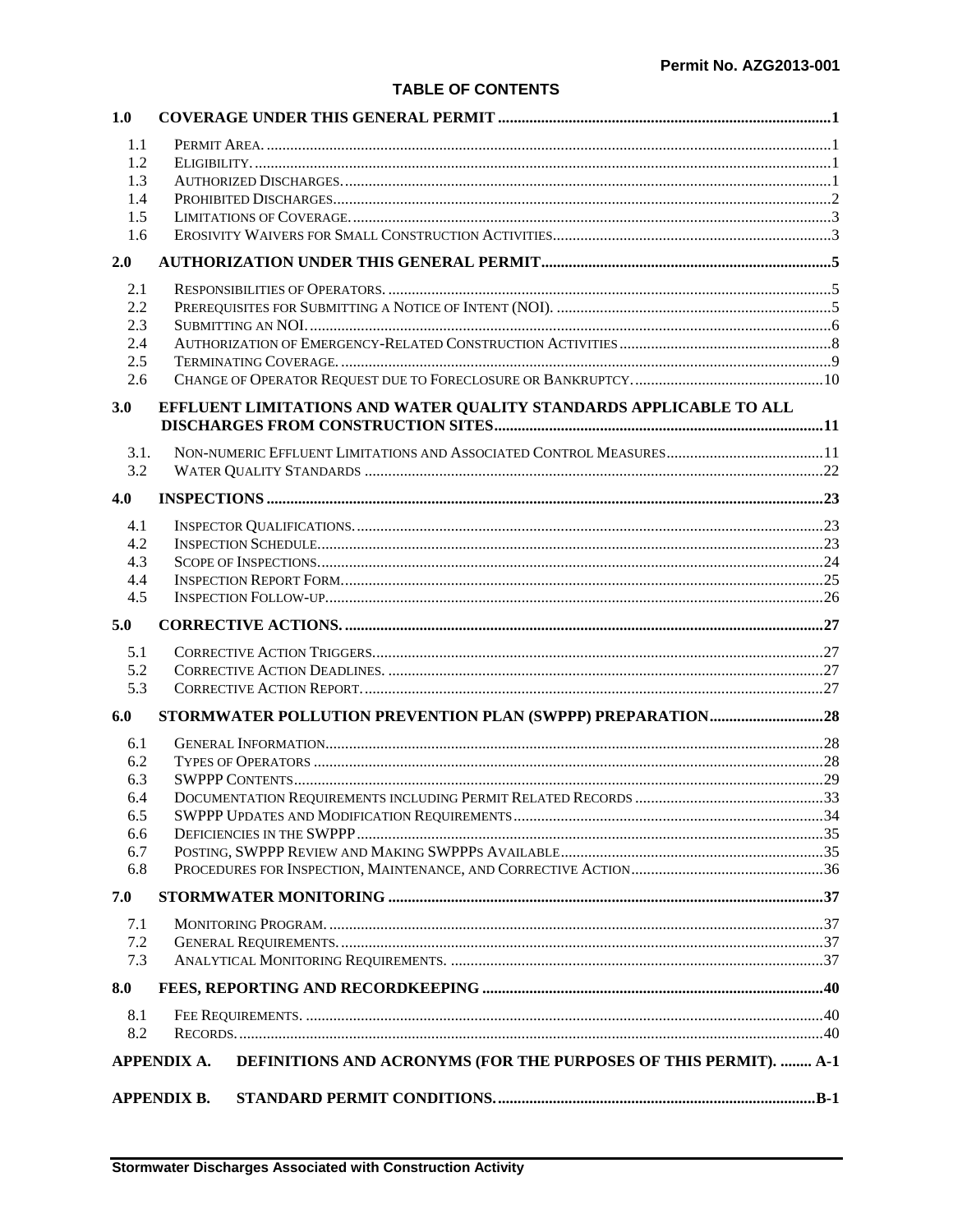# <span id="page-2-0"></span>**1.0 COVERAGE UNDER THIS GENERAL PERMIT**

#### <span id="page-2-1"></span>**1.1 Permit Area.**

This general permit covers the state of Arizona. This permit is not authorized for use by operators with stormwater discharges associated with construction activities on any Indian Country lands in Arizona. USEPA Region 9 is the permitting authority for Indian lands in Arizona.

#### <span id="page-2-2"></span>**1.2 Eligibility.**

This general permit authorizes stormwater discharges associated with "construction activities", as defined in Appendix A that will disturb one or more acres of land, or will disturb less than one acre, but is part of a common plan of development or sale that will ultimately disturb one acre or more. This general permit is also applicable to stormwater discharges associated with support activities from temporary plants or operations set up to produce concrete, asphalt, or other materials exclusively for the permitted construction project. See 40 CFR  $122.26(b)(14)(x)$  and  $(15)$ .

Operators of small construction sites (less than five  $(5)$  acres – see 40 CFR 122.26(b)(15) and Appendix A) may, if eligible, choose a waiver from coverage under this permit, provided that site remains in compliance with the applicable requirements of Part 1.5 during construction.

Coverage under this permit may be required for any discharge that ADEQ determines is needed in accordance with A.A.C. R18-9-A902(B)(8)(d).

Any discharges that are not consistent with the eligibility conditions of this permit are not authorized by this permit. A person shall either apply for a separate Arizona Pollutant Discharge Elimination System (AZPDES) permit to cover such ineligible discharge(s), cease the discharge(s), or take necessary steps to make the discharge(s) eligible for coverage under this permit.

**Individual Permit Requirements.** An operator who desires to obtain an individual stormwater permit (in accordance with the requirements of A.A.C. R18-9-C902(B), or is required by ADEQ to obtain an individual stormwater permit (in accordance with A.A.C. R18-9-C902(A)), shall comply with the requirements of Appendix B, Subsections 17 and 18(a)(i).

#### <span id="page-2-3"></span>**1.3 Authorized Discharges.**

- 1. Allowable Stormwater Discharges. An operator may discharge pollutants in:
	- a. Stormwater runoff associated with construction activities provided the discharge is conducted in compliance with this permit;
	- b. Discharges requiring a stormwater permit under 40 CFR 122.26(a)(1)(v); 40 CFR 122.26(b)(15)(ii); or under 40 CFR 122.26(a)(9);
	- c. Stormwater discharges from construction support activities (e.g., concrete or asphalt batch plants, equipment staging yards, material storage areas, excavated material disposal areas, borrow areas) provided:
		- i. The support activity is directly related to a construction site that is required to have AZPDES permit coverage for discharges of stormwater associated with construction activity;
		- ii. The support activity is not a commercial operation (serving multiple unrelated construction projects by different operators) and does not operate beyond the completion of the construction activity for which the support activity is directly associated.
		- iii. The support activity is not otherwise covered by a separate AZPDES permit; and
		- iv. Appropriate control measures for the discharges from the support activity areas are identified in the Stormwater Pollution Prevention Plan (SWPPP) and implemented.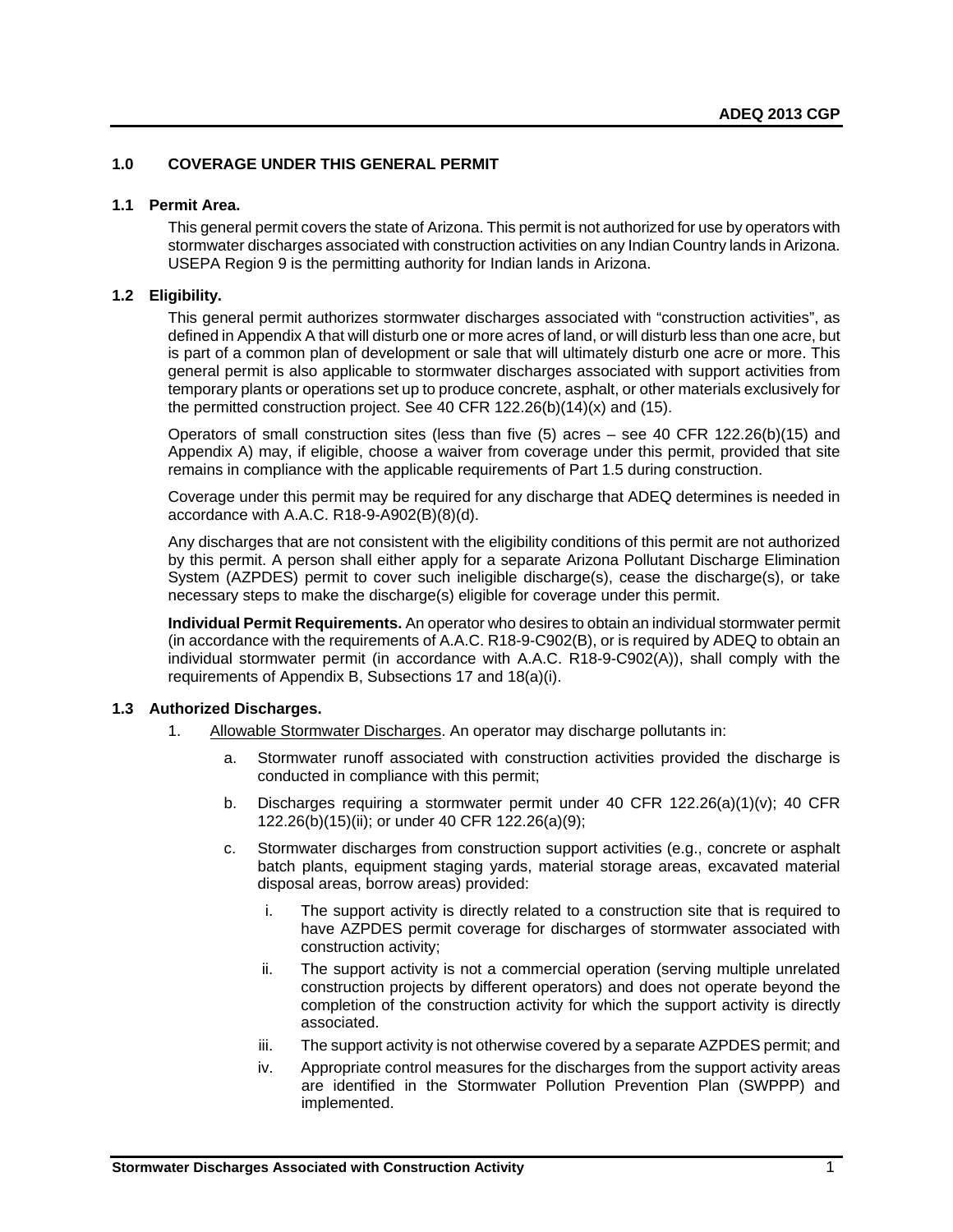- 2. Allowable Non-Stormwater Discharges.
	- a. The following are the only non-stormwater discharges allowed under this permit. These discharges are allowed provided they are reduced or eliminated to the extent practicable. When allowable non-stormwater discharges can not be practicably eliminated, the operator shall install appropriate control measures to reduce or eliminate pollutants in the discharge to assure compliance with Part 3 of this permit:
		- i. Discharges from emergency fire-fighting activities;
		- ii. Water used to control dust, provided reclaimed water or other process wastewaters are not used;
		- iii. Routine external building wash down where detergents are not used;
		- iv. Water used to rinse vehicles and equipment, provided that reclaimed water or other wastewater is not used and no soaps, solvents, detergents, oils, grease or fuels are present in the rinsate;
		- v. Pavement wash waters where spills or leaks of toxic or hazardous materials have not occurred (unless all spilled material has been removed) and where detergents are not used;
		- vi. Uncontaminated air conditioning or compressor condensate;
		- vii. Uncontaminated groundwater or spring water;
		- viii. Foundation or footing drains where flows are not contaminated with process materials such as solvents;
		- ix. Water from fire fighting system testing and maintenance, including hydrant flushings;
		- x. Discharges related to installation and maintenance of potable water supply systems, including disinfection and flushing activities, discharges resulting from pressure releases or overflows, and discharges from wells approved by ADEQ for drinking water use;
		- xi. Hydrostatic testing of new pipes, tanks or vessels using potable water, surface water, or uncontaminated groundwater;
		- xii. Water used for compacting soil, provided reclaimed water or other wastewaters are not used;
		- xiii. Water used for drilling and coring such as for evaluation of foundation materials, where flows are not contaminated with additives; and
		- xiv. Uncontaminated waters obtained from dewatering operations/ foundations in preparation for and during excavation and construction provided the discharge are managed as specified in Part 3.1.4 of this permit.
			- *Note: This permit does not prohibit the use of reclaimed or other process wastewaters on-site for dust control, soil compaction or for landscape irrigation. However, such activities shall be managed in a way that they are not discharged off site or applied during rain events consistent with A.A.C. R18-9-704(G)(3)(c) of the reclaimed water rules. Therefore, they are not permissible 'discharges'.*
	- b. If the site is within 1/4 mile of an outstanding Arizona water (OAW), the operator shall not discharge any non-stormwater under this permit, except for emergency fire-fighting activities, unless specifically authorized by the Department.

# <span id="page-3-0"></span>**1.4 Prohibited Discharges.**

The operator shall not allow any non-stormwater discharges from the site except as provided in Part 1.3(2). All other non-stormwater discharges (not listed above) shall be eliminated or authorized under a separate AZPDES permit, as those discharges are not authorized under this permit. Stormwater discharges that are mixed with non-stormwater, other than the allowable non-stormwater discharges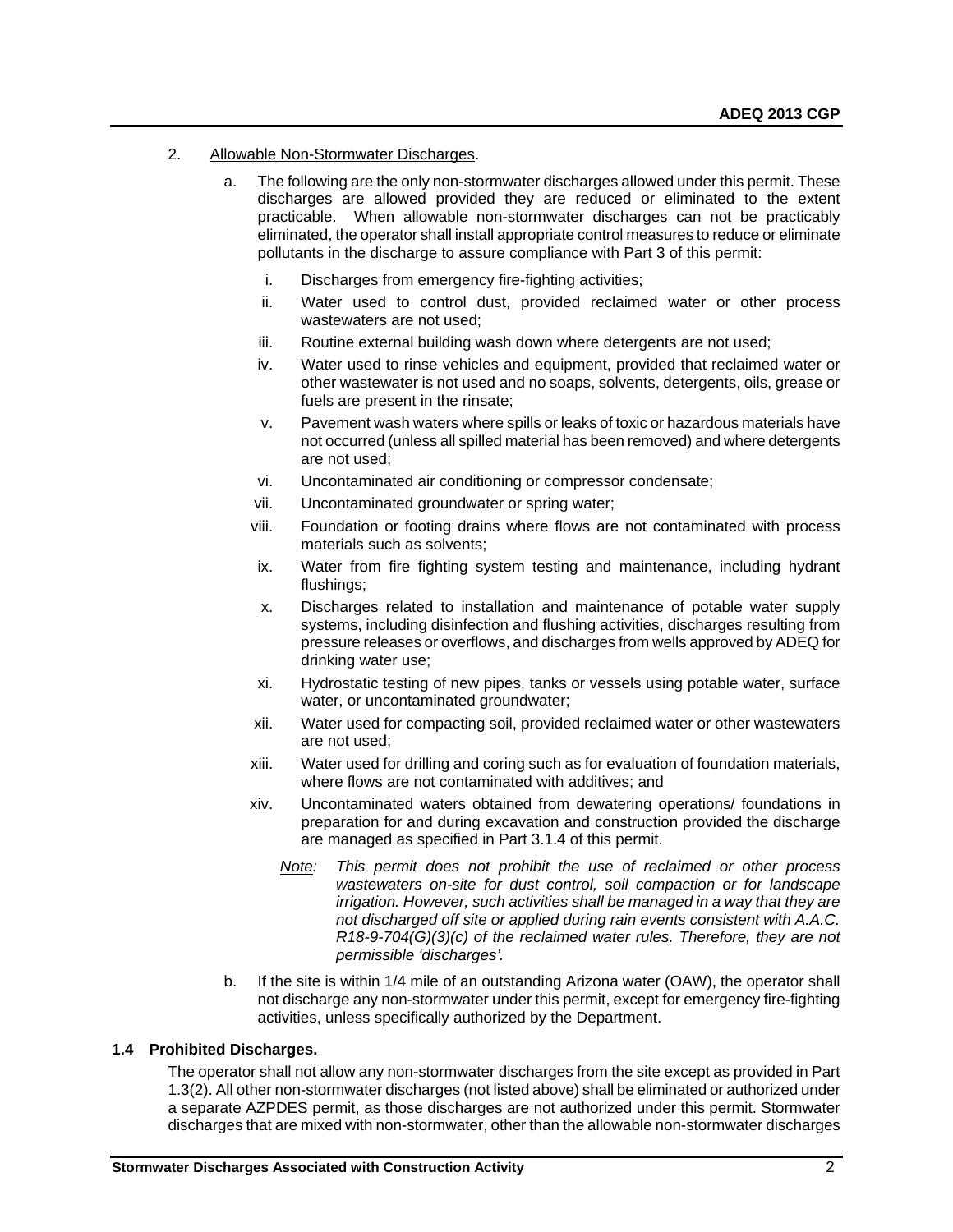listed in Part 1.3(2) are not eligible for coverage under this permit. The following discharges are prohibited:

- 1. Wastewater from washout of concrete, unless managed by an appropriate control as described in Part 3.1.3.1(1);
- 2. Wastewater from washout and cleanout of stucco, paint, form release oils, curing compounds and other construction materials, unless managed by an appropriate control as described in Part 3.1.3.1(3);
- 3. Fuels, oils, or other pollutants used in vehicle and equipment operation and maintenance;
- 4. Soaps or solvents used in vehicle and equipment washing; and
- 5. Toxic or hazardous substances from a spill or other release.

# <span id="page-4-0"></span>**1.5 Limitations of Coverage.**

- 1. Post-Construction Discharges. This general permit does not authorize stormwater discharges that originate from the site after construction activities have been completed and the site, including any temporary support activity site, has achieved final stabilization and a Notice of Termination (NOT) has been submitted to ADEQ. Post-construction stormwater discharges from industrial sites may need to be covered by a separate AZPDES permit.
- 2. Discharges Covered by Another AZPDES Permit. This general permit does not authorize stormwater discharges associated with construction activity that are covered under an individual permit or another applicable general permit.
- 3. Impaired Waters. The following conditions and requirements apply if any portion of the construction site is located within 1/4 mile of a receiving water listed as impaired under section 303(d) of the Clean Water Act:
	- a. The operator must submit a copy of the SWPPP and associated review fee with the NOI to ADEQ;
	- b. The SWPPP must include a sampling and analysis plan (see Part 7.3(5)) for analytical monitoring if there is potential for discharges from the site to include the pollutant(s) for which the receiving water is impaired. However, if the operator can demonstrate there is no reasonable potential that construction activities could be an additional source of the identified pollutant(s), analytical monitoring is not required. As part of this demonstration, the operator must consider all on-site activities, including the potential for the pollutants (metals, nutrients, etc.) to be present in site soils. The demonstration must be included in the SWPPP submitted for ADEQ's review;
	- c. If a discharge contains pollutants for which an approved Total Maximum Daily Load (TMDL) has been established, the SWPPP shall specifically identify control measures necessary to ensure the discharges will be consistent with the provisions of the TMDL:
- 4. Outstanding Arizona waters (OAW). The following conditions and requirements apply if any portion of the construction site is located within 1/4 mile of a receiving water listed as an OAW in A.A.C. R18-11-112(G):
	- a. The operator must submit a copy of the SWPPP and associated review fee with the NOI to ADEQ;
	- b. The SWPPP must include a sampling and analysis plan for analytical monitoring (see Part 7.3(5)) of pollutants expected to discharge from the site, including sediment;

#### <span id="page-4-1"></span>**1.6 Erosivity Waivers for Small Construction Activities.**

A person performing construction activity which disturbs between one and five acres may be exempt from obtaining coverage under this permit for the duration of the project based on a low potential for soil erosion for the duration of the project (i.e., the Erosivity Waiver).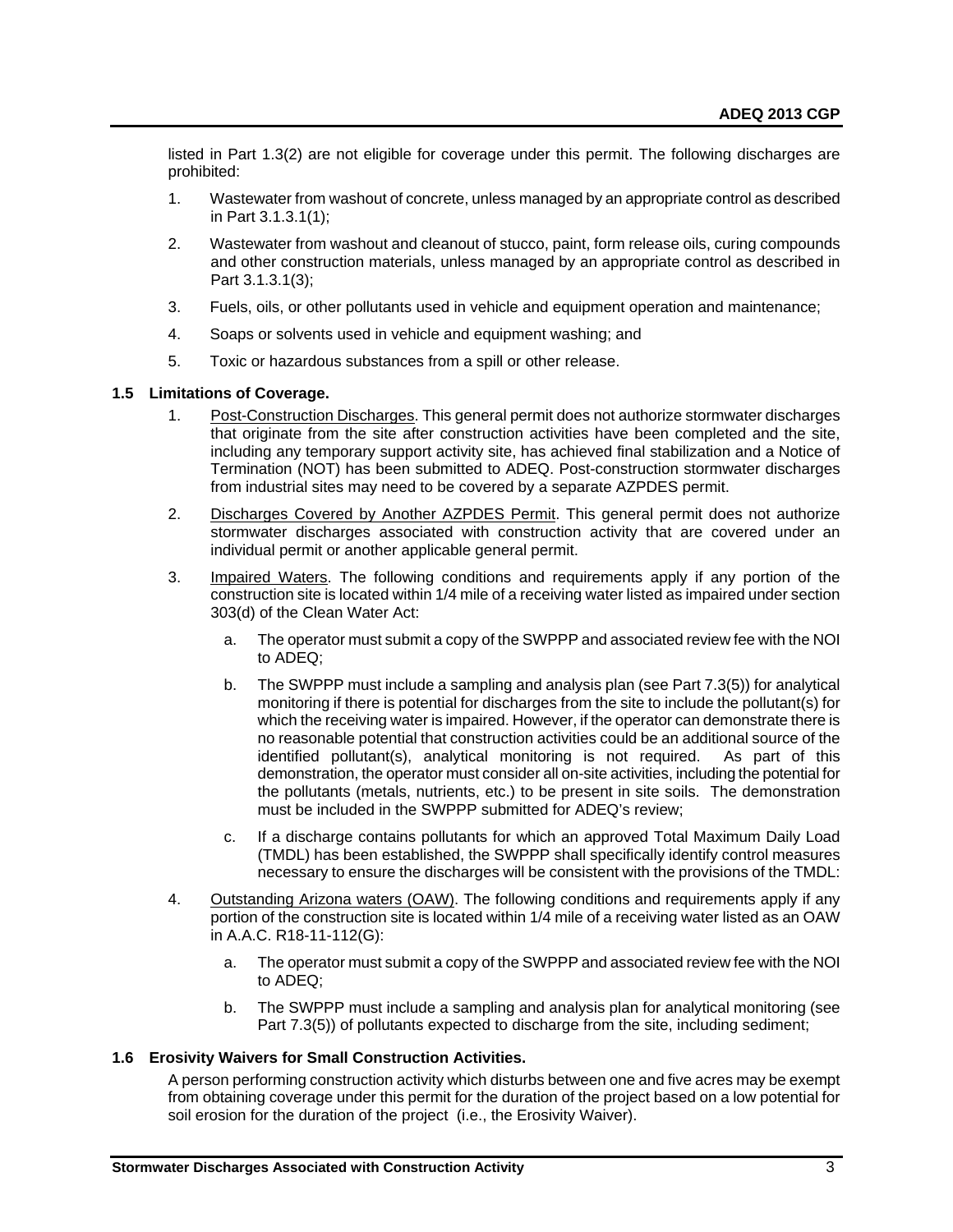- *Note: Construction activities that disturb five acres or greater, or less than five acres but are part of a common plan of development or sale, are not eligible for any of this waiver.*
- 1. Calculating the Erosivity Waiver. Low potential for erosion is defined as a rainfall erosivity (R) factor of less than five as calculated using ADEQ's Smart NOI Web site.

The small construction project's rainfall erosivity factor calculation shall be less than five during the **entire** period of construction activity. The period of construction activity begins at initial earth disturbance (commencement of construction activities) and ends with final site stabilization.

The applicant shall certify to ADEQ that construction activity will occur only when the rainfall erosivity factor is less than five.

If any portion of the construction site is located within 1/4 mile of an impaired water or OAW, the site is not eligible for the erosivity waiver. The erosivity waiver is predicated on the above criteria being met and proper application procedures being followed.

Projects Which Extend Past Certified Period. If the small construction project continues beyond the calculated "end date" as shown on the Permit Waiver Certification, the operator is in violation of this permit. If this occurs, the operator shall prepare a SWPPP and submit an NOI as required under Parts 2.3 and 6.0 before the end of the certified waiver period.

2. Permit Waiver Certification. The operator shall obtain an AZPDES Permit Waiver Certification before commencing construction activities. All waiver certifications require an AZPDES fee in accordance with A.A.C. R18-14-109, Table 6. ADEQ will not issue a waiver until the proper fee is paid.

An operator of a construction activity that is eligible for one of the above waivers shall provide the following information:

- a. The name, address, and telephone number of the construction site operator(s);
- b. The name (or other identifier), address, county, and parcel or lot number as recorded by the county, of the construction project or site;
- c. An accurate (within 15 seconds) latitude and longitude (in degrees/ minutes/ seconds format) of the construction project or site at the point of discharge nearest to the receiving water;
- d. The project start and completion (final stabilization) dates;
- e. The total project acreage and the acreage to be disturbed by the operator submitting the NOI, to the nearest 0.5 acre;
- f. If there is potential for discharge to a municipal separate storm sewer system (including municipal streets and other improvements that can convey stormwater), the name of the municipal operator of the storm sewer;
- g. The name of the waterbody(s) that would be receiving stormwater discharges from the construction project;
- h. For the erosivity waiver, verification that the rainfall erosivity factor calculation that applies to the active construction phase at the project site is less than five calculated using ADEQ's Smart NOI Web site; and
- i. The waiver certification form shall be signed using the electronic signature feature on the Smart NOI Web site and in accordance with the signatory requirements of Appendix B, Subsection 9.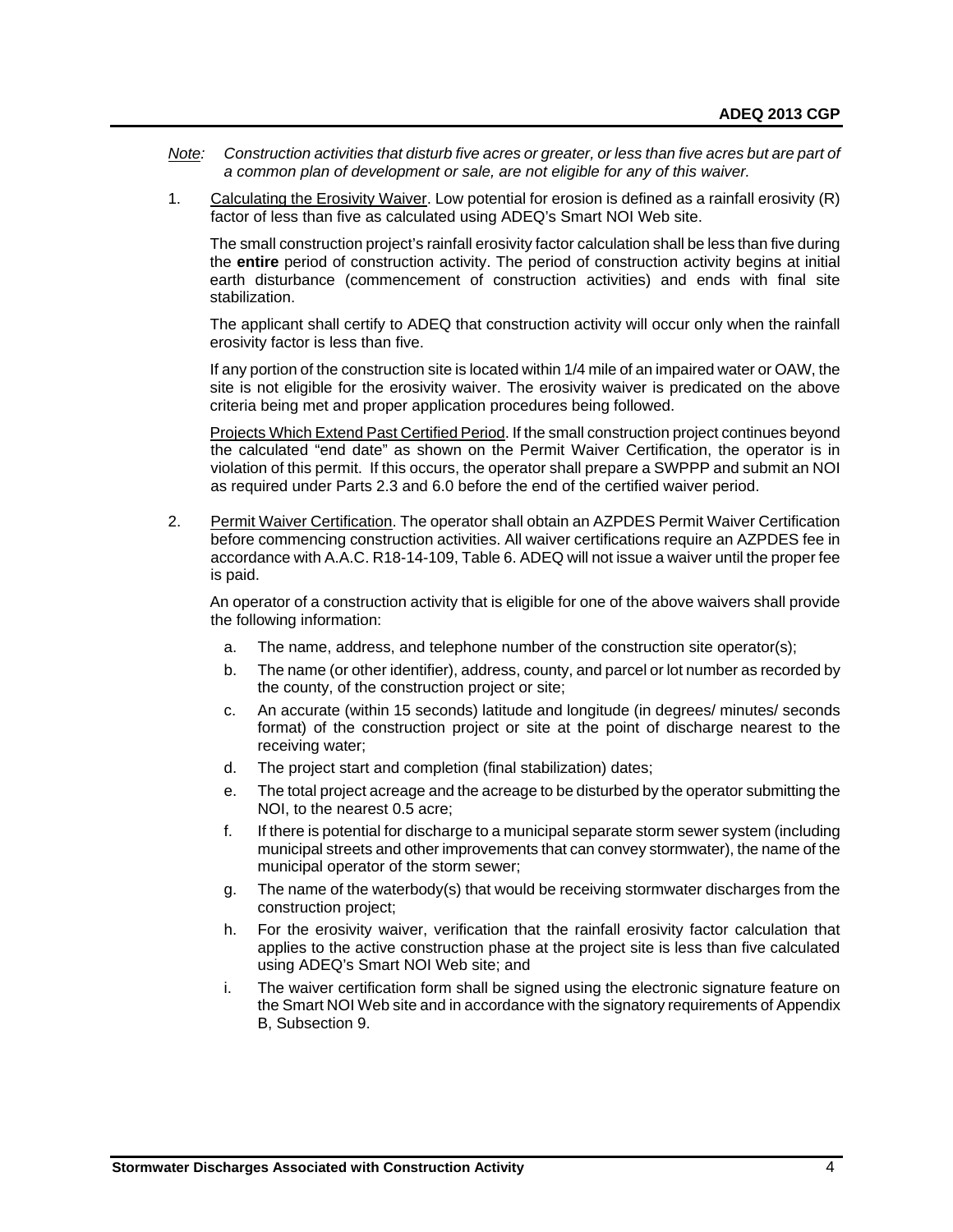# <span id="page-6-0"></span>**2.0 AUTHORIZATION UNDER THIS GENERAL PERMIT**

The operator shall review all the conditions and requirements of this permit before submitting any of the forms described in Part 2.

#### <span id="page-6-1"></span>**2.1 Responsibilities of Operators.**

- 2.1.1 All operators. All operators are required to obtain coverage for stormwater discharges associated with construction activity under this permit or an alternative AZPDES permit. For the purposes of this permit, an "operator" is any person associated with a construction project that meets either of the following two criteria:
	- 1. The person has operational control over construction plans and specifications, including the ability to make modifications to those plans and specifications; or
	- 2. The person has day-to-day operational control of those activities at a project that are necessary to ensure compliance with the permit conditions (e.g., they are authorized to direct workers at a site to carry out activities required by the permit).

Subcontractors generally are not considered operators for the purposes of this permit.

- 2.1.2 Multiple Operators. Where there are multiple operators associated with the same project, all operators are required to obtain permit coverage. The following applies in these situations:
	- 1. If one operator has control over plans and specifications and a different operator has control over activities at the project site, they may divide responsibility for compliance with the terms of this permit as long as they jointly develop a common SWPPP (see Part 6.1(1)), which documents which operator has responsibility for each requirement of the permit.
	- 2. If an operator only has operational control over a portion of a larger project (e.g., one of four homebuilders in a subdivision), the operator is responsible for compliance with applicable effluent limits (see Part 3), terms, and conditions of this permit as it relates to their activities on their portion of the construction site and implementation of control measures described in the SWPPP in the areas under their control.
	- 3. Operators must ensure either directly or through coordination with other operators, that their activities do not render another person's pollutant discharge controls ineffective.
	- 4. If the operator of a construction support activity (see Part 1.3(1)(c)) is different than the operator of the main construction site, that operator is also required to obtain permit coverage.

# <span id="page-6-2"></span>**2.2 Prerequisites for Submitting a Notice of Intent (NOI).**

A person may be authorized to discharge under this permit only if the stormwater discharge is associated with construction activities from the project site. Prior to submission of an NOI, an applicant seeking authorization to discharge under this general permit shall:

- 1. Meet the eligibility requirements under Part 1.2; and
- 2. Develop a SWPPP that meets the requirements of Part 6 of this permit and that covers either the entire site or all portions of the site for which the person is an operator.
	- a. The SWPPP shall be prepared prior to submission of the NOI and shall be implemented prior to the start of construction.
	- b. The SWPPP is not required to be submitted to ADEQ (unless the project is within 1/4 mile of an impaired water or OAW as described in Parts 1.5(3) and 1.5(4)) but shall be retained and made available in accordance with Part 6.7.
- *Note:* Emergency-related construction activities (see Part 2.4) are automatically authorized to discharge under this permit (see Appendix A).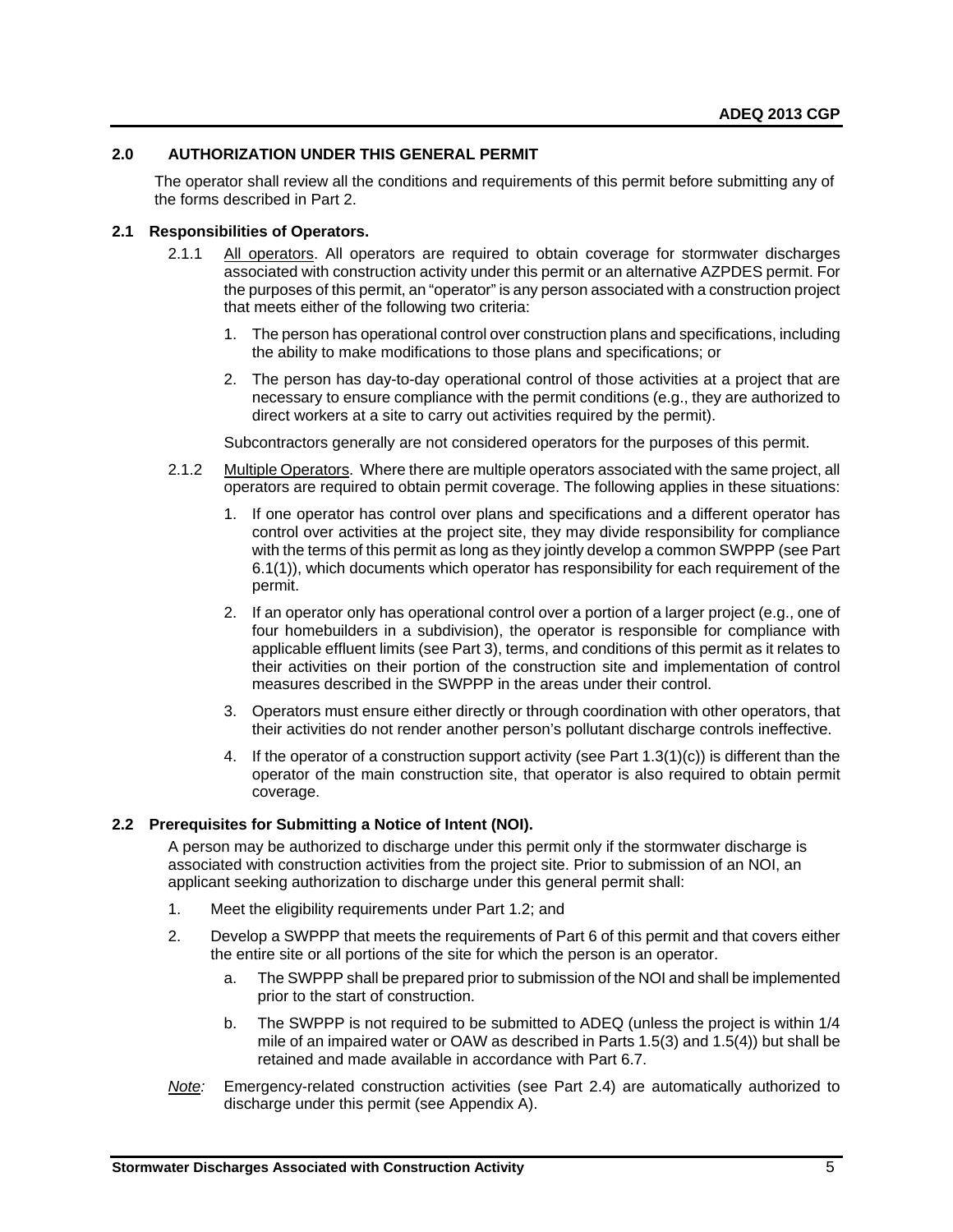# <span id="page-7-0"></span>**2.3 Submitting an NOI.**

- 1. Application Required.
	- a. The operator shall submit separate, accurate and complete NOIs to ADEQ for each project that disturbs one or more acres of land. The operator of a common plan of development or sale that will ultimately disturb one or more acres must submit completed NOIs to ADEQ at the address specified in Part 8.2.
	- b. Submission of the NOI demonstrates the operator's intent to be covered by this permit; it is not a determination by ADEQ that the operator has met the eligibility requirements for the permit. Discharges are not authorized if ADEQ notifies the operator that further evaluation is necessary, or the discharges are not eligible for coverage under this permit.
	- c. Whenever the operator changes or another is added during the construction project, the new operator shall also submit an NOI to be authorized under this permit before taking over operational control or commencing construction activities at the site.
- 2. NOI Requirements. Construction site operators seeking authorization for stormwater discharges under this general permit shall submit a complete and accurate AZPDES NOI form to ADEQ. Submit to the Department a complete and accurate NOI form electronically via the Smart NOI Web site at: <https://az.gov/app/smartnoi/> or submit a paper copy with original signature in accordance with A.A.C. R18-9-C901(D) to the address listed in Part 8.2.

The NOI form is available at <http://www.azdeq.gov/environ/water/permits/cgp.html>

The NOI form requires, at a minimum, the following information:

- a. The name, address, and telephone number of the construction site operator;
- b. The type of project (e.g., school, commercial, subdivision, roadway, etc.) shall be specifically identified on the NOI;
- c. Whether the project is part of a greater plan of development;
- d. Estimates of the total project acreage and the acreage to be disturbed by the operator submitting the NOI;
- e. The printed name (or other identifier), address, county, lot number or parcel or lot number as recorded by the county, of the construction project or site;
- f. An accurate (within 15 seconds) latitude and longitude (in degrees/ minutes/ seconds format) of the construction site at the point nearest the closest receiving water. If the site is located within 1/4 mile of an impaired water or OAW, the operator shall provide the latitude and longitude of the property that is closest to the impaired water or OAW. If the site is part of a larger common plan of development, the operator shall provide the latitude and longitude of the discharge point for the portion of the site covered by that NOI;
- g. Whether any part of the site is located on Indian Country;
- h. Confirmation that a SWPPP meeting the requirements in Part 6 of this permit has been developed and will be implemented prior to commencement of construction activities. If the NOI is a late application, the operator shall certify that a SWPPP has been developed and implemented prior to submittal of the NOI;
- i. The onsite location where the SWPPP may be viewed and the name and telephone number of a contact person;
- j. Provide the name of the closest receiving water, which may include an unnamed wash;
- k. The name(s) of the MS4 into which there is a potential to discharge, if applicable;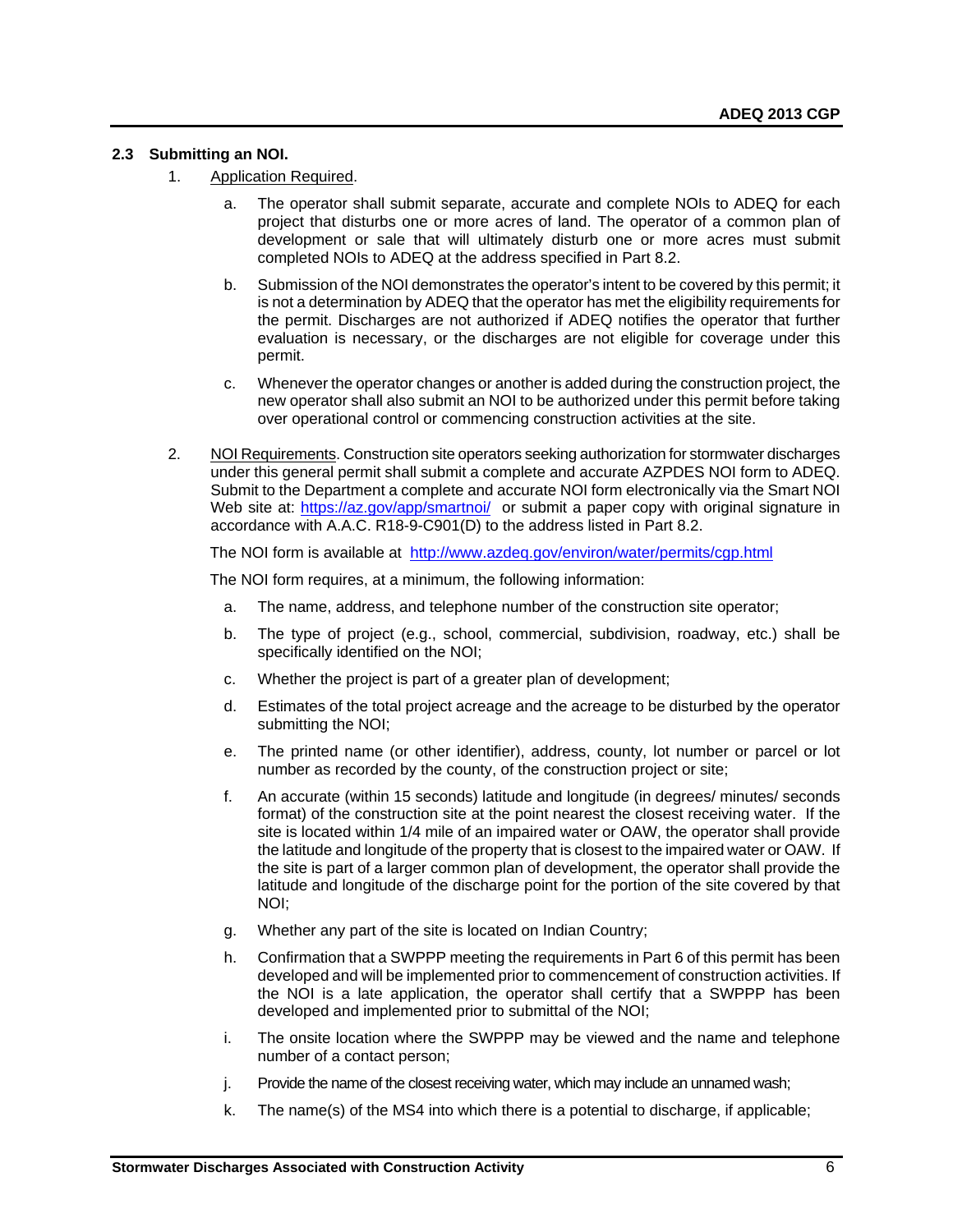- l. The project's estimated start and completion dates;
- m. Whether the project has or will need any other water quality permits or approvals, including, but not limited to, subdivision approvals, a Clean Water Act (CWA) section 404 permit, and the permit number(s), if applicable;
- n. Whether any portion is within 1/4 mile of an impaired or OAW; and
- o. All Notice of Intent forms must be signed in accordance with the signatory requirements of Appendix B, Subsection 9.
- p. An NOI is not complete unless the appropriate fee is paid.
- 3. Effective Date of Permit Coverage.
	- a. Incomplete NOI Submitted. If ADEQ notifies the operator that an NOI is incomplete or incorrect, the operator shall submit an amended NOI if the operator still intends to obtain coverage under this permit.
	- b. Discharges to Impaired or outstanding Arizona waters. Applicants seeking coverage for a construction site that is located within 1/4 mile of an impaired or outstanding Arizona water are not authorized under this permit for a minimum of 30 calendar days following receipt of the signed NOI, SWPPP and initial application fee. ADEQ may notify operators within this time-frame that there is cause for a SWPPP amendment or denial of coverage as specified in Parts 1.5(3) and 1.5(4) of this permit. If notification is not received in the 30 calendar day time period, the operator may assume coverage under this permit; the operator must verify with the Department that the Surface Water Section received the NOI and SWPPP prior to commencement of construction activities.
	- c. NOIs Requiring Additional Evaluation. ADEQ may notify an operator that authorization to discharge shall not occur for up to 30 calendar days in the event that review of the NOI identifies information requiring further evaluation, including that the SWPPP be submitted to ADEQ. This notification may be made either in writing, email, by fax or phone contact. Operators receiving notice of a delay in coverage may discharge 30 calendar days after the date the signed NOI is received unless further notice is received from the Department during this time period. Such further notice may confirm authorization to discharge or deny permit coverage and require an application for an individual permit.

If the operator receives notification from ADEQ that the SWPPP is incomplete or otherwise deficient, the operator shall submit a revised SWPPP to ADEQ that addresses the Department's comments if the operator still intends to obtain permit coverage. If review of the revised SWPPP reveals that a discharge of pollutants may cause or contribute to an exceedance of an applicable water quality standard, monitoring may be required, in accordance with Part 7. The revised SWPPP must include the applicable re-review fee. Permit coverage is suspended until the Department issues the permit authorization certificate.

d. Routine Coverage. Except as provided in Parts 2.3(3)(a) through (c), an eligible operator is authorized to discharge stormwater from a construction project 7 calendar days after a complete and accurate NOI is received by ADEQ's Surface Water Section or when an authorization certificate is issued, whichever is earlier. However, in order to rely on the 7 calendar day "default" provision, the operator must submit the NOI in a manner that documents the date of ADEQ's receipt (i.e., certified mail, hand delivery, etc.).

Alternatively, applicants that submit a SMART NOI using the electronic signature feature will typically obtain immediate authorization unless any portion of the site is located within 1/4 mile of an impaired water or OAW.

e. Ongoing Construction Projects. For operators of construction projects ongoing as of the effective date of this permit that received authorization to discharge for these projects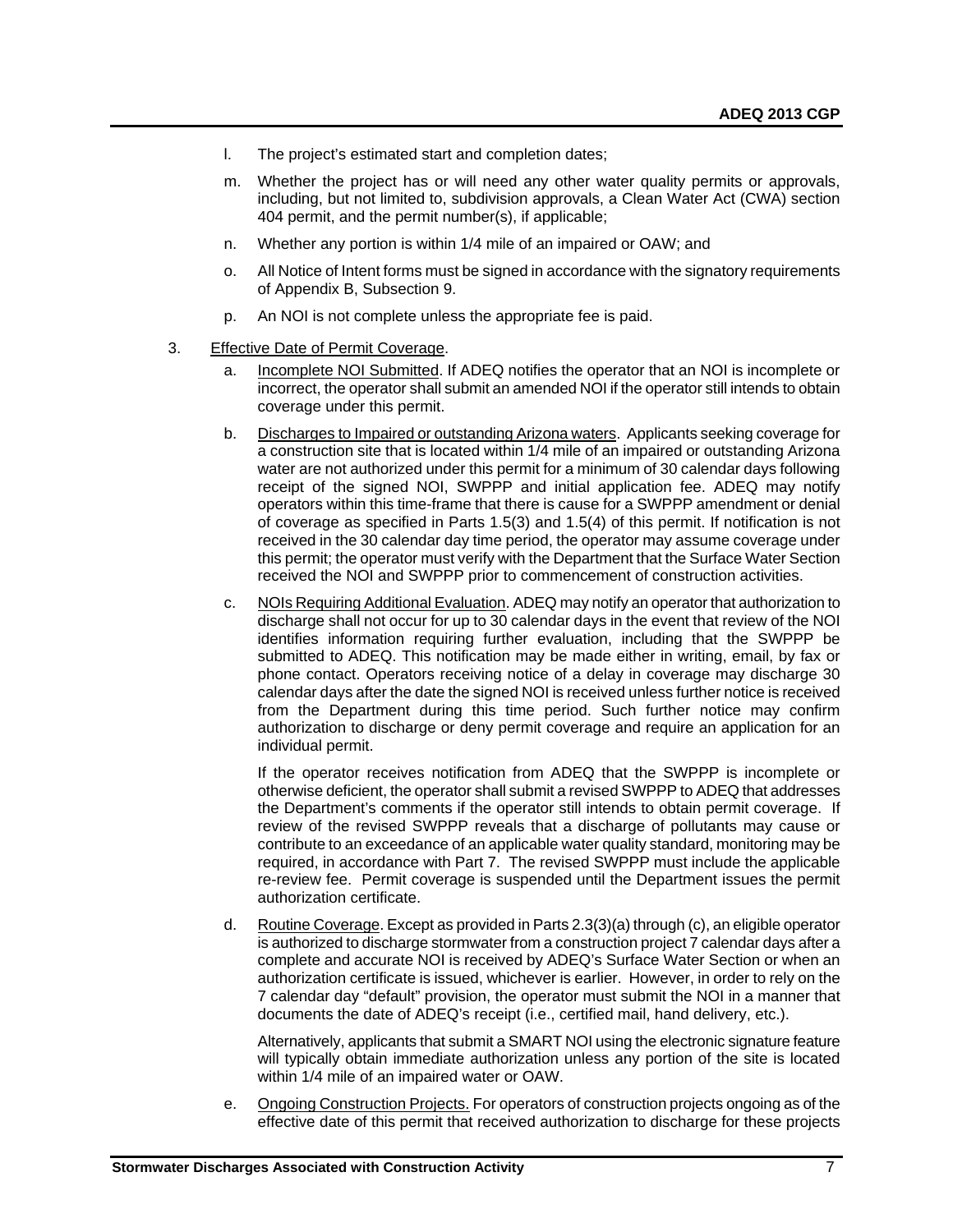under the expired Construction General Permit (AZG2008-001), coverage will automatically transfer to CGP 2013 and remain in effect until the operator submits an NOT (in accordance with Part 2.5). An operator that has had authorization automatically transferred and re-issued shall comply with the terms of this permit, as described in i., ii. and iii. below. Parts 2.3(3)(b), (c) and (d) do not apply to operators of on-going construction projects that were authorized to discharge under AZG2008-001.

- i. Within the first 120 days from the effective date of this permit, the operator shall update the SWPPP as necessary to comply with the requirements of Part 6 of this permit.
- ii. The operator may continue to comply with the terms and conditions of the expired AZG2008-001 until the SWPPP is updated, within the first 120 days from the effective date of this permit.
- iii. An operator may submit an NOT within the first 120 days from the effective date of this permit, if the operator is eligible to submit an NOT (e.g., construction is finished and final stabilization has been achieved).
- f. Change in Operators. For construction projects where the operator changes, including instances where an operator is added after an NOI has been submitted, the new operator shall submit an NOI and receive an authorization certificate before assuming operational control or commencing work on-site (see Appendix B, Subsection 19).
- g. Certificate of Authorization. The operator will receive an authorization certificate (by mail, or electronically via the Smart NOI system for electronic submittals with esignatures) assigning an authorization number and approval date.
	- *Note:* The Certificate of Authorization is not the permit. The authorization certificate acknowledges that the Department received the NOI and that the operator is authorized to discharge subject to the terms and conditions of this permit. Correspondence with ADEQ concerning any construction activity covered by this permit shall reference the authorization number.
- 4. Late Applications. The operator is only permitted for discharges that occur after a complete and accurate NOI is received by ADEQ and authorization is granted. ADEQ reserves the right to take enforcement action for any un-permitted discharges or permit noncompliance that occur between the time construction commenced and either permit authorization is granted, denied, or a complete and accurate Permit Waiver Certification form is submitted and the wavier is approved.
- 5. Discharges to a regulated MS4. Construction sites located within a regulated MS4 shall submit a copy of the Department's Authorization to Discharge to the MS4 operator. A list of regulated MS4s is found at [http://www.azdeq.gov/environ/water/permits/stormwater.html#ms4s.](http://www.azdeq.gov/environ/water/permits/stormwater.html#ms4s)
- 6. Revised NOI. If personnel contact information or the operator address on the NOI filed for permit coverage changes during permit coverage, the operator shall submit a revised NOI to ADEQ indicating the updated information. If information other than personnel contact or the operator's address changes, a new NOI shall be submitted to the address specified in Part 8.2. No fee is assessed for submitting a revised NOI.

# <span id="page-9-0"></span>**2.4 Authorization of Emergency-Related Construction Activities**

Emergency-related construction activities are automatically authorized provided that:

1. The project is being performed in order to avoid imminent endangerment to human health or the environment or in response to a emergency and the activity requires immediate authorization;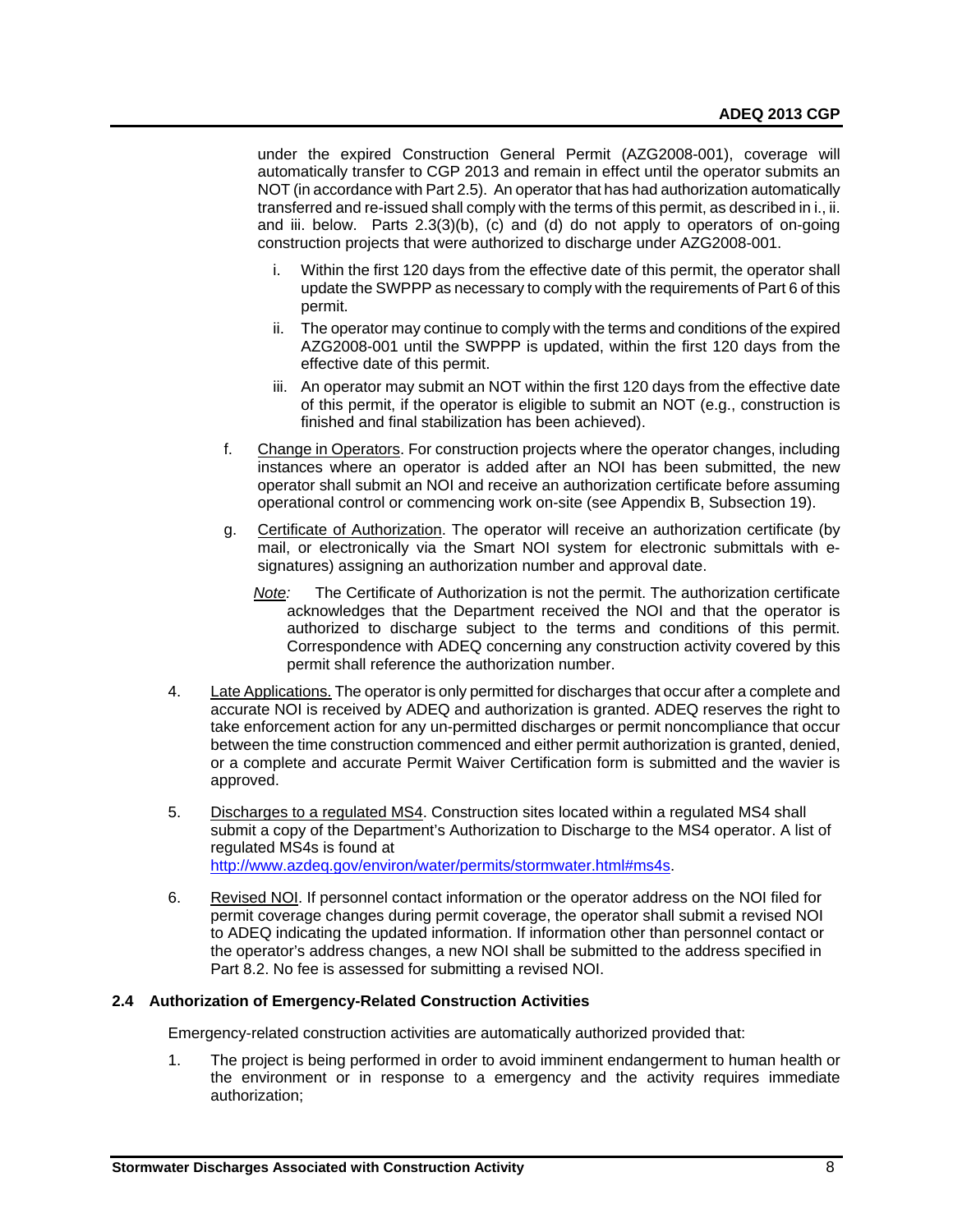- 2. If the activity continues past 30 calendar days of commencing construction activities (see Part 2.2), the operator shall prepare a SWPPP and submit a complete and accurate NOI;
- 3. The operator provides documentation in the SWPPP to substantiate the occurrence of the public emergency; and
- 4. The operator complies with all other applicable requirements in the permit regarding discharges associated with the construction activities.
- *Note:* Operators of emergency-related construction activities are considered provisionally covered under the terms and conditions of this permit immediately, unless ADEQ notifies the operator that the authorization has been delayed or denied.

#### <span id="page-10-0"></span>**2.5 Terminating Coverage.**

1. Notice Required. To terminate permit coverage, the operator shall submit a complete and accurate Notice of Termination (NOT) form to the address listed in Part 8.2. Other NOT options (i.e., electronic submission) may also be used if ADEQ makes the information available on the Internet of or by public notice. The operator is responsible for meeting the terms and conditions of this permit until the construction site's authorization is terminated.

All NOT forms must be signed in accordance with the signatory requirements of Appendix B, Subsection 9.

The operator may submit a complete and accurate NOT form to ADEQ after any of the following conditions have been met:

- a. The operator has established final stabilization on all portions of the site for which the operator is responsible, in accordance with Part 3.1.2.2.
- b. Another operator who has a valid authorization number under this general permit or an individual AZPDES permit has assumed control over all areas of the site that have not been finally stabilized (see Appendix B, Subsection 19);
- c. For residential construction only, temporary stabilization has been completed and the residence has been transferred to the homeowner (or a homeowner's association) in accordance with Part 3.1.2.2(2)(b);
- d. The planned construction activity identified on the original NOI was never initiated (i.e., no grading or earthwork was ever started) and plans for construction have been permanently abandoned or indefinitely postponed;
- e. The operator has obtained coverage for the site under another AZPDES permit;
- f. The operator qualifies for one of the stabilization alternatives in Part 3.1.2.3. If qualifying for either alternative, the operator shall submit the required documentation with the NOT demonstrating compliance with Part 3.1.2.3.
- *Note:* NOTs can only be submitted to ADEQ for those sites which obtained timely permit authorization by submitting a complete and accurate NOI. Sites which did not receive permit authorization have no permit coverage to terminate.
- 2. NOT Requirements. The operator shall submit to ADEQ a complete and accurate NOT form electronically via the Smart NOI Web site at: <https://az.gov/app/smartnoi/> or submit a paper copy (photocopy/ fax/ e-mail/ electronic) to the address listed in Part 8.2. All NOT forms must be signed in accordance with the signatory requirements of Appendix B, Subsection 9.
	- *Note:* The operator shall receive an acknowledgement letter upon ADEQ's receipt of the operator's completed NOT form.
- 3. Notification to Municipal Separate Storm Sewer Systems. If the construction site was located within a regulated MS4, the operator shall send a copy of the NOT acknowledgement letter to the MS4 operator. A list of regulated MS4s is found at [http://www.azdeq.gov/environ/water/permits/stormwater.html#ms4s.](http://www.azdeq.gov/environ/water/permits/stormwater.html#ms4s)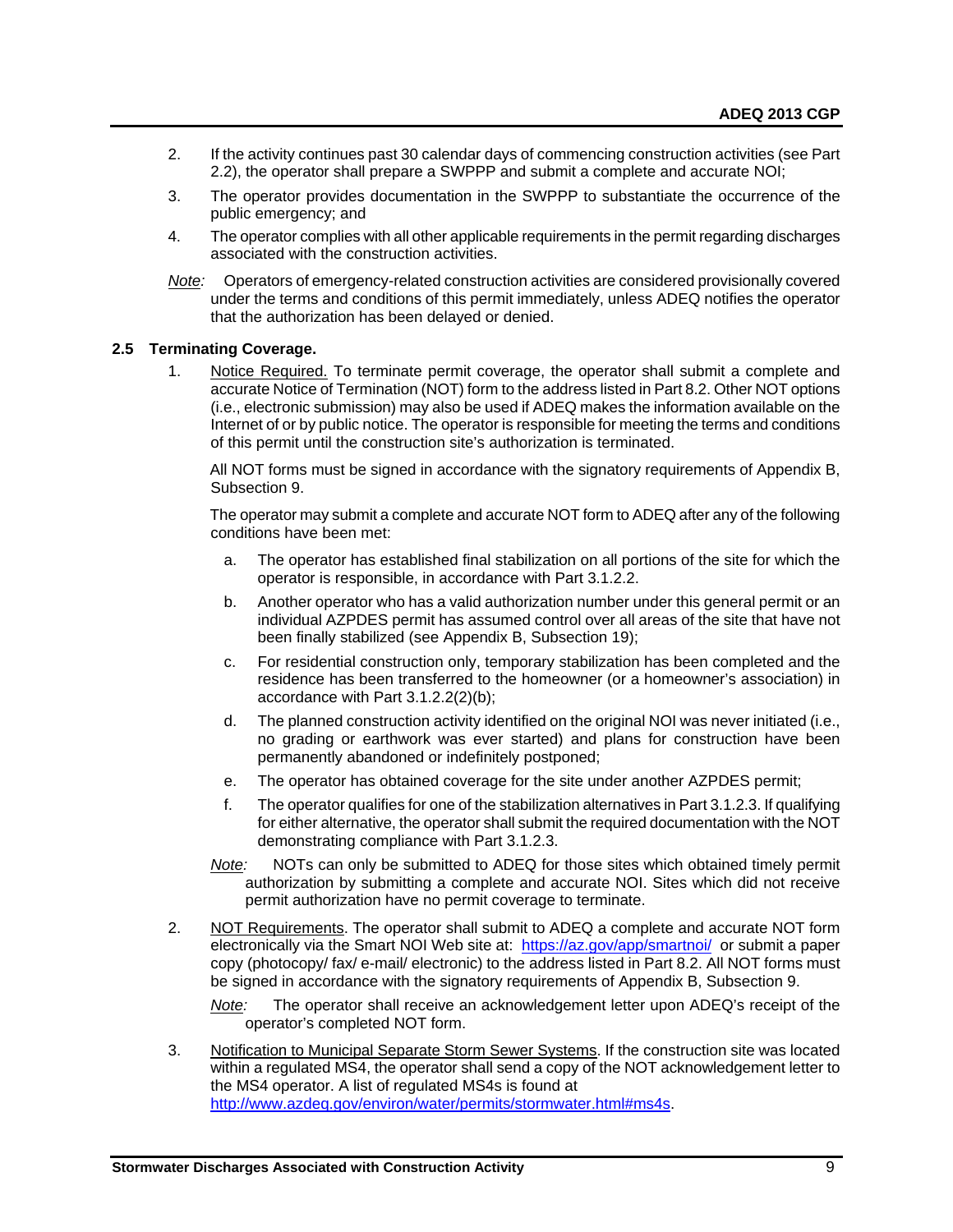4. Effective Date of Permit Termination. Authorization to discharge terminates under this permit at midnight on the date the complete NOT is received by the Department.

# <span id="page-11-0"></span>**2.6 Change of Operator Request due to Foreclosure or Bankruptcy.**

If a lending institution or another person takes operational control of the permitted construction site due to foreclosure or bankruptcy then that person is responsible for discharges from the construction site and shall submit an application for permit coverage within 14 days prior to taking control of the site if the construction site has not achieved final stabilization as defined in Part 3.1.2.2.

In the event the person taking control of the construction site fails to submit an application for the construction site, the permittee may submit a petition to the department to terminate permit coverage by submitting a Change of Operator Request (COR) form (available at <http://www.azdeq.gov/environ/water/permits/cgp.html>). In making this request, the permittee must no longer have access to the property and shall submit the following information:

- 1. The date of the loss of control of the construction site;
- 2. identifies the person that has control of the construction site;
- 3. Identifies the reasons for being unable to submit a NOT that complies with the requirements of Part 2.5;
- 4. Submits a copy of the SWPPP and associated review fee with the COR;
- 5. The permittee shall provide an update in the SWPPP documenting conditions at the time of loss of control. The permittee shall indicate areas of exposed soils and material stockpiles; the location, type and quantity of chemicals storage; the existing BMPs left in place and their condition; and areas that have been stabilized. The permittee shall indicate if there is public access to the site (e.g., perimeter fence, gate, etc). The Permittee shall also identify any conditions which may be dangerous or hazardous, or may pose a significant environmental threat.
- 6. Documentation that the permittee informed the person taking control of the construction site of the requirements of this permit; and
- 7. If the construction site has the potential to discharge to a regulated MS4, documentation that the permittee notified the MS4 of the change in control and the identity and contact information for the person that has control.

ADEQ will review the COR and related information to determine appropriate actions, including (but not limited to) terminating permit coverage for the original permittee. As part of this assessment, the department may conduct a site inspection. Submitting a COR does not suspend ongoing enforcement actions and does not preclude the department from taking enforcement actions for violations of this permit.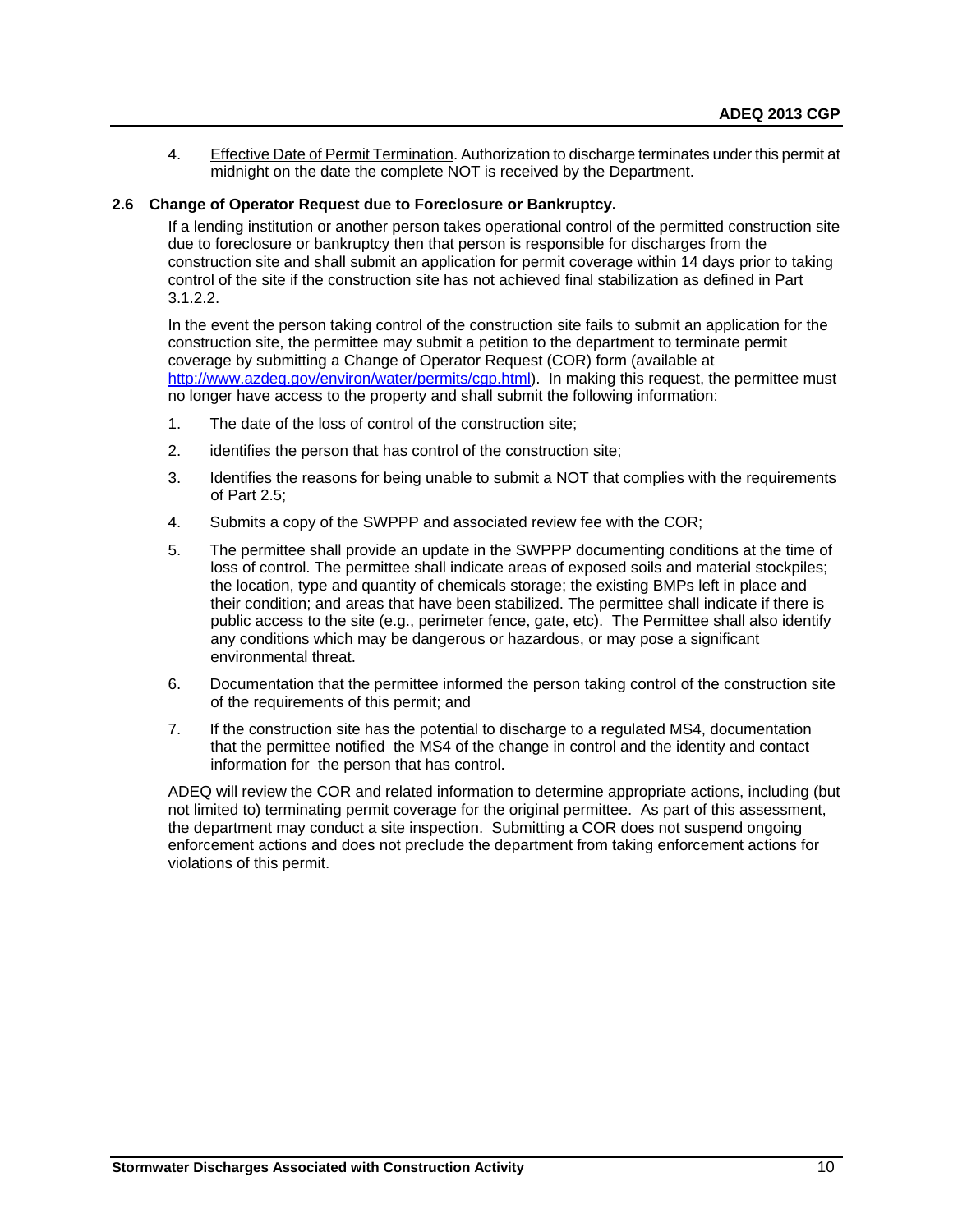# <span id="page-12-0"></span>**3.0 EFFLUENT LIMITATIONS AND WATER QUALITY STANDARDS APPLICABLE TO ALL DISCHARGES FROM CONSTRUCTION SITES**

The control requirements in this Part implement the technology-based effluent limitations to meet water quality standards that, where applicable, apply to all stormwater and allowable non- stormwater discharges from construction sites eligible for coverage under this permit. These requirements apply the national effluent limitations guidelines and new source performance standards found at 40 CFR Part 450. The operator shall comply with the control measures requirements included in Part 3 through site planning and designing, installing, and maintaining these controls.

#### Exception for ongoing construction projects

*Note:* If a project is an "ongoing construction project" (see Part 2.3(3)(e)), and it is infeasible for the operator to comply with a specific requirement in Part 3.1 because (1) the requirement was not part of the permit the project was previously covered under (i.e., AZG2008-001) and (2) the operator is prevented from compliance due to the nature or location of earth disturbances at the site or the operator is unable to comply with the requirement due to the manner in which control measures have already been installed or were already designed prior to October 1, 2013, the operator does not have to comply with that requirement provided that this fact is documented in the SWPPP. This exception only applies to those portions of a project that have already commenced earth-disturbing activities or where control measures implemented in compliance with the previous permit have already been installed.

# <span id="page-12-1"></span>**3.1. Non-numeric Effluent Limitations and Associated Control Measures**

Whenever applicable, the operator shall design, install and maintain the following control measures at construction sites:

- Erosion and sediment control (Part 3.1.1)
- Site stabilization (Part 3.1.2)
- Pollution prevention (Part 3.1.3)
- Controls for Allowable Non-Stormwater Discharges and Dewatering Activities (Part 3.1.4)

# General Maintenance Requirements.

- 1. Ensure that all control measures required in this Part remain in effective operating condition during permit coverage and are protected from activities that would reduce their effectiveness.
- 2. Inspect all control measures in accordance with the inspection requirements in Part 4. The operator shall document the findings in accordance with Part 4.5. When controls need to be replaced, repaired, or maintained, make the necessary repairs or modifications. Routine maintenance does not constitute a corrective action (see Part 5.1). The operator shall comply with the following schedule:
	- a. Initiate work to fix the problem immediately after discovery, and complete such work by the close of the next work day, if feasible and the problem does not require significant maintenance, repair or replacement, or if the problem can be corrected through routine maintenance. SWPPP recordkeeping is not required for actions taken under this paragraph.
	- b. When installation of a new control that is not in response to a corrective action in Part 5.1, or a significant repair of existing controls is needed, install the new or modified control and make it operational, or complete the repair, by no later than 7 calendar days from the time of discovery, or before the next storm event (whichever is sooner) where feasible. If it is infeasible to complete the installation or repair within 7 calendar days or before the next storm event, SWPPP records must document why it is infeasible. The SWPPP must also document the schedule for installing the control(s) and making it operational as soon as practicable after the 7-day timeframe. Where these actions result in changes to any of the controls or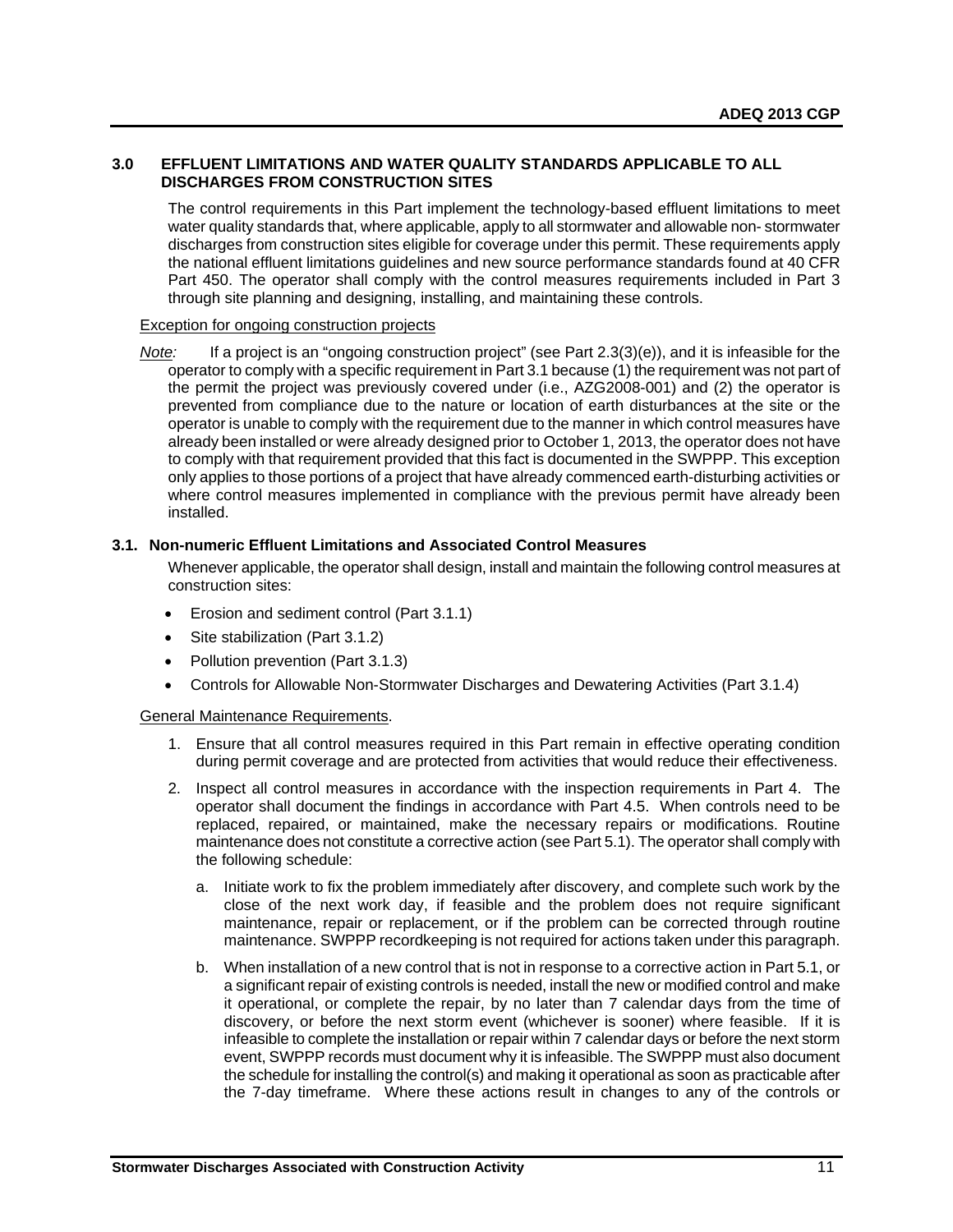procedures documented in the SWPPP, modify the SWPPP accordingly within 7 calendar days of completing this work.

3.1.1 Erosion and Sediment Control Requirements.

Design, install and maintain effective erosion controls and sediment controls to minimize the discharge of pollutants. The operator shall minimize the amount of soil exposed during construction activities. The operator is also subject to the deadlines for temporarily and/or permanently stabilizing exposed portions of the site in accordance with Part 3.1.2.

The following general requirements are applicable to all construction sites that implement the erosion and sediment controls in Part 3.1.1.

- A. Design Requirements.
	- 1. The operator shall account for the following factors in designing control measures:
		- a. The expected amount, frequency, intensity, and duration of precipitation;
		- b. The nature of stormwater runoff and run-on at the site, including factors such as expected flow from impervious surfaces, slopes, and site drainage features. If any stormwater flow will be channelized at the site, control measures must be designed to control both peak flowrates and total stormwater volume to minimize erosion at outlets and to minimize downstream channel and streambank erosion; and
		- c. The range of soil particle sizes expected to be present on the site.
	- 2. The operator shall direct discharges to vegetated areas of the site to increase sediment removal and maximize stormwater infiltration, including any natural buffers established under Part 3.1.1.6(1), unless infeasible. Use velocity dissipation devices if necessary to prevent erosion when directing stormwater to vegetated areas.
- B. Installation Requirements.
	- 1. Complete the installation of control measures by the time each phase of earth-disturbance has begun. In the event it is infeasible to install one or more control measures prior to construction activity, the operator shall ensure that those controls are installed as soon as possible. SWPPP records must document why it is infeasible.

Following the installation of these initial control measures, all other controls planned for this portion of the site and described in the SWPPP must be installed and made operational as soon as conditions on the site allow. The requirement to install control measures prior to earthdisturbance for each phase of the project does not apply to the earth disturbance associated with the actual installation of these controls.

- 2. Use good engineering practices and follow manufacturer's specifications. The operator shall install all control measures in accordance with good engineering practices, including applicable design specifications. Design specifications may be found in manufacturer specifications and/or in applicable erosion and sediment control manuals or local ordinances. Any departures from such specifications must reflect good engineering practice and must be explained in the SWPPP.
- 3.1.1.1 Control stormwater volume and velocity within the site to minimize soil erosion;
	- 1. Run-on Management. If off site areas direct flow onto the construction site, divert run-on flows, or otherwise provide other appropriate control measures to account for off site contributions of stormwater and non-stormwater flow.

If stormwater conveyance channels are used at the site, the operator shall design and construct them to avoid unstabilized areas and to reduce erosion, unless infeasible. Minimize erosion of channels and their embankments, outlets, adjacent streambanks, slopes, and downstream waters during discharge conditions through the use of erosion controls and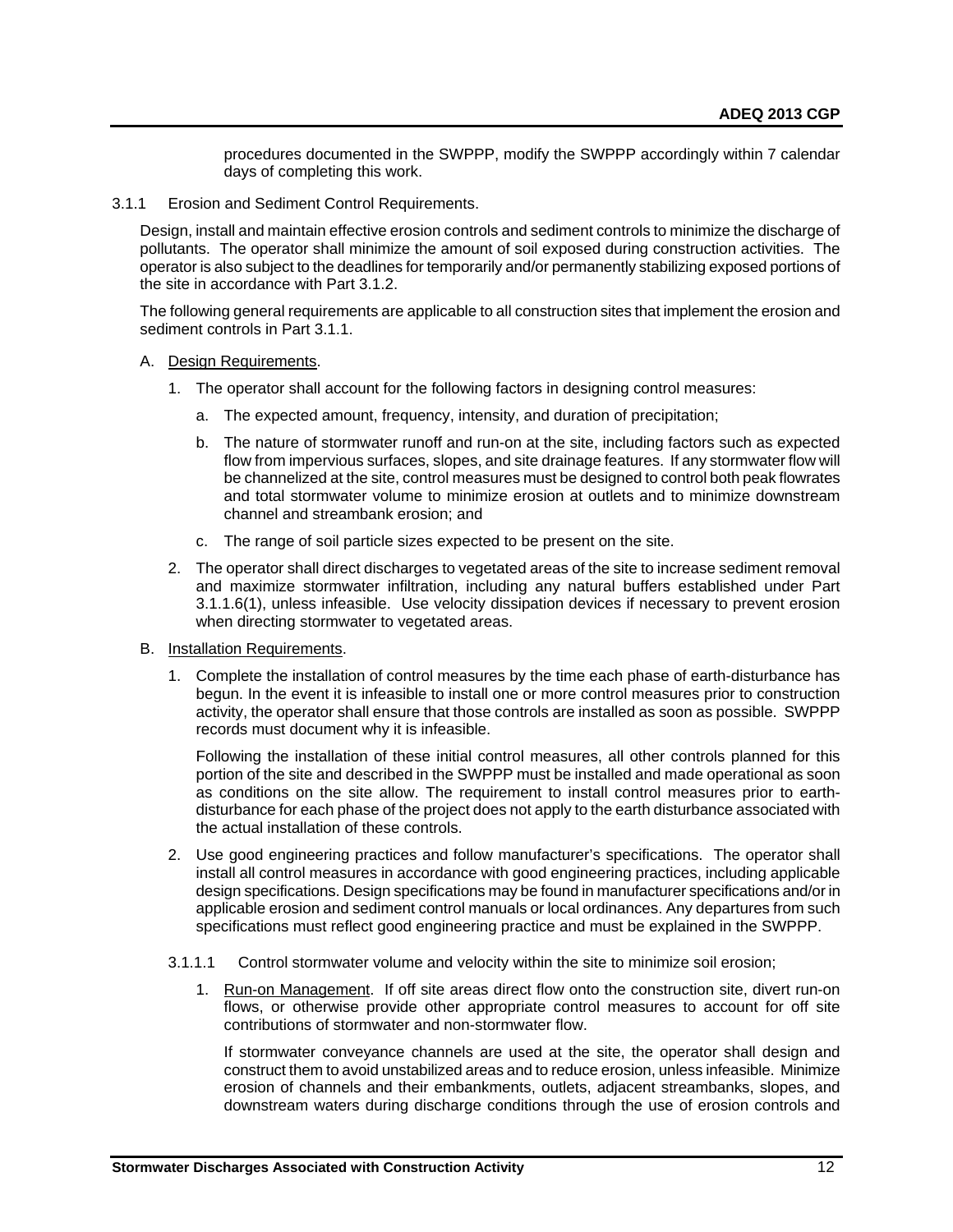velocity dissipation devices within and along the length of any constructed stormwater conveyance channel, and at any outlet to provide a non-erosive flow velocity.

- 2. Sediment Basins and Traps. If necessary, the operator shall install and maintain sediment basin(s) and / or traps to manage run-on, runoff, and sediment discharge from the construction site.
	- a. Design requirements. The SWPPP shall provide sizing and calculation requirements for sediment basin(s) and shall indicate whether the basin(s) will be temporary or permanent.
		- i. When discharging from the sediment basin, utilize outlet structures that minimize pollutants;
		- ii. Prevent erosion of (1) the sediment basin using stabilization controls (e.g., erosion control blankets), and (2) the inlet and outlet using erosion controls and velocity dissipation devices; and
		- iii. Sediment basins must be situated outside of surface waters and any natural buffers established under Part 3.1.1.5, unless approved under a CWA section 404 permit.
	- b. Maintenance requirements. The operator shall maintain sediment basins, ponds, and traps, and remove accumulated sediment when design capacity has been reduced by 50%.
	- c. An operator that uses polymers, flocculants, or other cationic treatment chemicals in a sediment basin shall select and use these chemicals in accordance with manufacturers' instructions so as to provide for adequate settling time and minimize or eliminate these chemicals in the discharge. Furthermore, the operator shall comply with the requirements in Part 6.3(10).
- 3.1.1.2 Control stormwater discharges, including both peak flowrates and total stormwater volume, to minimize erosion at outlets and to minimize downstream channel and streambank erosion;
	- 1. Culvert Stabilization. If culverts are present on the site, the SWPPP shall include measures to sufficiently minimize the threat of erosion at culvert locations to prevent the formation of rills and gullies during construction; and
	- 2. Velocity Dissipation Devices. The operator shall place velocity dissipation devices along the length of any outfall channel on-site, and at locations where discharges leave the construction site as necessary to provide a non-erosive flow velocity.
- 3.1.1.3 Minimize the amount of soil exposed and the disturbance of steep slopes during construction activity;
	- 1. Preserving Natural Vegetation. Where practicable, existing vegetation should be preserved. If natural vegetation can be preserved, the operator shall clearly mark vegetation before clearing activities begin. Locations of trees and boundaries of environmentally sensitive areas and buffer zones to be preserved shall be identified on the SWPPP site map;
	- 2. Phase or sequence construction activities. Where practicable, minimize the area of disturbance at any one time.
	- 3. Steep slopes. Where practicable, implement standard erosion and sediment control practices, such as phasing disturbances to these areas and using stabilization practices designed to be used on steep grades.
- 3.1.1.4 Minimize sediment discharges from the site. The design, installation and maintenance of erosion and sediment controls must address factors such as the amount, frequency, intensity and duration of precipitation, the nature of resulting stormwater runoff, and soil characteristics, including the range of soil particle sizes expected to be present on the site;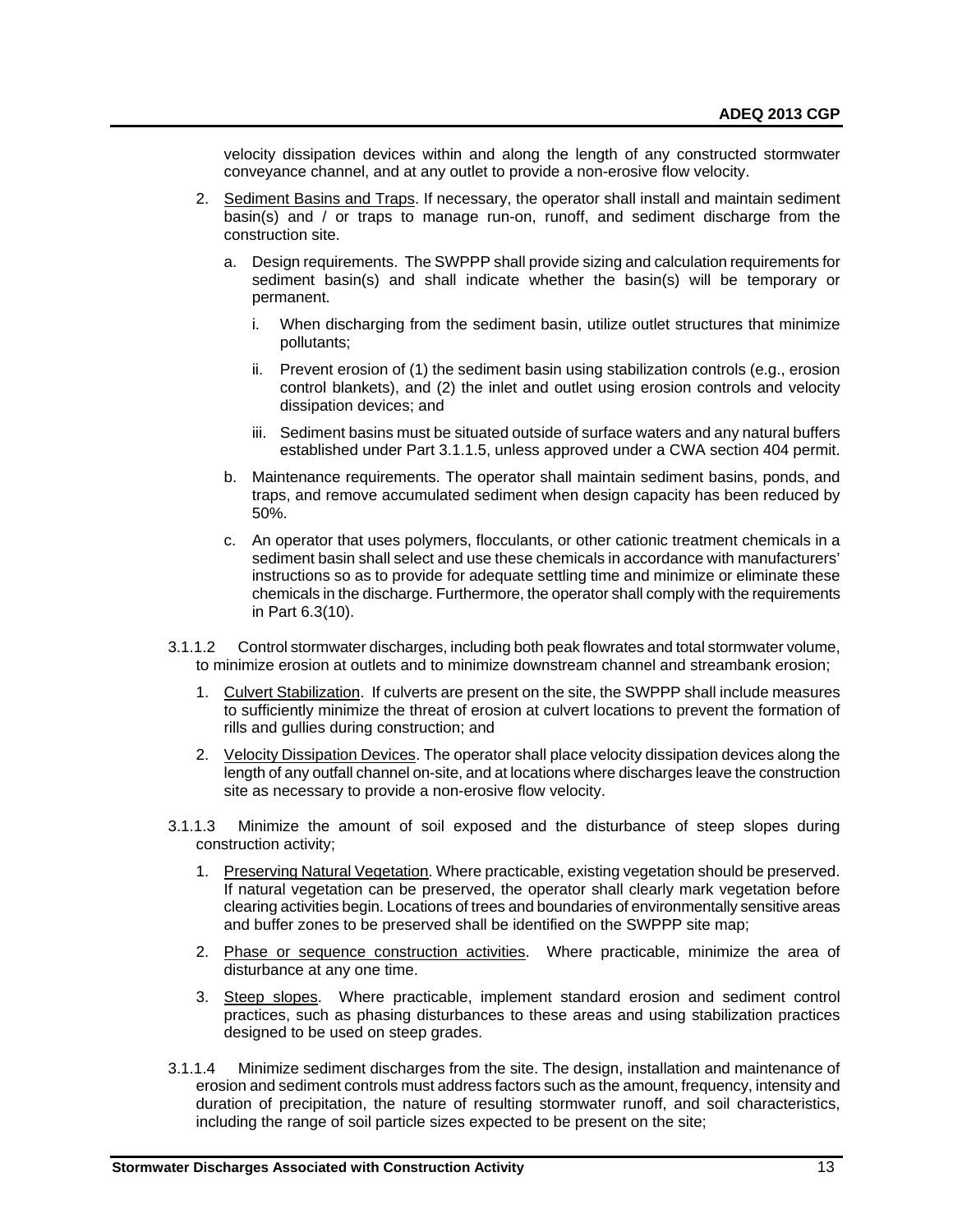1. Perimeter Control. The operator shall use appropriate control measures (e.g., fiber rolls, berms, silt fences, vegetative buffer strips, sediment traps, or equivalent sediment controls) at all times for all down slope boundaries (and for those side slope boundaries deemed appropriate as dictated by individual site conditions) of the construction site.

For sites where stormwater from disturbed areas, exclusive of rights-of-way, is conveyed to one or more retention basins that are designed to retain stormwater runoff from a local 100 yr/ 2 hr storm event, the operator is not required to utilize perimeter controls.

For linear projects (see Appendix A) with rights-of-way that restrict or prevent the use of such perimeter controls, the operator shall maximize the use of these controls where practicable and document in the SWPPP why it is impracticable in other areas of the project.

- 2. Control discharges from stockpiles of sediment or soil. As necessary, implement the following measures for any stockpiled or land clearing debris composed, in whole or in part, of sediment or soil:
	- a. Place stockpiles outside of washes or other surface waters, or stormwater conveyances, such as curb and gutter systems, or streets leading to such conveyances. If infeasible, install appropriate sediment controls and document the reasons in the SWPPP.
	- b. Locate the piles outside of any buffers established consistent with Part 3.1.1.5;
	- c. Protect from contact with stormwater (including run-on) using a temporary perimeter sediment barrier;
	- d. Avoid rinsing sediment, debris, or other pollutants accumulated on pavement or other impervious surfaces after the stockpile has been removed into any stormwater conveyance (unless connected to a sediment basin, sediment trap, or similarly effective control), storm drain inlet, or surface water;
	- e. To the extent practicable, implement control measures to prevent the generation of wind blown sediment and debris; and
	- f. Use silt fences or other effective sediment control measures around soil stockpiles except when they are being actively worked.
- 3. Storm Drain Inlet Protection. The operator shall assess the need for and install inlet protection measures as necessary that remove sediment from the site's discharge. If the site discharges to any storm drain inlet that carries stormwater flow directly to a surface water (and it is not first directed to a sediment basin, sediment trap, or similarly effective control and the operator has authority to access the storm drain inlet), then inlet protection is required.

*Note:* Inlet protection measures can be removed in the event of flood conditions that may endanger the safety of the public. Such actions are allowable only under extreme conditions and shall be documented on the SWPPP. The operator shall evaluate alternatives to be used in the future to prevent a recurrence of this problem.

- 4. If existing control measures need to be repaired or modified or if additional control measures are necessary, implementation shall be completed within 7 calendar days or before the next storm event (whichever is sooner), unless otherwise prescribed in a. through d. below. If implementation before the next storm event is impracticable, the reason(s) for delay shall be documented in the SWPPP and alternative control measures shall be implemented as soon as possible. Additionally, the following maintenance activities shall be implemented as follows:
	- a. Remove accumulated sediment when it reaches a maximum of one-third the height of the silt fence or one-half the height of a fiber roll.
	- b. Sediment shall be removed from temporary and permanent sedimentation basins, ponds and traps when the depth of sediment collected in the basin reaches 50% of the storage capacity.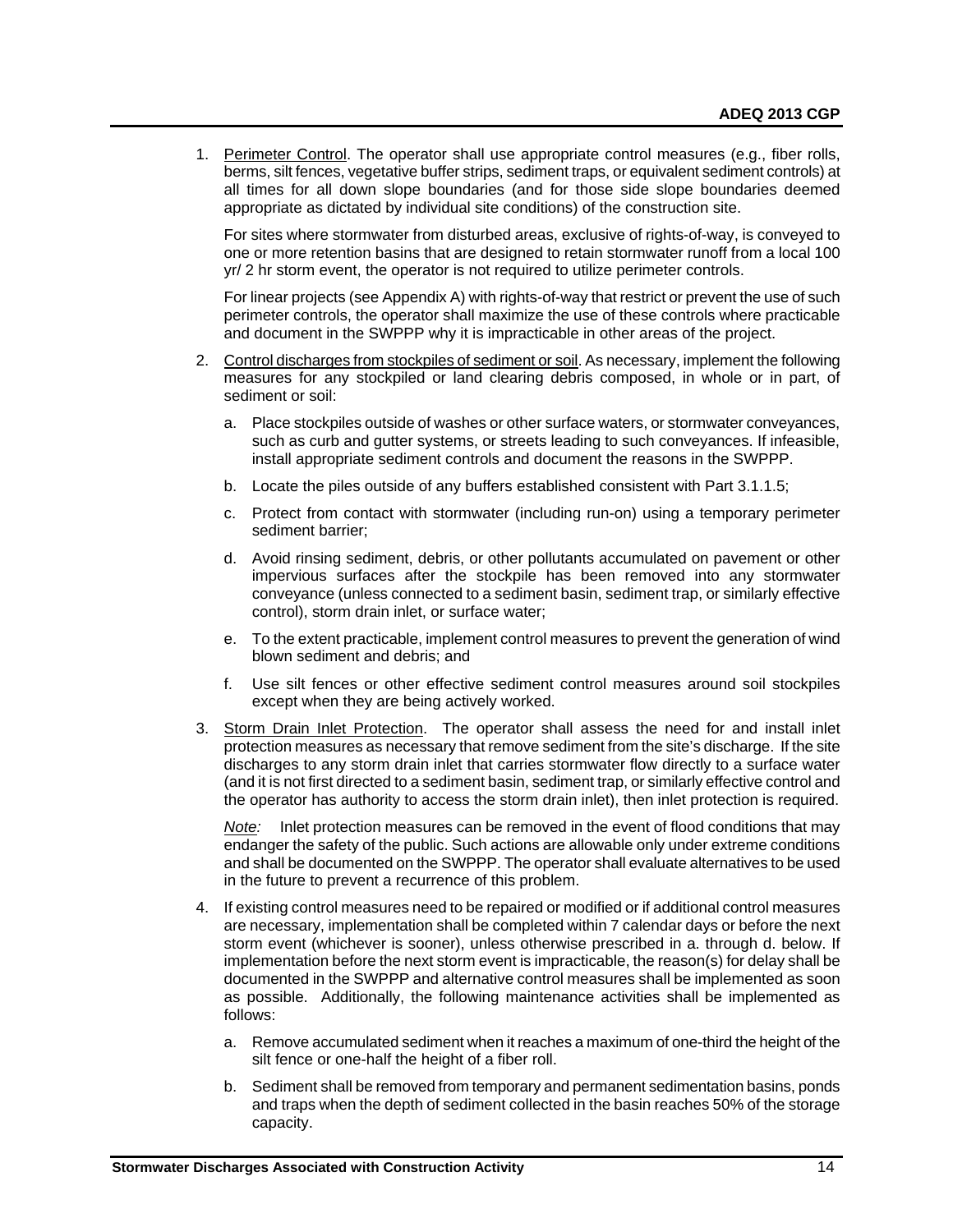- c. Construction site egress location(s) shall be inspected for evidence of off-site tracking of sediment, debris, and other pollutants onto paved surfaces. Removal of sediment, debris, and other pollutants from all off-site paved areas shall be completed as soon as practicable.
- d. Accumulations of sediment, debris, and other pollutants observed in off-site surface waters, drainage ways, catch basins, and other drainage features shall be removed in a manner and at a frequency sufficient to minimize impacts and to ensure no adverse effects on water quality.
- 3.1.1.5 Maintain natural buffers adjacent to perennial waters and direct stormwater to vegetated areas to increase sediment removal, unless infeasible.
	- 1. Provide Natural Buffers or Equivalent Sediment Controls. This requirement only applies when a perennial water (including lakes, unless infeasible) is located within 50 feet of the project's earth disturbances.

Areas not owned or that are otherwise outside the operational control of the operator may be considered areas of undisturbed natural buffer for purposes of compliance with this part.

The operator shall ensure that any discharges to perennial waters through the area between the disturbed portions of the property and any perennial waters located within 50 feet of the site are treated by an area of undisturbed natural buffer and/or additional erosion and sediment controls in order to achieve a reduction in sediment load equivalent to that achieved by a 50-foot natural buffer. Refer to Part 3.1.1.5(3) for exceptions to this requirement.

- 2. Alternatives. In areas where it is infeasible to maintain the 50 foot buffer, the operator shall:
	- a. Document in the SWPPP the reasons why the 50 foot buffer cannot be maintained, and identify the additional erosion and sediment controls selected;
	- b. Preserve as much buffer as possible and design, implement and maintain additional erosion and sediment controls (such as berms, diversion dikes, sediment basins, etc.);
	- c. Ensure that all discharges from the area of earth disturbance to the natural buffer are first treated by the site's erosion and sediment controls, and use velocity dissipation devices if necessary to prevent erosion caused by stormwater within the buffer;
	- d. Document in the SWPPP the natural buffer width retained on the property, and show the buffer boundary on the site plan;
	- e. Delineate, and clearly mark off, with flags, tape, or other similar marking device all natural buffer areas; and
	- f. Follow the additional stabilization requirements described in Part 3.1.2.1.
- *Note:* The operator is not required to enhance the quality of the vegetation that already exists in the buffer, or provide vegetation if none exists.
	- 3. Exceptions.
		- a. If there is no discharge of stormwater to perennial waters through the area between the site and any perennial waters located within 50 feet of the site, the operator is not required to comply with the requirements in this Part. This includes situations where control measures, such as a berm or other barrier that will prevent such discharges, have been implemented.
		- b. Where no natural buffer exists due to preexisting development disturbances (e.g., structures, impervious surfaces) that occurred prior to the initiation of planning for the current development of the site, operators are not required to comply with the requirements in this Part, unless portions of the preexisting development are removed.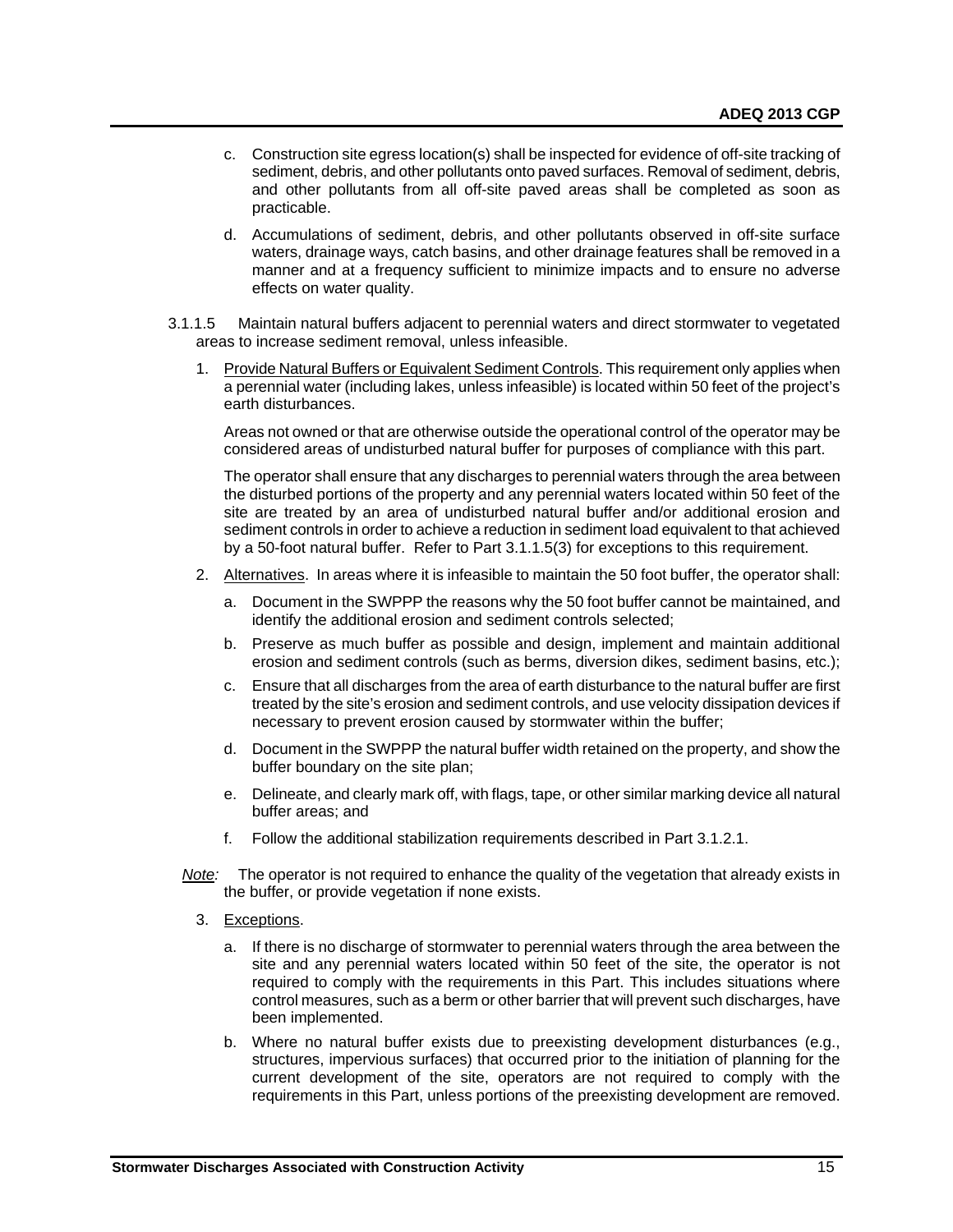Where some natural buffer exists but portions of the area within 50 feet of the perennial water are occupied by preexisting development disturbances, operators are required to comply with the requirements in this Part. For the purposes of calculating the sediment load reduction, an operator is not expected to compensate for the reduction in buffer function from the area covered by these preexisting disturbances.

If, during the life of the project, any portion of these preexisting disturbances will be disturbed, the area disturbed will be deducted from the area treated as natural buffer.

- c. Linear projects are not required to comply with the requirements in this Part if site constraints (e.g., limited right-of-way) prevent the operator from meeting any of the compliance alternatives in Part 3.1.1.5(2), provided that, to the extent practicable, disturbances are limited to within 50 feet of the perennial water and/or the operator provides supplemental erosion and sediment controls to treat stormwater discharges from earth disturbances within 50 feet of the perennial water. The operator shall document in the rationale for why it is infeasible to comply with the requirements in Part 3.1.1.5(2) in the SWPPP, and describe any buffer width retained and/or supplemental erosion and sediment controls installed.
- d. "Small residential lot" construction (see Appendix A) is exempt from buffer requirements, provided that the operator minimizes the discharge of pollutants by complying with the requirements of Parts 3.1.1.1 through 3.1.1.4.
- e. The following disturbances within 50 feet of a perennial water are exempt from the requirements in this Part:
	- Construction approved under a CWA section 404 permit; or
	- Construction of a water-dependent structure or water access area (e.g., pier, boat ramp, trail).

Any of the above disturbances that may occur within the buffer area shall be documented in the SWPPP.

3.1.1.6 The operator shall minimize soil compaction and, unless infeasible, preserve topsoil (for later revegetation).

Minimize soil compaction in areas of the site where final vegetative stabilization will occur or where infiltration practices will be installed.

# 3.1.2 Site Stabilization Requirements, Schedules and Deadlines.

The operator shall comply with the stabilization requirements in this Part to minimize the discharge of pollutants.

# 3.1.2.1 Temporary Stabilization.

The operator must provide temporary stabilization, or initiate permanent stabilization, of disturbed areas within 14 calendar days of the most recent land disturbance in areas where construction or support activities have been temporarily suspended or have permanently ceased, except as follows:

- 1. Where stabilization by the 14th day is precluded by snow cover or frozen ground conditions, stabilization measures shall be initiated as soon as practicable;
- 2. When the site is using vegetative stabilization and is located in an area of the state experiencing drought conditions (see Appendix A), vegetative stabilization measures shall be initiated as soon as practicable, when growing conditions are best for planting or seeding;
- 3. Stabilization shall be initiated within 7 calendar days, for areas within 50 feet of an impaired water or OAW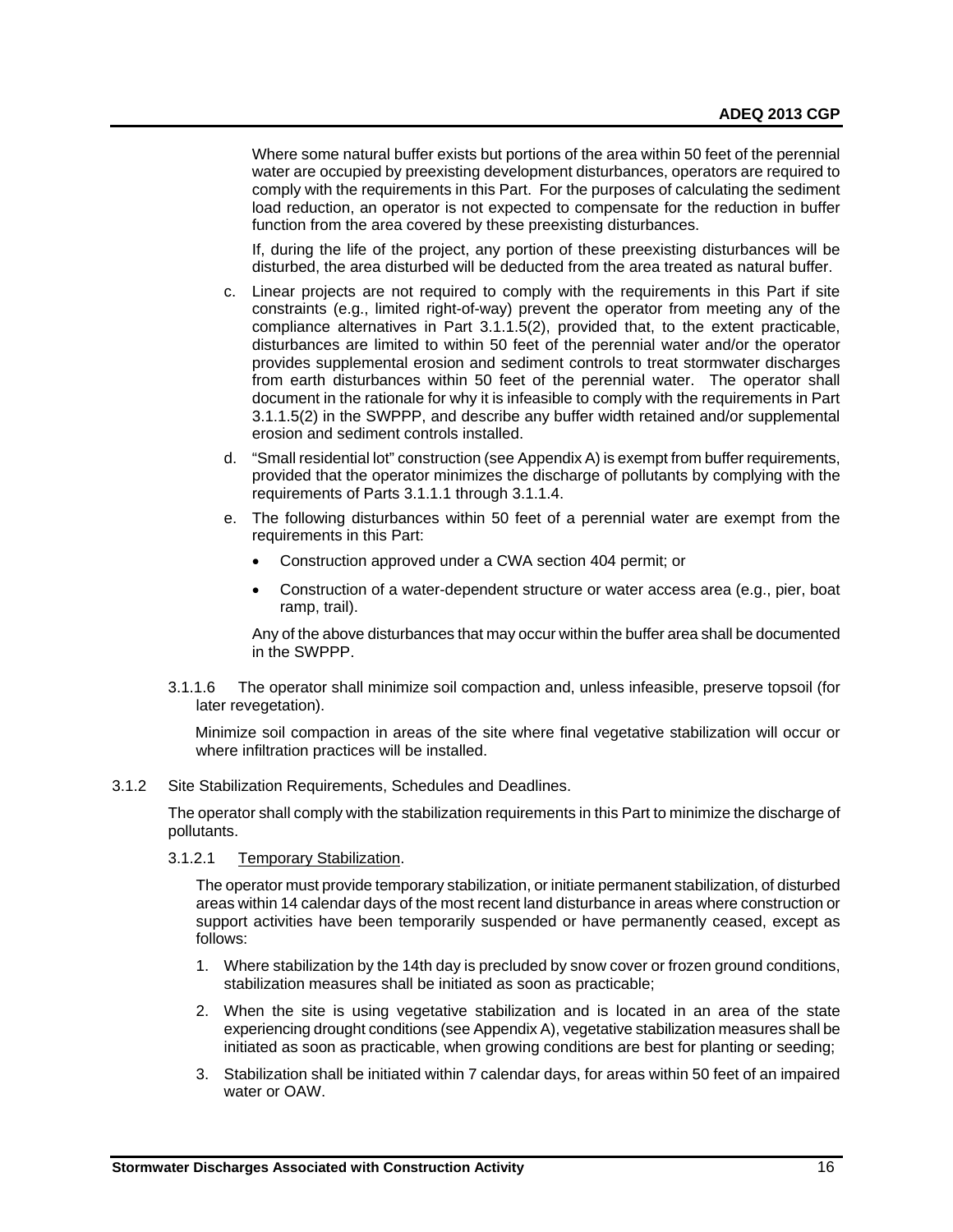- 4. Where disturbed areas are awaiting vegetative stabilization for periods greater than 14 calendar days after the most recent disturbance, non-vegetative methods of stabilization shall be employed. These methods shall be described in the SWPPP.
- 5. Seeding/ Vegetation. If revegetation plans include seeding, the SWPPP shall include seed mix and application specifications that will be used for vegetative stabilization. If the operator uses fertilizers or tackifiers on-site to establish vegetation, control measures shall be established to minimize the presence of these chemicals in the discharge.
- *Note:* The operator is not expected to apply temporary or permanent stabilization measures to areas that are intended to remain unvegetated or unstabilized following construction (e.g., dirt access roads, utility pole pads, areas being used for storage of vehicles, equipment, or materials).

#### 3.1.2.2 Final Stabilization.

Final stabilization means that one of the following conditions (1, 2, or 3) is met:

- 1. All soil disturbing activities at the site have been completed; all construction materials, waste, and temporary erosion and sediment control measures (including any sediment that was being retained by the temporary erosion and sediment control measures) have been removed and properly disposed; and either a. and/ or b. below is met:
	- a. A uniform (i.e., evenly distributed, without large bare areas) vegetative cover with a density of 70% of the native background vegetative cover for the area is in place on all unpaved areas and areas not covered by permanent structures.

When preconstruction native background vegetation covered less than 100% of the ground (e.g., arid areas, beaches), the 70% coverage criteria is adjusted as follows: if the native vegetation covered 50% of the ground, 70% of 50% (.70  $\times$  .50 = .35) or 35% cover density would be required, or

- b. Equivalent permanent stabilization measures (such as the use of riprap, gabions, gravel, or geotextiles) have been employed.
- 2. For individual lots in residential construction, final stabilization means that the homebuilder:
	- a. Has completed final stabilization as specified in Part 3.1.2.2(1)(a) above, or
	- b. Has established temporary stabilization, including perimeter controls, for an individual lot prior to occupation of the home by the homeowner and has informed the homeowner of the need for, and benefits of, final stabilization.
- 3. For construction projects on land used for agricultural purposes (e.g., pipelines across crop or range land), final stabilization may be accomplished by returning the disturbed land to its preconstruction agricultural use. Areas disturbed that were not previously used for agricultural activities, such as buffer strips immediately adjacent to water of the U.S., and areas that are not being returned to their preconstruction agricultural use shall meet the final stabilization criteria above.

Any non-vegetative stabilization methods must achieve the same levels of stabilization as specified in Part 3.1.2.2(1).

#### 3.1.2.3 Site Stabilization Alternatives.

An operator with an eligible site may choose either of the following alternatives instead of implementing the stabilization requirements in Parts 3.1.2.1 or 3.1.2.2:

1. *Sites with additional retention capacity (see A.R.S. § 49 – 255.01(L))*. Stabilization deadline requirements in this permit do not apply to sites with retention capacity that meets or exceeds the 100 year/ 2 hour storm event as calculated by an Arizona registered professional engineer, geologist or landscape architect (A.R.S. § 32-144) and that meet the following conditions: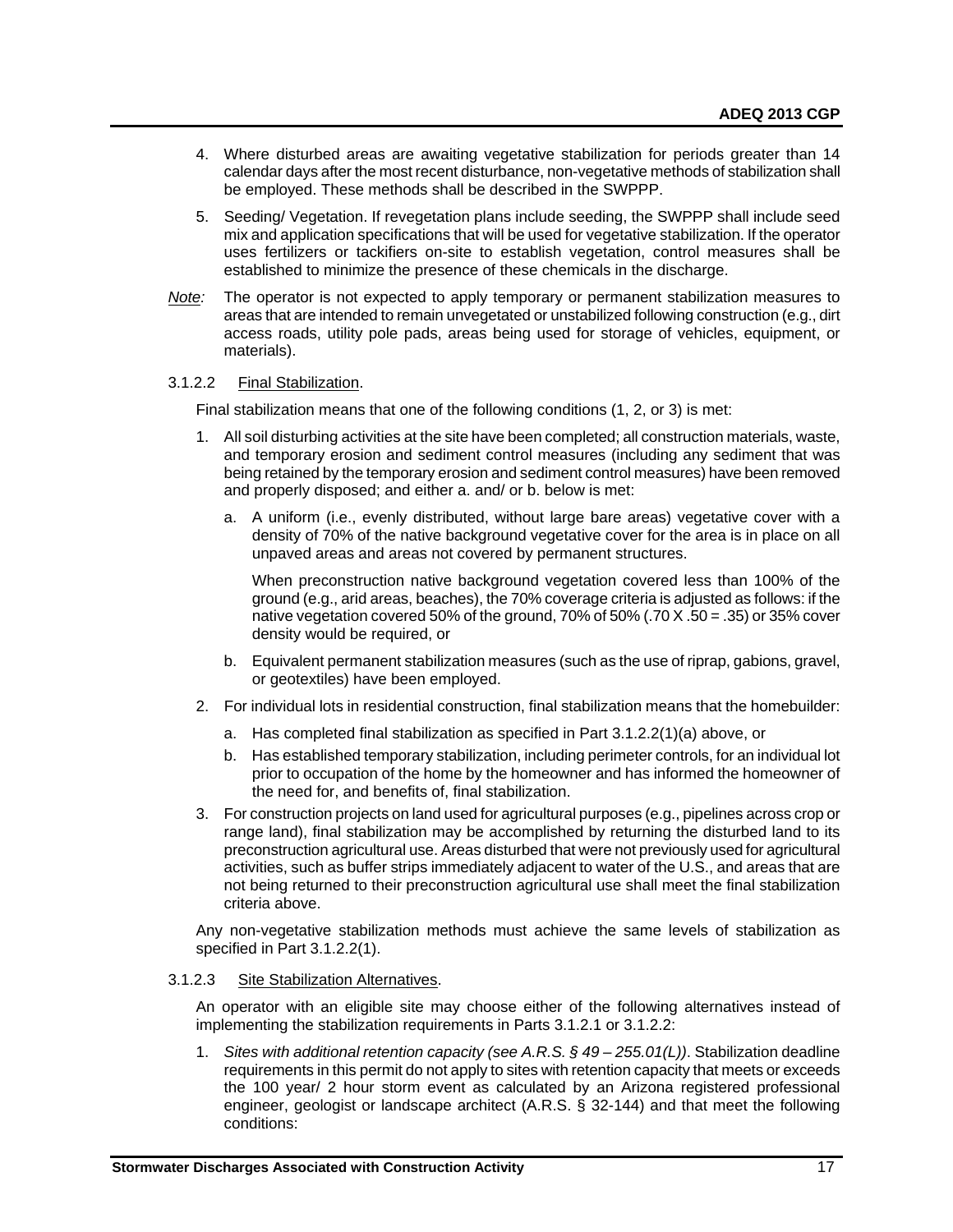- a. The nearest receiving water is ephemeral and not within 2.5 miles of a perennial or intermittent water body;
- b. All stormwater generated by disturbed areas of the site, exclusive of public rights-of-way, is directed to one or more retention basins;
- c. The operator complies with good housekeeping measures;
- d. The operator maintains capacity of retention basin(s); and
- e. The operator determines temporary and final stabilization requirements for the site to reduce or minimize the discharge of sediment and other pollutants to meet the requirements of Part 3.2.
- *Note*: for the purposes of this permit, retention and detention are equivalent terms and mean that stormwater is held in a basin on-site up to the design capacity of the basin. However, local ordinances may have specific requirements for on-site stormwater detention/ retention.
- 2. *Sites returned to pre-construction discharge conditions*. Construction operators may qualify for this exemption by demonstrating that stormwater discharge from the site's pre- and postconstruction activities is equal or less than in volume and pollutant load from disturbed areas as calculated by an Arizona registered professional engineer, geologist or landscape architect and where the site is not located within 2.5 miles of an impaired water or OAW.

The above demonstrations must be documented and retained with the SWPPP and submitted with the NOT, in accordance with Part 2.5(1)(f).

3.1.3 Pollution Prevention Requirements.

The operator shall design, install, implement, and maintain effective pollution prevention measures to minimize the discharge of pollutants. To meet this requirement, the operator shall comply with the following:

- Eliminate certain pollutant discharges from the site (see Part 1.4, Prohibited Discharges);
- Properly maintain all pollution prevention controls (see Part 3.1, General Maintenance Requirements); and
- Comply with pollution prevention standards for pollutant-generating activities that occur at the site (see Parts 3.1.3.1 through 3.1.3.3).

The operator shall comply with the pollution prevention standards in this Part if any of the following activities are conducted at the site or at any construction support activity areas covered by this permit (see Part 1.3(1)(c)).

- 3.1.3.1 Minimize the Discharge of Pollutants from equipment and vehicle washing, wheel wash water, and other wash waters.
	- 1. Concrete Washout. To comply with the prohibition in Part 1.4(1) for discharges of wastewater from washout of concrete:
		- a. Where possible, concrete suppliers should conduct washout activities at their own plants or dispatch facilities.
		- b. If conducted at the construction site, the operator shall employ measures to contain and manage on-site concrete washout to prevent discharge (see Part 6.3).
		- c. Specify locations of concrete washout activities that will occur at the construction site.
	- 2. Washing of equipment and vehicles. Any operator that washes equipment or vehicles on site shall implement the following control measures:
		- a. Provide an effective means of minimizing the discharge of pollutants from equipment and vehicle washing, wheel wash water, and other types of washing; and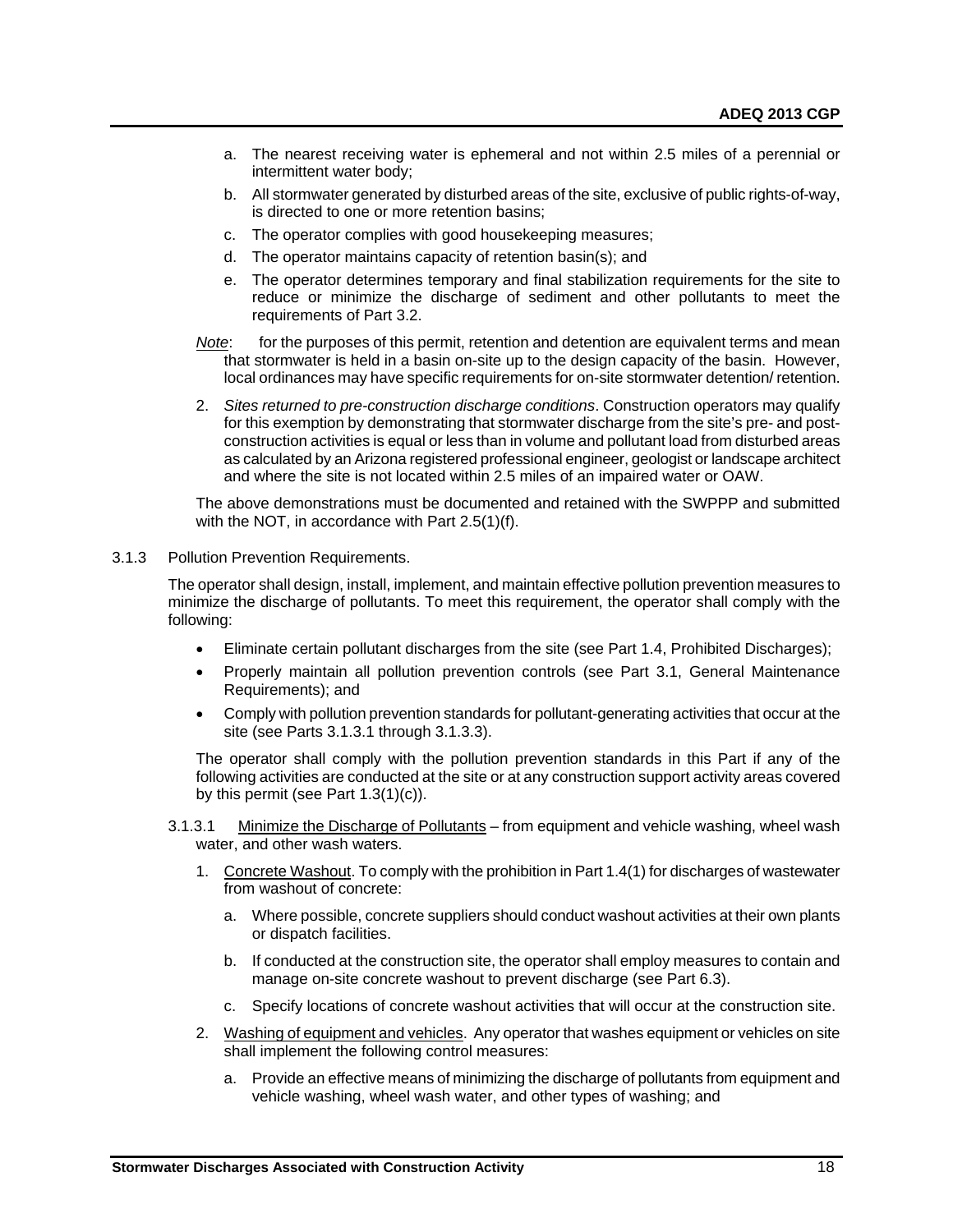- b. To comply with the prohibition in Part 1.4(4), for storage of soaps, detergents, or solvents, the operator shall provide either (1) cover (e.g., plastic sheeting or temporary roofs) to prevent these detergents from coming into contact with rainwater, or (2) a similarly effective means designed to prevent the discharge of pollutants from these areas.
- 3. Washing of Applicators and Containers used for Paint or Other Materials. To comply with the prohibition in Part 1.4(2), the operator shall provide an effective means of eliminating the discharge of water from the washout and cleanout of stucco, paint, form release oils, curing compounds, and other construction materials. To comply with this requirement, the operator shall:
	- a. Direct all washwater into a leak-proof container or leak-proof pit. The container or pit must be designed so that no overflows can occur due to inadequate sizing or precipitation;
	- b. Locate any washout or cleanout activities as far away as possible from surface waters and stormwater inlets or conveyances, and, to the extent practicable, designate areas to be used for these activities and conduct such activities only in these areas; and
	- c. Handle washout or cleanout wastes as follows:
		- i. Do not dump liquid wastes in storm sewers;
		- ii. Dispose of liquid wastes in accordance with applicable requirements in Part 3.1.3.3;
- 4. Fueling and Maintenance of Equipment or Vehicles. Any operator that conducts fueling and/or maintenance of equipment or vehicles at the site shall provide an effective means of eliminating the discharge of spilled or leaked chemicals, including fuel, from the area where these activities will take place.

To comply with the prohibition in Part 1.4(3), operators shall:

- a. If applicable, comply with the Spill Prevention Control and Countermeasures (SPCC) requirements in 40 CFR 112 and Section 311 of the CWA;
- b. Ensure adequate supplies are available at all times to handle spills, leaks, and disposal of used liquids;
- c. Use drip pans and absorbents under or around leaky vehicles;
- d. Dispose of or recycle oil and oily wastes in accordance with other federal, state, tribal, or local requirements;
- e. Clean up spills or contaminated surfaces immediately, using dry clean up measures where possible, and eliminate the source of the spill to prevent a discharge or a furtherance of an ongoing discharge; and
- f. Do not clean surfaces by hosing the area down.
- 3.1.3.2 Construction Site Egress. The operator shall implement effective control measures to minimize tracking of sediments, debris and other pollutants from vehicles and equipment leaving the site (e.g., stone pads, concrete or steel wash racks, or equivalent systems).

If site conditions make it infeasible to install structural controls to prevent track-out (e.g., a linear operator conducting earth disturbing activities within a paved right-of-way or immediately adjacent and parallel to a paved right-of-way), the operator shall explain in the SWPPP why such controls cannot be installed; what alternative measures will be used to prevent sediment from being tracked-out or accumulated on paved areas; and what procedures will be used to ensure track-out is discovered and removed as soon as practicable.

The reasons for any departure from the use of standard ingress/ egress control measures to control track-out shall be documented in the SWPPP: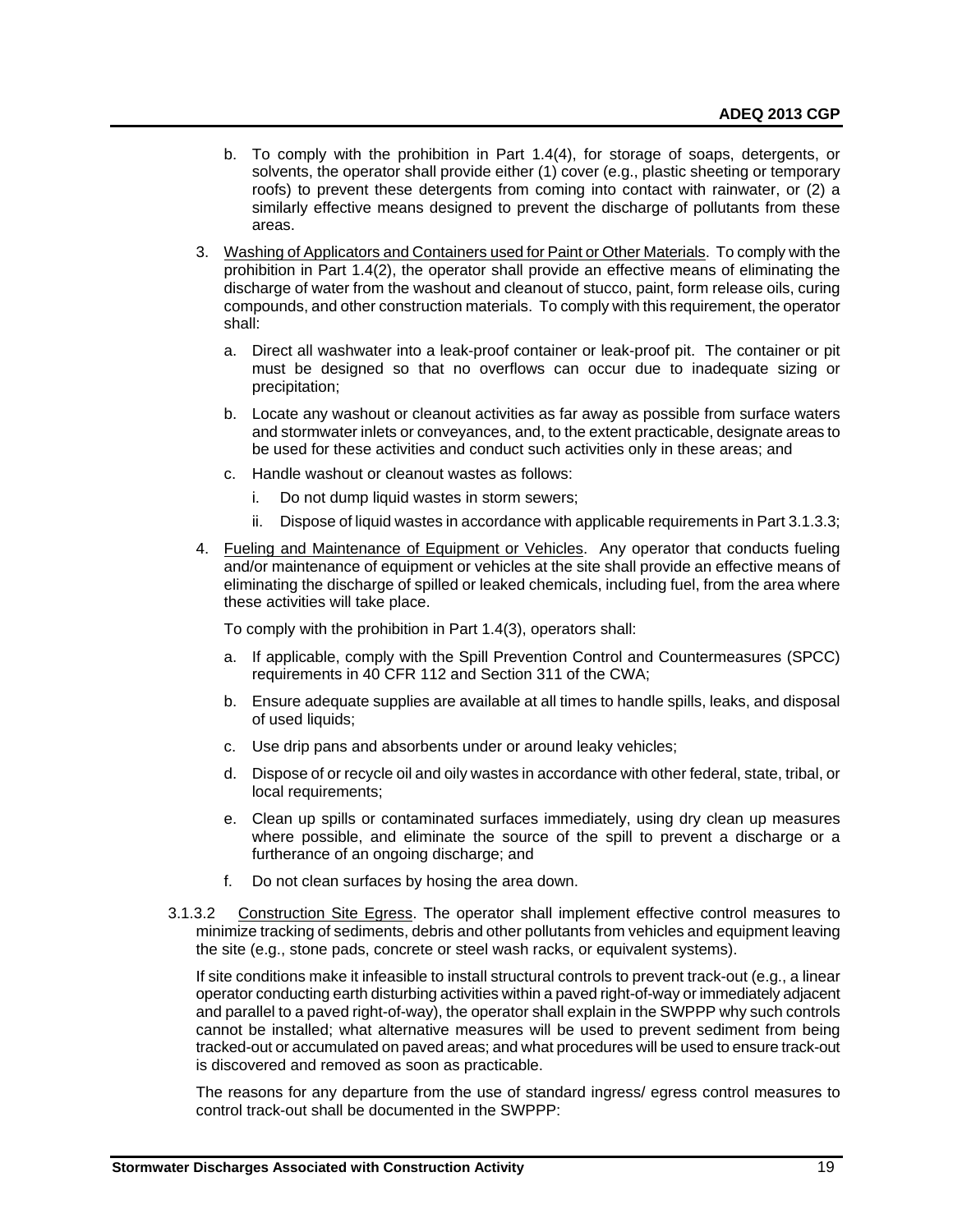- 1. Explain why structural control measures cannot be installed;
- 2. Describe what alternative measures will be used to prevent sediment from being tracked-out or accumulated on paved areas; and
- 3. Describe what procedures will be used to ensure track-out is discovered and removed as soon as practicable.

*Note:* Some fine grains may remain visible on the surfaces of paved roads even after implementing sediment removal practices. Such "staining" is not a violation of Part 3.1.3.2.

- 3.1.3.3 The operator shall minimize the exposure of building materials, building products, construction wastes, trash, landscape materials, fertilizers, pesticides, herbicides, detergents, sanitary waste and other materials present on the site to precipitation and to stormwater.
	- 1. Good Housekeeping Measures. The operator shall implement good housekeeping procedures to prevent litter, construction debris, and construction chemicals exposed to stormwater from becoming a pollutant source for stormwater discharges. These procedures shall include storage practices to minimize exposure of the materials to stormwater, and spill prevention and response practices.
	- 2. Storage, Handling, and Disposal of Construction Products, Materials, and Wastes. The operator shall minimize the exposure to stormwater of any of the products, materials, or wastes specified below that are present at the site by complying with the requirements in this Part.
		- *Note:* These requirements do not apply to those products, materials, or wastes that are not a source of stormwater contamination or that are designed to be exposed to stormwater.

The operator shall consider and implement the following control measures, as appropriate:

- a. For building products: In storage areas, provide either (1) cover (e.g., plastic sheeting or temporary roofs) to prevent these products from coming into contact with rainwater, or (2) a similarly effective means designed to prevent the discharge of pollutants from these areas.
- b. For pesticides, herbicides, insecticides, fertilizers, and landscape materials:
	- i. In storage areas, provide either (1) cover (e.g., plastic sheeting or temporary roofs) to prevent these chemicals from coming into contact with rainwater, or (2) a similarly effective means designed to prevent the discharge of pollutants from these areas; and
	- ii. Comply with all application and disposal requirements included on the registered pesticide, herbicide, insecticide, and fertilizer label.
- c. For diesel fuel, oil, hydraulic fluids, other petroleum products, and other chemicals:
	- i. To comply with the prohibition in Part 1.4(3), store chemicals in water-tight containers, and provide either (1) cover (e.g., plastic sheeting or temporary roofs) to prevent these containers from coming into contact with rainwater, or (2) a similarly effective means designed to prevent the discharge of pollutants from these areas (e.g., spill kits), or provide secondary containment (e.g., spill berms, decks, spill containment pallets); and
	- ii. Clean up spills immediately, using dry clean-up methods where possible, and dispose of used materials properly. Do not clean surfaces or spills by hosing the area down. Eliminate the source of the spill to prevent a discharge or a continuation of an ongoing discharge.
- d. For hazardous or toxic waste: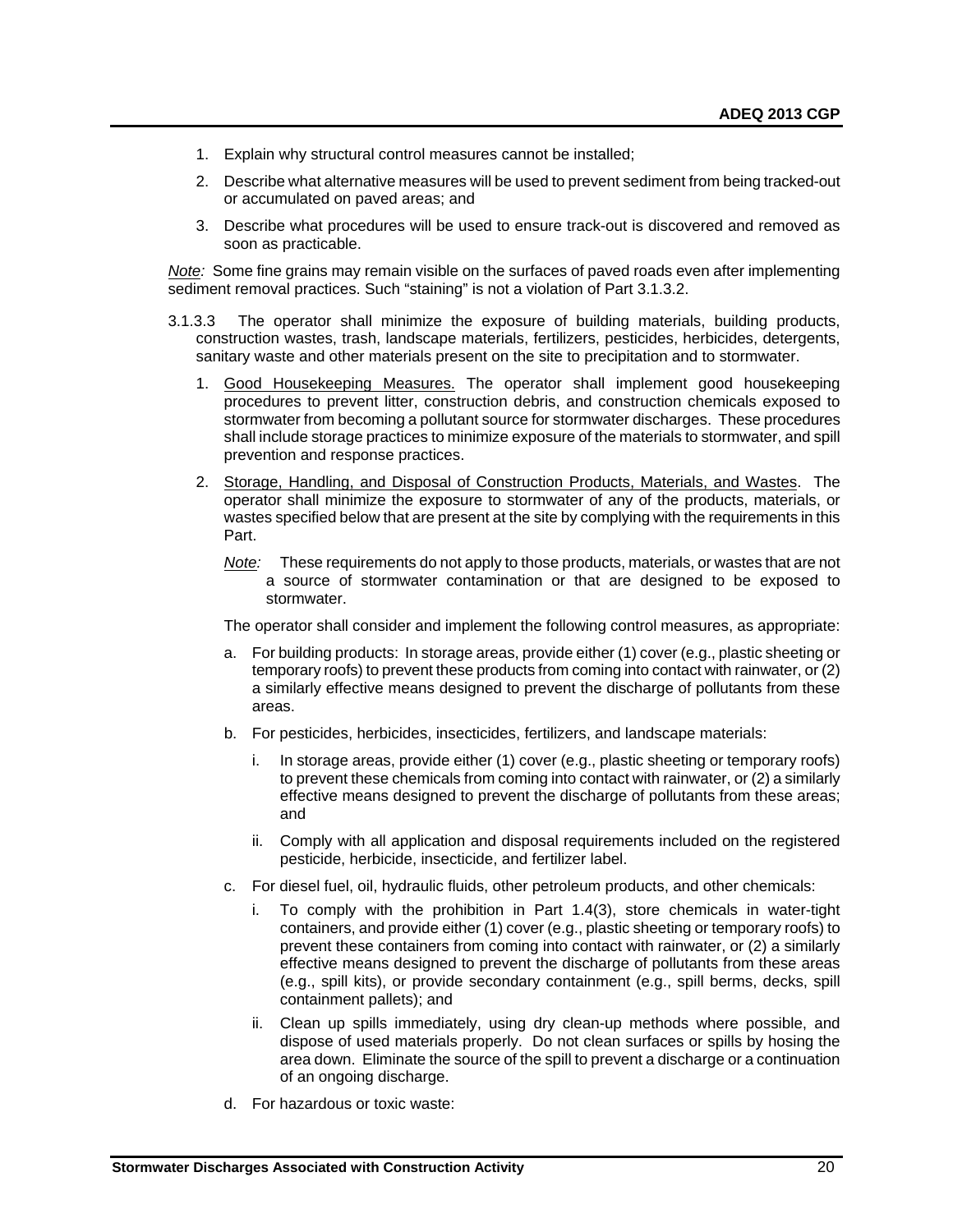- i. Separate hazardous or toxic waste from construction and domestic waste;
- ii. Store in sealed containers, which are constructed of suitable materials to prevent leakage and corrosion, and which are labeled in accordance with applicable Resource Conservation and Recovery Act (RCRA) requirements and all other applicable federal, state, tribal, or local requirements;
- iii. Store all containers that will be stored outside within appropriately-sized secondary containment (e.g., spill berms, decks, spill containment pallets) to prevent spills from being discharged, or provide a similarly effective means designed to prevent the discharge of pollutants from these areas (e.g., storing chemicals in covered area or having a spill kit available on site);
- iv. Dispose of hazardous or toxic waste in accordance with the manufacturer's recommended method of disposal and in compliance with federal, state, tribal, and local requirements; and
- v. Clean up spills immediately, using dry clean-up methods where possible, and dispose of used materials properly. Do not clean surfaces or spills by hosing the area down. Eliminate the source of the spill to prevent a discharge or a furtherance of an ongoing discharge.
- e. For construction and domestic waste: Provide waste containers (e.g., dumpster or trash receptacle with covers/ lids) of sufficient size and number to contain construction and domestic wastes. In addition:
	- i. On work days, clean up and dispose of waste in designated waste containers; and
	- ii. Clean up immediately if containers overflow.
- f. For sanitary waste: Position portable toilets outside of areas of stormwater flow and ensure that they are secure and will not be tipped over.
- 3.1.3.4 Spill Prevention and Response Procedures. Operators are prohibited from discharging toxic or hazardous substances from a spill or other release, consistent with Part 1.4. The operator shall minimize the potential for leaks, spills and other releases that may be exposed to stormwater and develop plans for timely and effective clean-up of spills if or when they occur by implementing measures such as:
	- Procedures for plainly labeling containers (e.g., "Used Oil," "Spent Solvents," "Fertilizers and Pesticides," etc.) that could be susceptible to spillage or leakage to encourage proper handling and facilitate rapid response if spills or leaks occur;
	- Preventative measures such as barriers between material storage and traffic areas, secondary containment provisions, and procedures for material storage and handling;
	- Procedures for expeditiously stopping, containing, and cleaning up leaks, spills, and other releases. Employees who may cause or detect a spill or leak should be knowledgeable in the proper reporting procedures established by their facility. Employees who are responsible for spill response and/or cleanup, must be properly trained and have necessary spill response equipment available; and
	- Procedures for notification of appropriate facility personnel and emergency response. Where a leak, spill, or other release occurs that contains a hazardous substance or oil in an amount equal to or in excess of a reportable quantity established under either 40 CFR Part 110, 40 CFR Part 117, or 40 CFR Part 302, the operator shall notify ADEQ Emergency Response Duty Office at (602) 771-2330 or, toll free, at (800) 234-5677. Contact information must be in locations that are readily accessible and available. Within 7 calendar days of knowledge of the release, operators shall provide a description in the SWPPP of: the release; the circumstances leading to the release; and the date of the release. Local requirements may necessitate additional reporting of spills or discharges to local emergency response, public health, or drinking water supply agencies.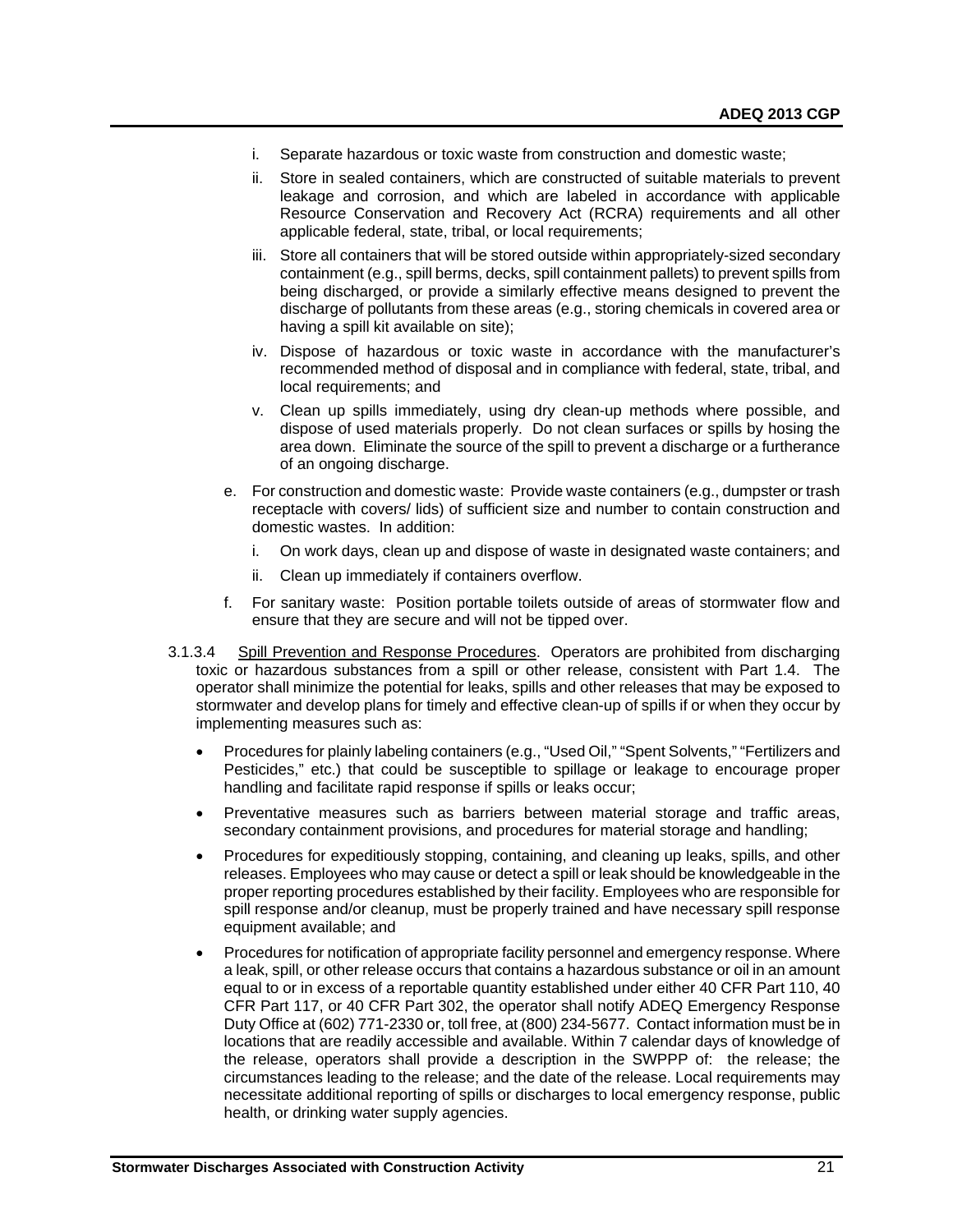# 3.1.3.5 Fertilizer Discharge Restrictions.

Operators are required to minimize discharges of fertilizers containing nitrogen or phosphorus by applying these products consistent with manufacturer's specifications.

#### 3.1.4 Controls for Allowable Non-Stormwater Discharges and Dewatering Activities.

Discharges from dewatering activities, including discharges from dewatering of trenches and excavations, are prohibited unless managed by appropriate controls. Appropriate controls include, but may not be limited to: sediment basins or traps; dewatering tanks; tube settlers; weir tanks; or filtration systems (e.g., bag or sand filters) that are designed to remove sediment.

The operator shall ensure all water from dewatering or basin draining activities is discharged in a manner that does not cause nuisance conditions, including erosion in receiving channels or on surrounding properties.

The operator shall retain superchlorinated wastewaters (i.e., containing chlorine above residual levels acceptable in drinking water systems) on-site until the chlorine dissipates, or shall otherwise effectively dechlorinate the water prior to discharge.

*Note:* As with any non-stormwater, if acceptable to the local sanitary sewer authority, this wastewater may be discharged to the sanitary sewer. In this case, dechlorination is not required by this permit.

#### <span id="page-23-0"></span>**3.2 Water Quality Standards**

3.2.1 Water Quality Standards

The operator shall control discharges from the site as necessary to not cause or contribute to an exceedance of an applicable water quality standard.

ADEQ expects that compliance with other conditions in this permit will control discharges as necessary to not cause or contribute to an exceedance of an applicable water quality standard (A.A.C.R18-11, Article 1). However, if at any time the operator becomes aware, or ADEQ determines, that the facility's discharge causes or contributes to an exceedance of an applicable water quality standard, the operator shall take corrective action as required in Part 5.1, document the corrective actions as required in Parts 5.3 and 6.4, and report the corrective actions to ADEQ as required in Part 8.2(3).

Additionally, ADEQ may impose additional water quality-based requirements on a site-specific basis, or require the operator to obtain coverage under an individual permit in accordance with Part 1.2, if information in the NOI, required reports, or from other sources indicates that additional controls are necessary to not cause or contribute to an exceedance of an applicable water quality standard.

3.2.2 Discharge Limitations for Impaired Waters and OAWs.

Operators of construction sites that are located within 1/4 mile of an impaired water or OAW are required to comply with the following requirements, which supplement the requirements applicable to the site in other corresponding parts of this permit:

- 1. Frequency of Site Inspections. The operator shall conduct inspections at the frequency specified in Part 4.2(3).
- 2. Deadline to Complete Stabilization. The operator shall comply with the deadlines for completing site stabilization as specified in Part 3.1.2.

If the discharge is to an impaired water, ADEQ may inform the operator that additional limits or controls are necessary to meet water quality standards or any applicable wasteload allocation (WLA), or to prevent the site from contributing to the impairment, or if coverage under an individual permit is necessary in accordance with Appendix B, Subsection 17.

If during coverage under a previous permit, the operator was required to install and maintain control measures specifically to meet the assumptions and requirements of an USEPA-approved or established TMDL (for any parameter) or to otherwise control a discharge to meet water quality standards, the operator shall continue to implement such controls as part of this permit.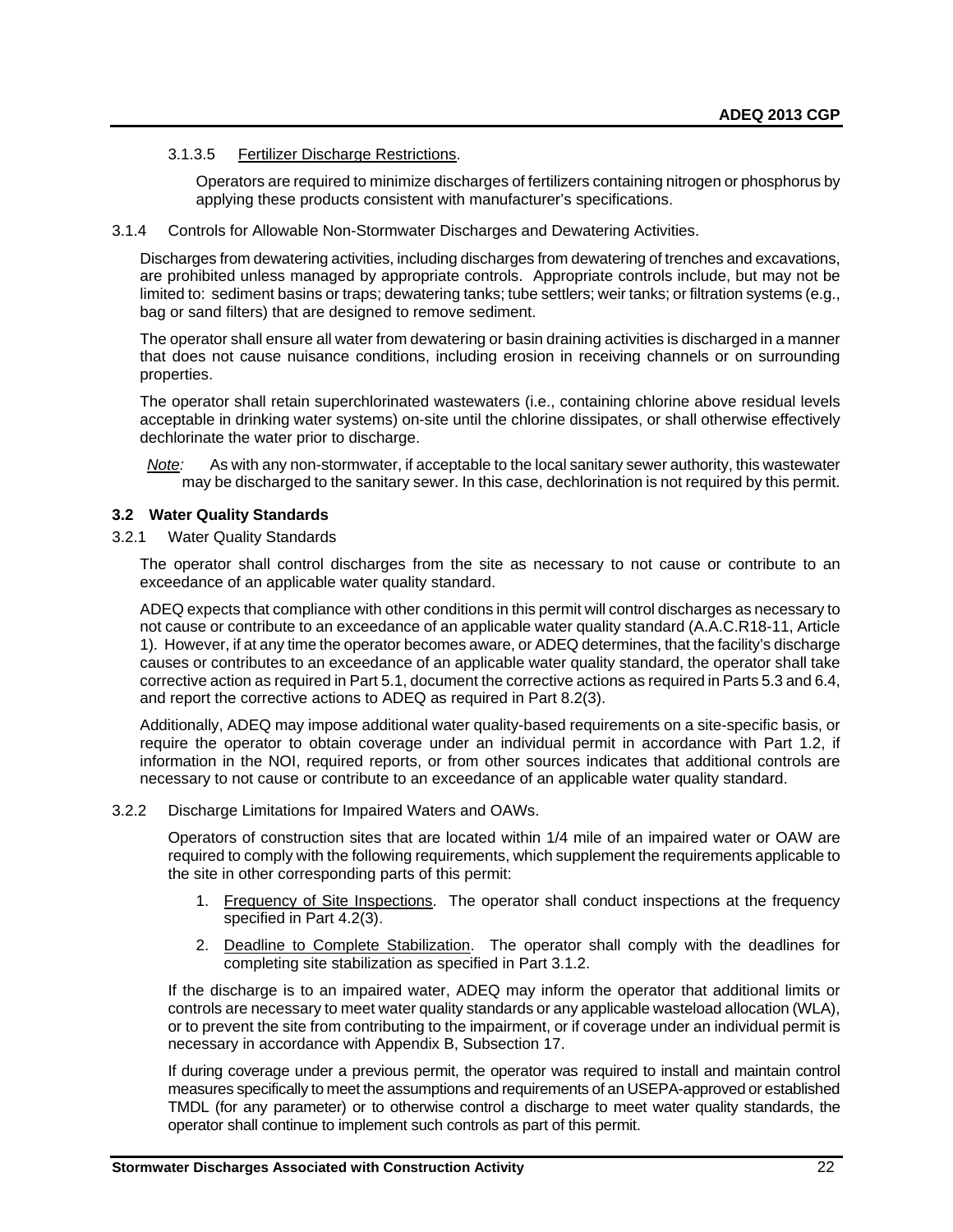# <span id="page-24-0"></span>**4.0 INSPECTIONS**

#### <span id="page-24-1"></span>**4.1 Inspector Qualifications.**

The operator shall provide qualified personnel (as defined in Appendix A) to perform inspections according to the selected inspection schedule identified in the SWPPP. The operator shall conduct inspections of the site in accordance with Parts 4.2 through 4.5 of this permit.

# <span id="page-24-2"></span>**4.2 Inspection Schedule.**

At a minimum, operator shall conduct a site inspection in accordance with one of the schedules listed below. The operator shall document in the SWPPP which schedule is being used and, when necessary, the location of the rain gauge or weather station used to obtain rainfall information. The Department encourages adding inspections **before** and/ or **during** predicted storm events and "spot" inspections to ensure control measures will be effective in managing stormwater runoff and associated pollutants.

- 1. Routine Inspection Schedule. The operator shall ensure inspections are performed at the site as indicated below to ensure control measures are functional and that the SWPPP is being properly implemented. To determine the amount of rainfall from a storm event that occurs on the site (in accordance with options b. or c.), the operator shall obtain rainfall information (in accordance with Part 4.4(3)) from either a properly maintained rain gauge on the site, or a weather station that is representative of the site's location. For any day of rainfall during normal business hours that measures 0.25 inch or greater, the total rainfall measured for that day shall be recorded in accordance with Part 4.4(3).
	- a. The site will be inspected a minimum of once every 7 calendar days, or
	- b. The site will be inspected a minimum of once every 14 calendar days, and also within 24 hours of each storm event of 0.5 inch or greater in 24 hours; or
	- c. The site will be inspected a minimum of once per month, but not within 14 calendar days of the previous inspection and within 24 hours of the occurrence of a storm event of 0.25 inch or greater.
- 2. Reduced Inspection Schedule. The operator may reduce inspection if the entire site has been temporarily stabilized, discharges are unlikely based on seasonal rainfall patterns, or runoff is unlikely due to winter conditions (e.g., site is covered with snow, ice, or frozen ground exists).With a reduced inspection schedule, the site shall be inspected at least once per month (but not within 14 calendar days of the previous inspection) and before an anticipated storm event and within 24 hours of each storm event of 0.5 inch or greater in 24 hours.
- 3. Inspection Schedule for Sites within 1/4 mile of Impaired Waters or OAWs. If any portion of the construction site is within 1/4 mile of an impaired water or OAW, the operator shall inspect the site at least once every 7 calendar days. The operator may reduce inspections to the schedule specified in Part 4.2(2) for those areas of the construction site that have undergone temporary or final stabilization.
- 4. Inspection Schedule for Inactive and Unstaffed Sites. A site is inactive and unstaffed that will have an anticipated period of no construction activity for at least six consecutive months. *Inactive and unstaffed sites within 1/4 mile of an impaired water or OAW are not eligible for this reduced inspection frequency unless they have undergone temporary stabilization*.

Operator's responsibilities include:

- a. Immediately before becoming inactive and unstaffed, the operator shall perform an inspection in accordance with Part 4.4. All control measures must be in operational condition in accordance with Part 3.1 prior to becoming inactive and unstaffed;
- b. During the time the site is inactive and unstaffed, the operator shall perform an inspection at least once every six months and within 24 hours of each storm event of 0.5 inch or greater in 24 hours;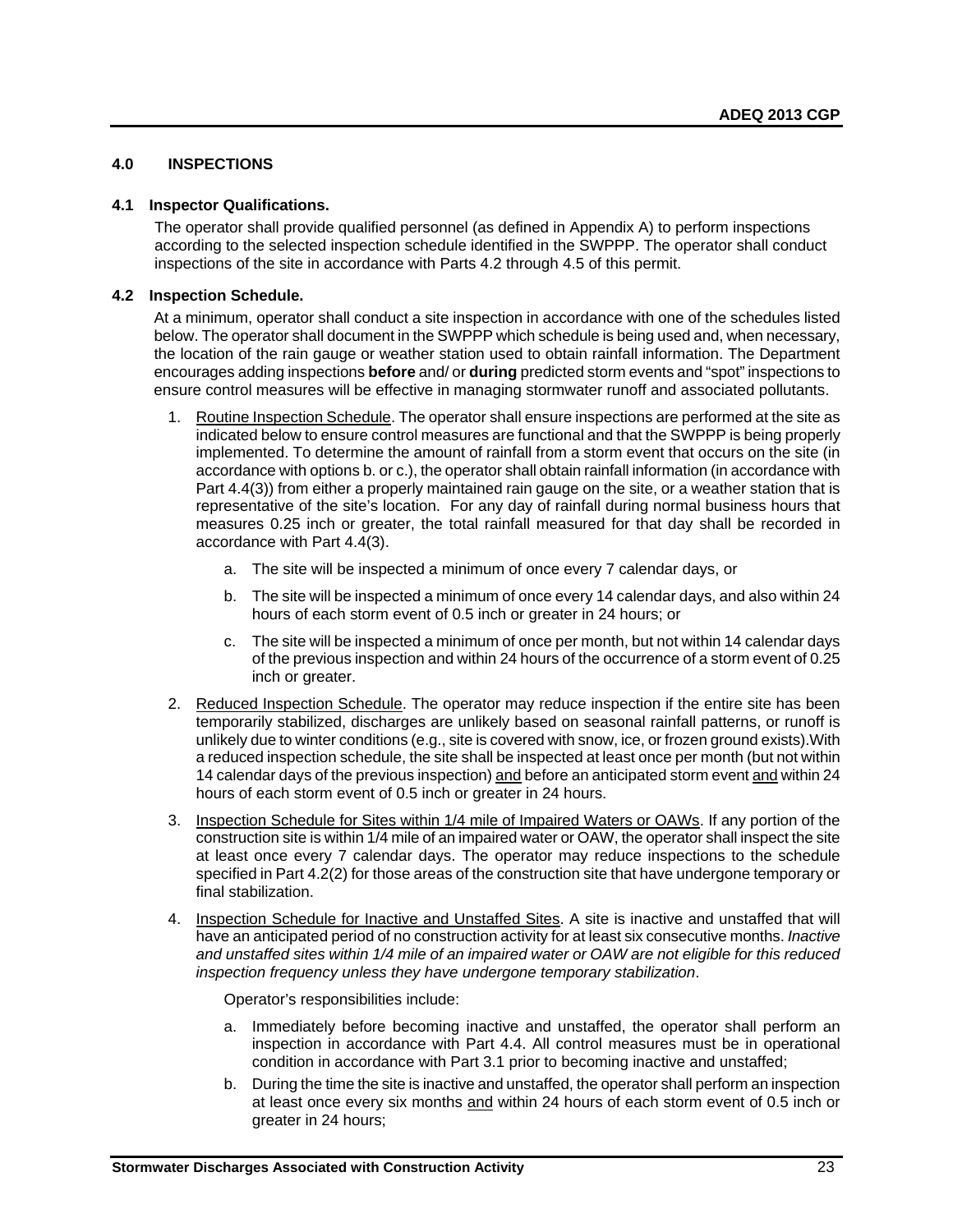- c. Non-storm event inspections must be at least three months apart;
- d. All control measures must be maintained in operational condition;
- e. The site shall be secured, such as limited access, blocking or fencing;
- f. Maintain a statement in the SWPPP as required in Part 6.4(11) indicating that the construction site is inactive and unstaffed. The statement must be signed and certified in accordance with Appendix B, Subsection 9; and
- g. If circumstances change and the site becomes active and/or staffed, this exception no longer applies and the operator shall immediately resume the routine inspection schedule.

ADEQ retains the authority to revoke this exception from routine inspections where it is determined that the discharge causes, has a reasonable potential to cause, or contribute to an exceedance of an applicable water quality standard, including designated uses.

- 5. Inspections are only required during the project's normal working hours. If an inspection day (except those required relative to a rainfall event) falls on a Saturday or holiday, the inspection may be conducted on the preceding workday. If the inspection day falls on a Sunday, the inspection may be conducted on the following Monday. If rainfall events occur on the weekend or holiday, an inspection relative to that event may be conducted the following workday.
- 6. Inspections are not required under Adverse Conditions. The operator is not required to inspect areas that, at the time of the inspection, are considered unsafe for inspection personnel. Inspections may be postponed when conditions such as local flooding, high winds, or electrical storms, or situations that otherwise make inspections unsafe. The inspection must resume as soon as conditions are safe.

# <span id="page-25-0"></span>**4.3 Scope of Inspections.**

At a minimum, the inspector shall examine each of the following during each inspection:

- 1. All structural controls identified in the SWPPP to ensure they are in place and functioning as intended. Repair, replace, or maintain any controls as necessary in accordance with Part 3.1;
- 2. The effectiveness of non-structural controls and practices (such as good housekeeping practices and pollution prevention measures);
- 3. All areas of the site used for storage of materials that are exposed to precipitation;
- 4. All locations where new or modified control measures are necessary to meet the requirements of Part 3;
- 5. Locations where vehicles and equipment enter or exit the site for evidence of tracking sediment, debris, and other pollutants onto and off the site;
- 6. Site conditions for evidence of, or the potential for, pollutants entering the municipal separate storm sewer;
- 7. The presence of conditions that could lead to spills, leaks, or other accumulations of pollutants on the site;
- 8. Accessible discharge locations or discharge points to ascertain whether erosion and sediment control measures are effective in preventing significant impacts to receiving waters;
- 9. Where discharge locations are inaccessible, nearby downstream locations to the extent that the inspections are practicable;
- 10. All locations where temporary stabilization measures have been implemented; and
- 11. When a discharge is occurring during an inspection, observe and note the physical characteristics (color, odor, clarity, floating, settled, or suspended solids, foam, oil sheen, and other obvious indicators of stormwater pollutants). In addition, when there is no discharge, examine each discharge location for evidence of erosion, sedimentation and other pollutants, and the presence of current (and indications of prior) discharges and their sources.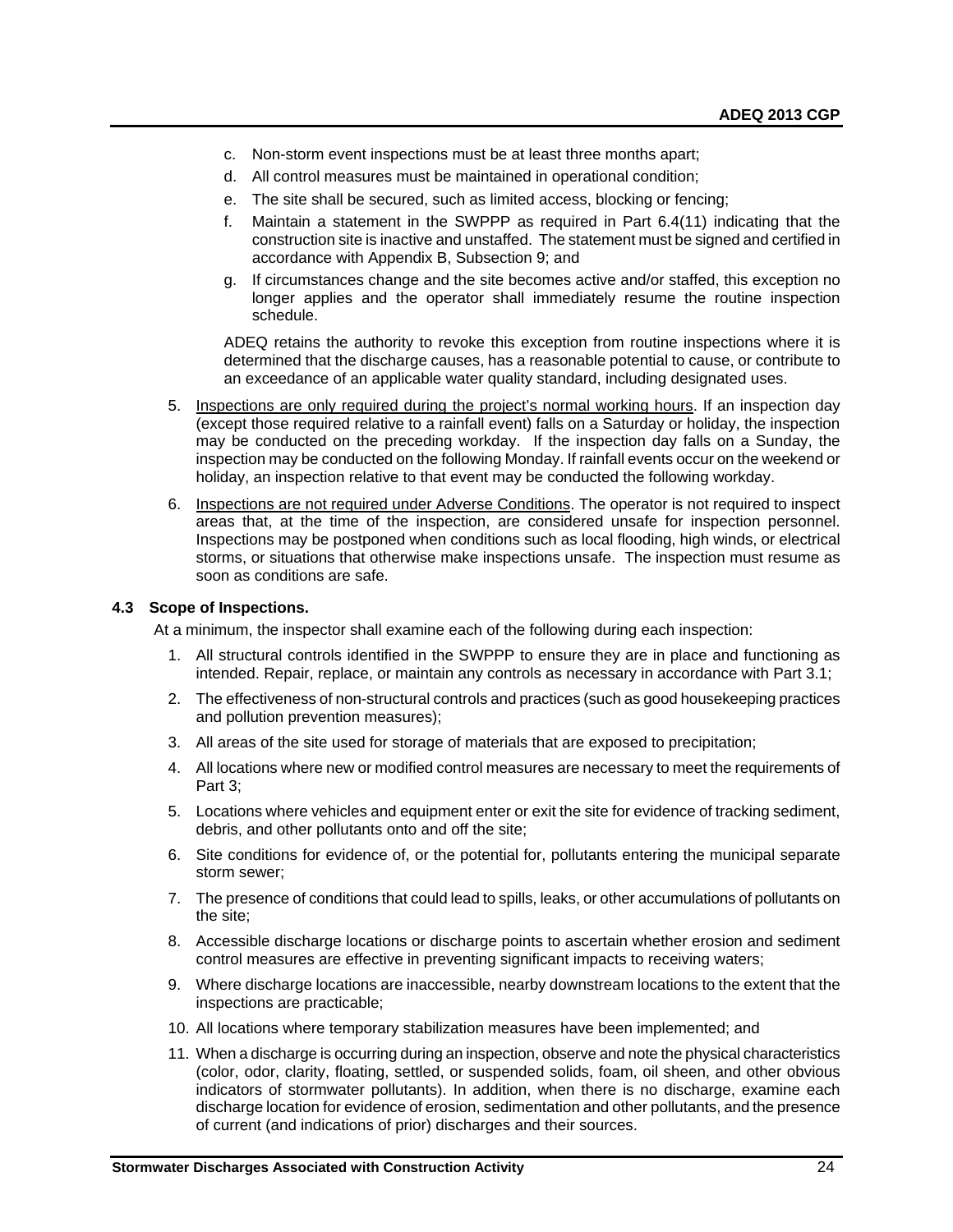# <span id="page-26-0"></span>**4.4 Inspection Report Form.**

For each inspection, the operator shall complete an inspection report either on a form provided by the Department online at <http://www.azdeq.gov/environ/water/permits/cgp.html>or an alternative form developed by the operator that documents all of the information required by this permit. The operator may supplement the inspection report form as necessary with additional information, forms or drawings. Within 7 calendar days of completing the inspection, the corresponding inspection report shall be placed with previous reports (in chronological order) and kept with the SWPPP. At a minimum, the report shall include:

- 1. The inspection date;
- 2. Name(s) and title(s) of qualified person(s) making the inspection;
- 3. Weather information for the period since the last inspection (or since commencement of construction activity for the first inspection) including:
	- a. Best estimate of the beginning of each storm event;
	- b. Duration of each event;
	- c. Time elapsed since last storm event; and
	- d. Approximate amount of rainfall for each event (in inches).
- 4. Identification of discharges of sediment or other pollutants from the site. Identify the discharge location(s) and associated control measures on the site map(s), in accordance with Part 6.3(6);
- 5. For inspections occurring during or after a storm event:
	- a. A description of the physical characteristics of the stormwater discharge (Part 4.3(11)) from the site, when present;
	- b. Document the evidence of erosion, sedimentation and other pollutants; and
	- c. Document the presence of control measures in all areas inspected and whether such controls are operating effectively.
- 6. Identification of control measures that need to be maintained, failed to operate as designed, or proved inadequate. Until removed from the site, identify the location(s) of these control measures on the site map(s), in accordance with Part 6.3(6);
- 7. Identification of what additional control measures are needed, if any, that did not exist at the time of the inspection. Identify the location(s) of these control measures on the site map(s), in accordance with Part 6.3(6);
- 8. Identification of all sources of non-stormwater discharges occurring at the site and associated control measures in place;
- 9. Identification of material storage areas and, evidence of or potential for, pollutant discharge from such areas;
- 10. Corrective actions required (in accordance with Part 5.3), including any necessary changes to the SWPPP, and implementation dates (of corrective actions and SWPPP changes); and
- 11. Identification of any other instances of non-compliance with the conditions of this permit that are not associated with Part 4.4(10), or where the inspector does not identify any incidents of noncompliance, the inspection report shall contain a certification that the construction project or site is being operated in compliance with the SWPPP and this permit.
- 12. Document Adverse Conditions. If the operator determines that certain area(s) of the site are unsafe to inspect, the Inspection Report shall document the unsafe condition(s) and specify the locations where the unsafe condition(s) exists.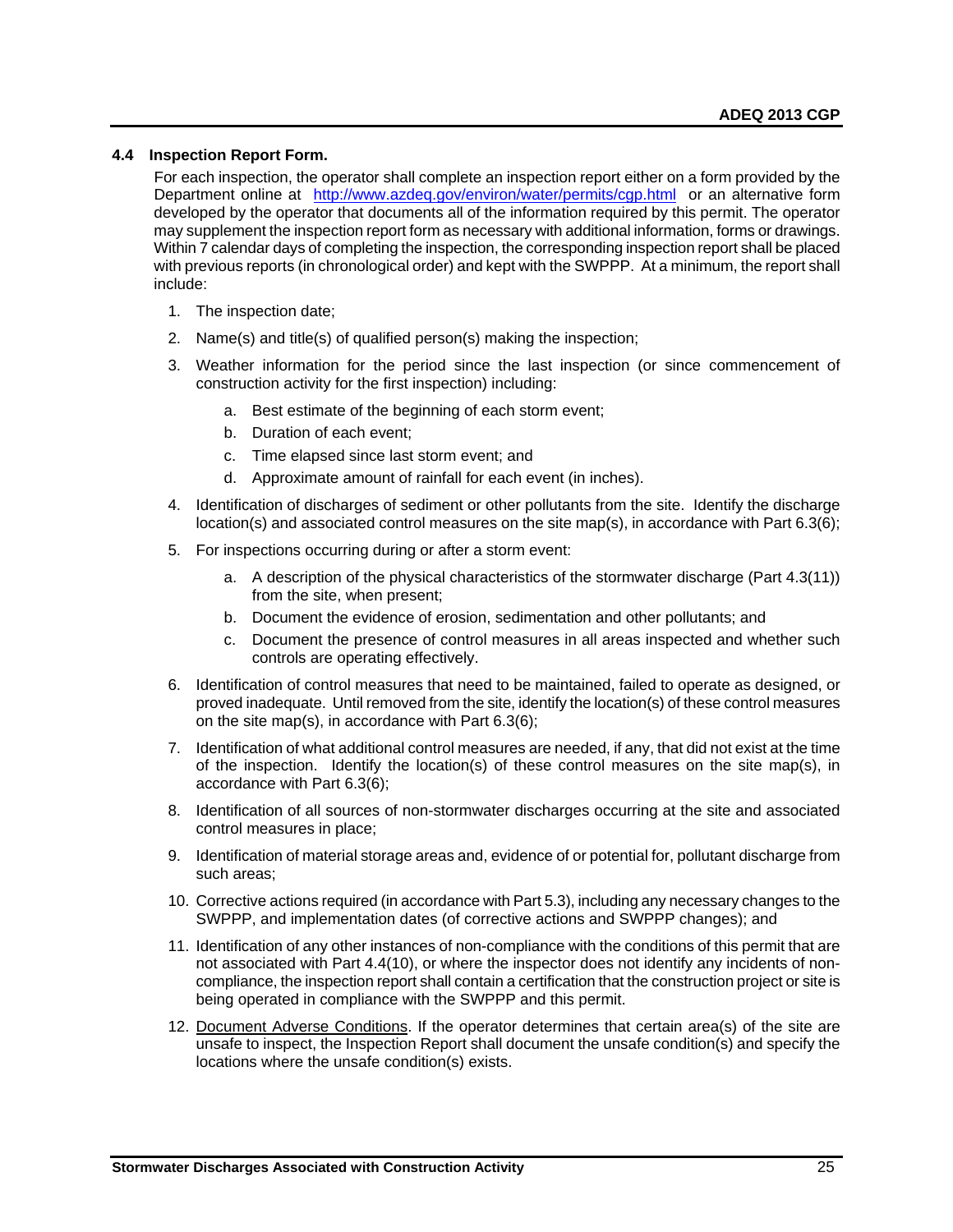# <span id="page-27-0"></span>**4.5 Inspection Follow-up.**

- 1. Control Measure Assessment. Based on the findings and observations of the inspection, the operator shall implement the changes necessary to comply with the conditions in Part 3 and revise the SWPPP as needed in accordance with Part 6.5. The changes shall be implemented in accordance with the schedule described in "General Maintenance Requirements" in Part 3.1.
- 2. Corrective Actions. Based on the scope of inspection conducted in accordance with Part 4.3, the operator shall determine and implement appropriate corrective actions, and meet the applicable deadlines pursuant to Part 5.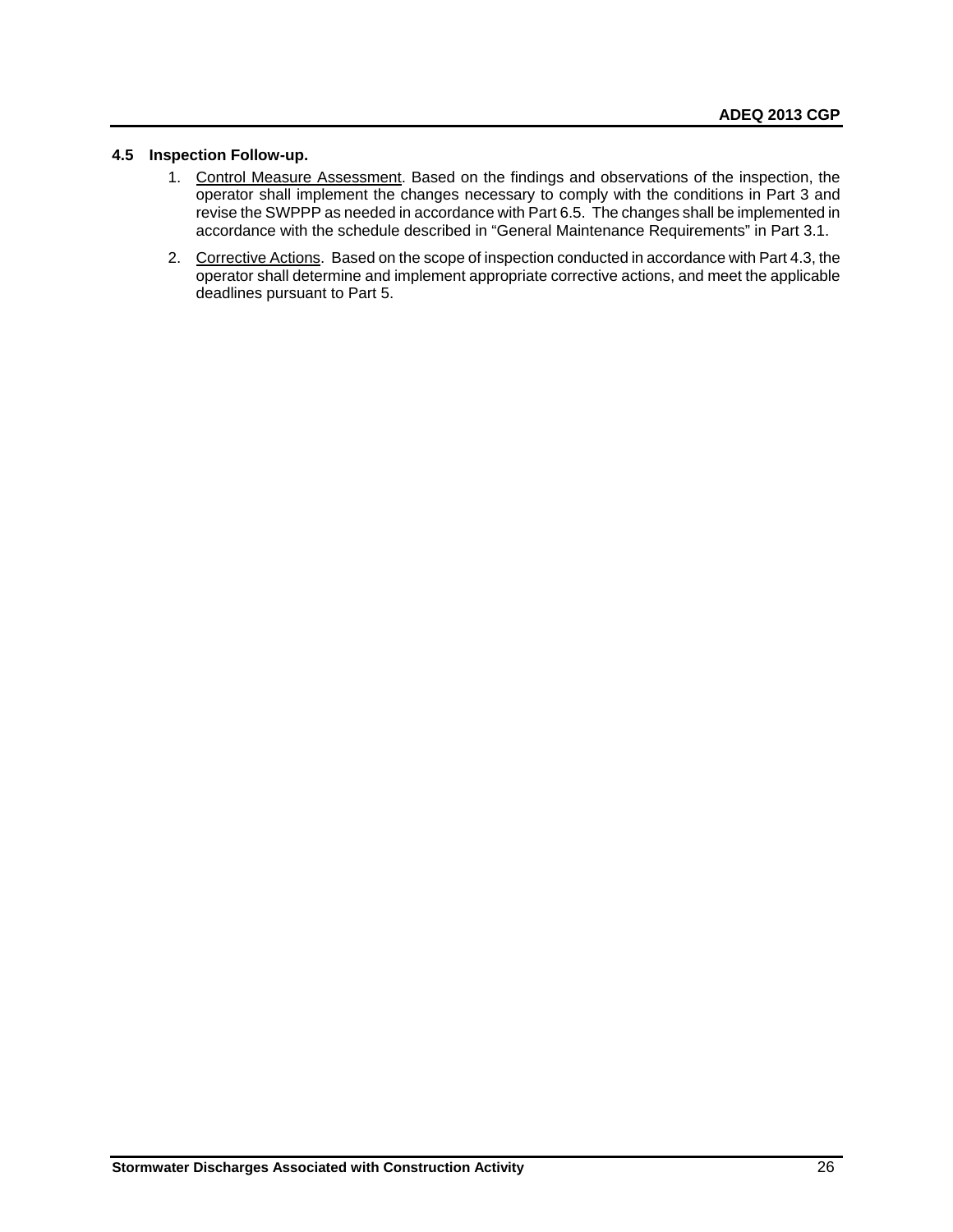# <span id="page-28-0"></span>**5.0 CORRECTIVE ACTIONS.**

# <span id="page-28-1"></span>**5.1 Corrective Action Triggers.**

Corrective actions are actions the operator takes in compliance with this Part to modify, or replace any control measure that failed to meet the conditions of Part 3. ADEQ does not consider routine maintenance or repairs as corrective actions. If any of the following conditions at the construction site occur resulting in or from a failure of a control measure, the operator shall implement new or modified control(s):

- 1. A necessary control measure was never installed, was installed incorrectly, or not in accordance with the requirements in Parts 3.1 and/ or 3.2; or
- 2. One of the prohibited discharges in Part 1.4 is occurring or has occurred; or
- 3. ADEQ or USEPA determines that modifications to the control measures are necessary to meet the requirements of Part 3.

On the same day a condition requiring corrective action is discovered, the operator shall take all reasonable steps to minimize or prevent the discharge of pollutants until a permanent solution is installed and made operational. However, if the problem is identified when it is too late in the work day to initiate a corrective action, the corrective action shall be initiated on the following work day, unless the condition poses imminent endangerment to human health or the environment, in which case the operator shall take immediate action.

#### <span id="page-28-2"></span>**5.2 Corrective Action Deadlines.**

Any control measures or repairs required must be made operational, or completed, by no later than 7 calendar days from the time of discovery. If the operator cannot complete the necessary repairs or installation of controls within 7 calendar days, the SWPPP shall include the following:

- 1. The reason it is infeasible to complete the installation or repair within the 7 calendar day timeframe; and
- 2. The schedule for installing and making the control measure(s) operational as soon as practicable after the 7-day timeframe.

Any corrective actions that result in changes to any of the control measures or procedures shall be documented in the SWPPP within 7 calendar days of completing the corrective action work.

The operator shall complete all corrective actions in accordance with the deadlines specified in this Part.

# <span id="page-28-3"></span>**5.3 Corrective Action Report.**

For each corrective action taken in accordance with this Part, the operator shall document the details of the corrective action in the inspection report required by Part 4.4. These reports shall be signed in accordance with the signatory requirements in Appendix B, Subsection 9 and maintained with the SWPPP in accordance with the record keeping requirements in Appendix B, Subsection 11.

- 1. Construction Sites Located within 1/4 Mile of an Impaired Water or OAW. When any condition listed in Part 5.1 occurs, the operator of a construction site that discharges to an impaired water or OAW (in accordance with Parts 1.5(3) or (4)) shall submit this documentation in accordance with Part 8.2(2). The operator shall retain a copy of the inspection report documenting the corrective action(s) onsite with the SWPPP as required in Part 6.4.
- 2. Report Schedule. Within 7 calendar days of discovery of any condition listed in Part 5.1, the operator shall document and maintain with the SWPPP the following information:
	- a. Summary of corrective action taken or to be taken;
	- b. Whether SWPPP modifications are required as a result of this discovery or corrective action;
	- c. Date corrective action initiated or will be initiated; and
	- d. Date corrective action completed or expected to be completed.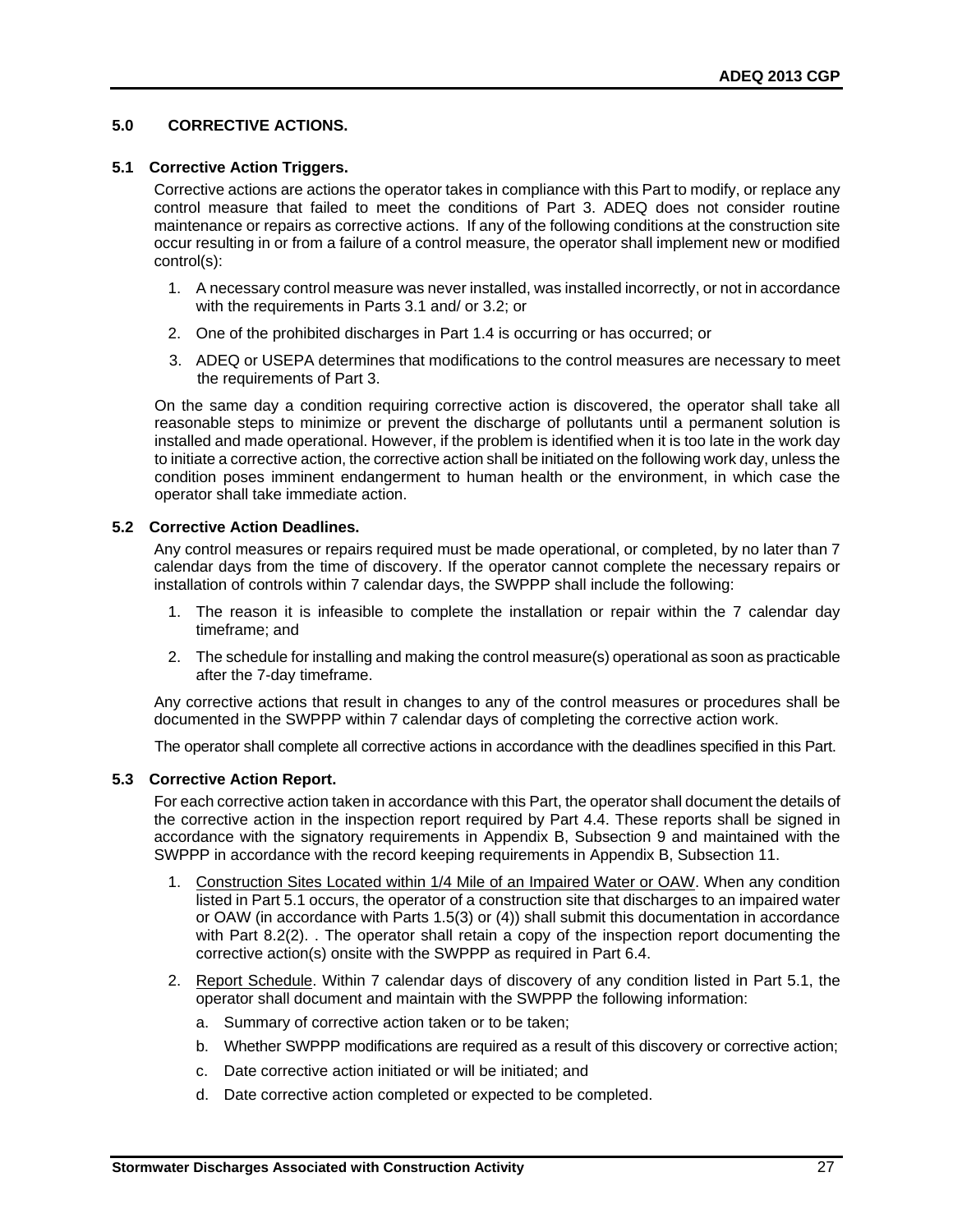# <span id="page-29-0"></span>**6.0 STORMWATER POLLUTION PREVENTION PLAN (SWPPP) PREPARATION**

#### <span id="page-29-1"></span>**6.1 General Information.**

1. The operator shall develop a stormwater pollution prevention plan (SWPPP) before submitting the NOI for permit coverage and prior to conducting any construction activity. Any SWPPP prepared for coverage under a previous version of this AZPDES construction general permit must be reviewed and updated by the operator to comply with this permit's requirements prior to submitting the NOI in accordance with Part 2.3(3)(e).

*Note:* For projects that did not prepare a SWPPP and submit an NOI before commencement of construction activity, see Part 2.3(2)(h) (late NOI submittal).

At least one SWPPP must be developed for each construction project or site covered by this permit. A "joint" or "common" SWPPP may be developed and implemented as a cooperative effort where there is more than one operator at a site. All operators shall either implement their portion of a common SWPPP or develop and implement their own SWPPP.

- 2. The SWPPP shall be prepared and implemented in accordance with good engineering practices and shall:
	- a. Identify all potential sources of pollution that may reasonably be expected to affect the quality of stormwater discharges from the construction site;
	- b. Identify, describe, and ensure implementation of control measures that will be used to reduce pollutants in stormwater discharges from the construction site;
	- c. Assure compliance with the terms and conditions of this permit; and
	- d. Identify the responsible person for on-site SWPPP implementation.
- 3. All operator(s) shall sign and certify the SWPPP in accordance with the signatory requirements of Appendix B, Subsection 9.
- 4. The operator shall implement the SWPPP from initial commencement of construction activity until an NOT is submitted to ADEQ in accordance with Parts 2.5(1) or 2.6.
- 5. SWPPPs that do not meet all provisions of this permit are considered incomplete. Operating under an incomplete or inadequate SWPPP is a violation of the permit.
- 6. Emergency-Related Projects. Operators conducting construction activities in response to an emergency (see Part 2.4), shall document the cause of the emergency (e.g., natural disaster, extreme flooding conditions, etc.), information substantiating its occurrence (e.g., state disaster declaration or similar state or local declaration), and describe the construction necessary to reestablish effected public services.

# <span id="page-29-2"></span>**6.2 Types of Operators**

- 1. Operator Requirements. Either Part 6.1(2)(a) or (b), or both, will apply depending on the type of operational control a person exerts over the site. Part 6.1(2)(c) applies to all operators who have control over only a portion of a construction site.
	- a. Operators with Operational Control over Construction Plans and Specifications shall ensure that:
		- i. The SWPPP indicates the areas of the project where the operator has operational control over project specifications, including the ability to make modifications in specifications;
		- ii. All other operators implementing portions of the SWPPP impacted by any changes made to the SWPPP are notified of such modifications in a timely manner; and
		- iii. The SWPPP indicates the name(s) of the person(s) with day-to-day operational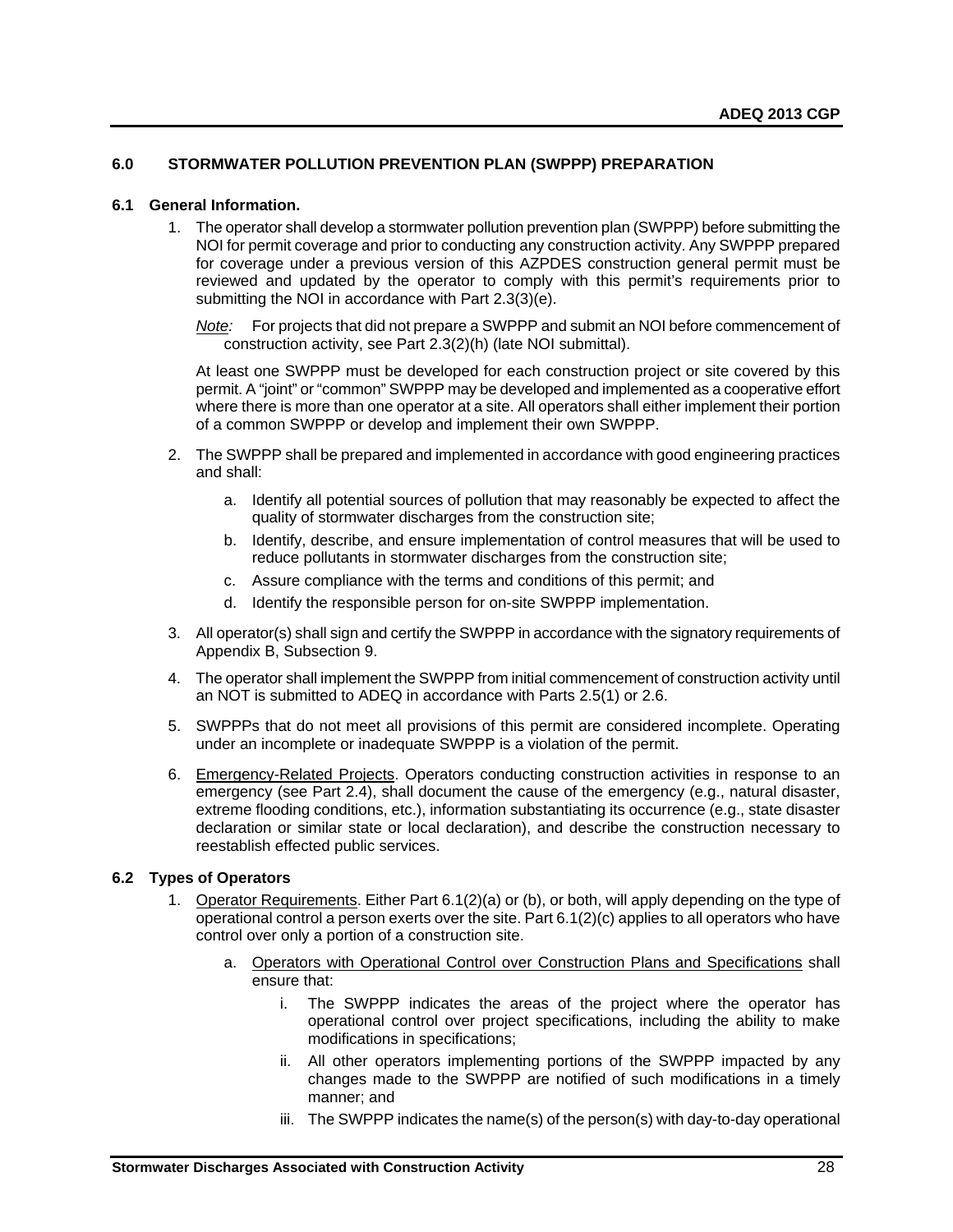control of those activities necessary to ensure compliance with the SWPPP or other permit conditions.

- b. Operators with Control over Day-to-Day Activities shall ensure that:
	- i. The SWPPP identifies the persons responsible for implementation of control measures identified in the SWPPP;
	- ii. The SWPPP indicates areas of the project where each operator has operational control over day-to-day activities; and
	- iii. The SWPPP indicates the name(s) of the person(s) with operational control over project specifications (including the ability to make modifications in specifications).
- c. Operators with Control over Only a Portion of a Larger Project are responsible for compliance with the terms and conditions of this permit as it relates to the activities on the operator's portion of the construction site (including implementation of control measures required by the SWPPP). Operators shall ensure either directly or through coordination with other operators, that activities do not render another person's control measure(s) ineffective.

# <span id="page-30-0"></span>**6.3 SWPPP Contents**

1. Stormwater Team.

Each operator, or group of operators, must assemble a "stormwater team," which is responsible for overseeing the development of the SWPPP, any later modifications to it, and for compliance with the requirements in this permit.

The SWPPP must identify the name, title and a description of the qualifications and a copy of any training certificates of team members, including inspector(s), as well as their individual responsibilities. Each member of the stormwater team must have ready access to an electronic or paper copy of applicable portions of this permit, the most updated copy of the SWPPP, and other relevant documents or information that must be kept with the SWPPP.

The team may include members who are not employed by the operator (such as third party consultants).

2. Identification of Operators.

The SWPPP shall identify all operators, including contact information, for the project site and the areas and phases over which each operator has control.

3. Nature of Construction Activities.

The SWPPP must describe the nature of construction activities, including the size of the property (in acres) and the total area expected to be disturbed by the construction activities (in acres), construction support activity areas covered by this permit (see Part 1.3(1)(c)), and the maximum area expected to be disturbed at any one time.

4. Sequence and Estimated Dates of Construction Activities.

The SWPPP must include a description of the intended sequence of construction activities, including a schedule of the estimated start dates and the duration of the activity, for the following activities:

- a. Installation of control measures, and when they will be made operational, including an explanation of the sequence and schedule for installation of the control measures;
- b. Commencement and duration of construction activities, including clearing and grubbing, grading, site preparation (i.e., excavating, cutting and filling), underground utility installation, infrastructure installation, final grading, and creation of soil and vegetation stockpiles requiring stabilization;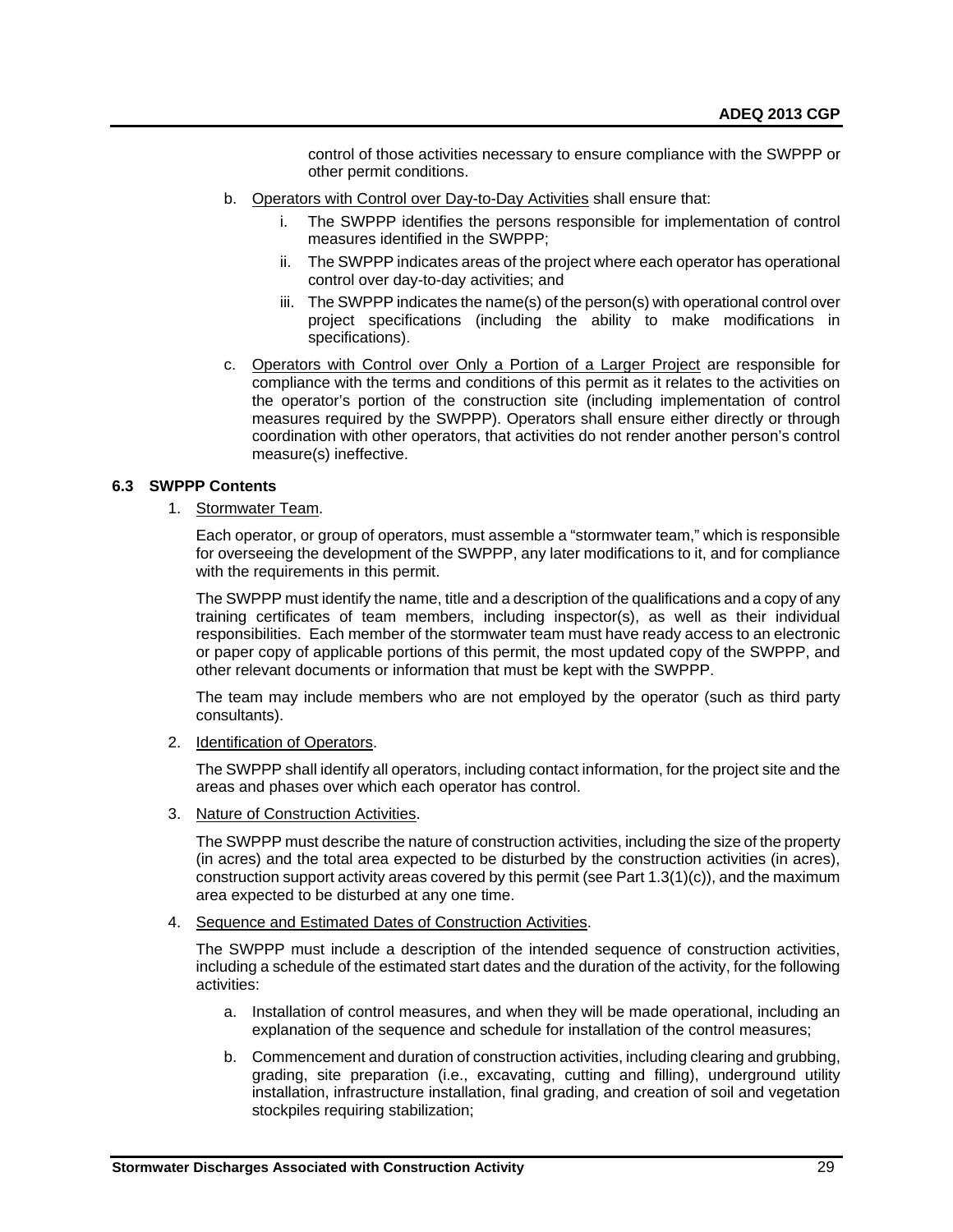- c. Cessation, temporarily or permanently, of construction activities on the site, or in designated portions of the site including the beginning and ending dates of inactive/ unstaffed status, when applicable;
- d. Final or temporary stabilization of areas of exposed soil. The dates for stabilization must reflect the applicable deadlines to which the operator is subject in Part 3.1.2; and
- e. Removal of temporary stormwater conveyances/ channels and other control measures, removal of construction equipment and vehicles, and cessation of any pollutantgenerating activities.
- *Note:* If plans change due to unforeseen circumstances or for other reasons, the requirement to describe the sequence and estimated dates of construction activities is not meant to "lock in" the operator to meeting these projections. When departures from initial projections are necessary, this should be documented in the SWPPP itself or in associated records, as appropriate.
- 5. Site Description. The SWPPP shall describe the construction site, including:
	- a. A description of the site and its intended use after the NOT is submitted to ADEQ (e.g. low density residential, shopping mall, highway, etc.);
	- b. The total area of the site, and an estimate of the total area of the site expected to be disturbed by construction activities including off-site supporting activities, borrow and fill areas, staging and equipment storage areas;
	- c. The percentage of the site that is impervious (e.g., paved, roofed, etc.) before and after construction;
	- d. A description of the site's soils including potential for erosion;
	- e. Areas where it is infeasible to maintain a 50 foot buffer in accordance with Part 3.1.1.5(1), describe which alternative was selected for the site, and comply with any additional requirements to provide documentation (Part 3.1.1.5(2));
	- f. On-site and Offsite Material Storage. The operator shall identify and describe all material storage areas (including overburden and stockpiles of dirt, borrow areas, etc.) used for the permitted project in the SWPPP unless those areas are covered by another AZPDES permit; and
	- g. A general location map (e.g., USGS quadrangle map, a portion of a city or county map, or other map) – with enough detail to identify:
		- i. The location of the construction site and one mile radius; and
		- ii. The waters of the U.S. including tributaries within one mile radius of the site.
- 6. Site Map(s). The SWPPP shall contain legible site map or series of maps completed to scale, showing the entire site that identifies:

*Note:* If a marked-up site map is too full to be easily read, the operator should date and fold it, put it in the SWPPP for documentation, and start a new one.

- a. Topography of the site, existing types of cover (e.g., forest, pasture, pavement, structures)**,** and drainage pattern(s) of flow onto, over, and from the site property before and after major grading activities;
- b. Drainage divides and direction of stormwater flow for all drainage areas located within the project limits (i.e., use arrows to show which way stormwater will flow);
- c. Areas of soil disturbance and areas that will not be disturbed. Boundaries of the property and of the locations where construction activities will occur, including:
	- i. Locations where construction activities will occur, noting any phasing of construction activities;
	- ii. Locations where sediment or soil will be stockpiled;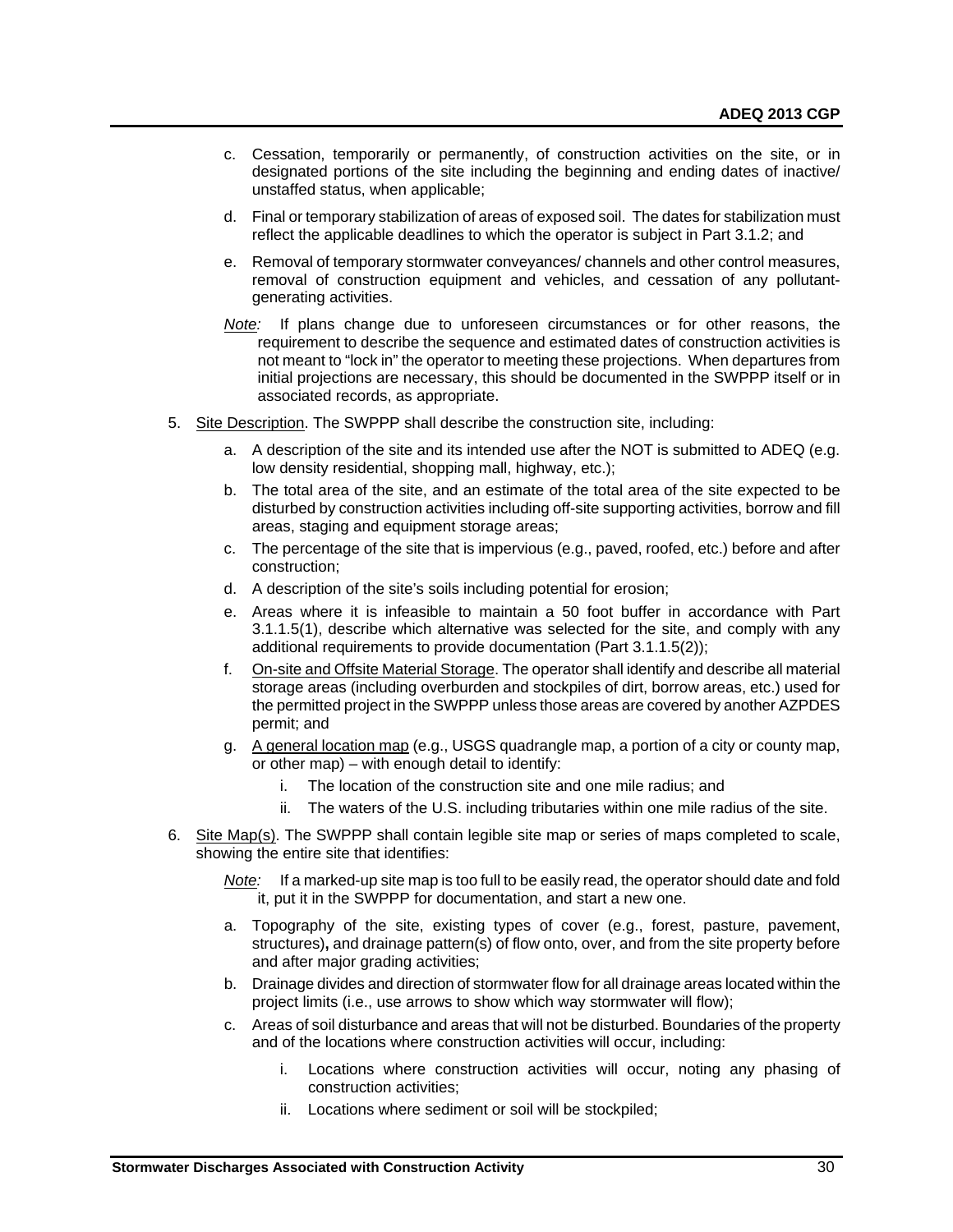- iii. Locations of any crossings of surface waters;
- iv. Designated points on the site where vehicles will exit onto paved roads; and
- v. Locations of construction support activity areas covered by this permit (see Part  $1.3(1)(c)$ ).
- d. Locations of temporary and permanent control measures identified in the SWPPP;
- e. Locations where stabilization control measures are expected to occur;
- f. Areas protected by buffers (i.e., either the 50-foot buffer or other buffer areas retained on site when within 50 feet of a perennial water) consistent with Part 3.1.1.5. The site map must show the boundary line of all such buffers;
- g. Locations of on-site material, waste, borrow areas, or equipment storage areas, and other supporting activities (per Part 1.3(1)(c));
- h. Locations of all potential pollutant-generating activities identified in Part 6.3(9). Examples include, but are not limited to: the pollutant-generating activities listed in Part 3.1.3.1 (fueling and maintenance operations; concrete, paint, and stucco washout); waste disposal; solid waste storage and disposal (Part 3.1.3.3); and dewatering operations (Part 3.1.4);
- i. Locations of all surface waters and any impaired waters or OAWs within 1/4 mile of the facility. If none exist on site, the SWPPP shall indicate so;
- j. Stormwater discharge location(s), using arrows to indicate discharge direction. Include the following:
	- i. Location(s) where stormwater and/or allowable non-stormwater discharges are discharged to waters of the U.S. (in accordance with Part 1.3); and
	- ii. Location(s) of any discharges to municipal separate storm sewer systems (MS4s) from the construction site.
	- *Note:* Where surface waters and/or MS4s receiving stormwater will not fit on the plan sheet, they shall be identified with an arrow indicating the direction and distance to the surface water and/or MS4;
- k. Locations and registration numbers of all on-site drywells and drywells on adjacent properties that have the potential to receive stormwater from the site (If none exist the SWPPP shall indicate so);
- l. Areas where final stabilization has been accomplished and no further construction permit requirements apply (if none, the SWPPP shall indicate so); and
- m. Location and boundaries of environmentally sensitive areas and buffer zones to be preserved.
- 7. Receiving Waters. The SWPPP shall identify the nearest receiving water(s), including ephemeral and intermittent streams, dry washes, and arroyos. If applicable, the SWPPP shall also identify the areal extent and describe any wetlands near the site that could be disturbed or that could potentially receive discharges from disturbed areas of the project.

Indicate if the receiving water is listed as impaired, or an OAW.

- *Note:* Operators may determine whether their sites are located within 1/4 mile of any impaired waters or OAWs by using ADEQ's Smart NOI system or by obtaining a list of impaired waters at<http://www.azdeq.gov/environ/water/assessment/assess.html> . OAWs are listed in A.A.C. R18-11-112(G).
- 8. Control Measures to be used During Construction Activity. The SWPPP shall describe all control measures as required in Part 3.1 and that will be implemented and maintained as part of the construction project to control pollutants in discharges. For each control measure, the SWPPP shall contain:
	- a. For each major activity identified at Part 6.3 in the project sequence of activities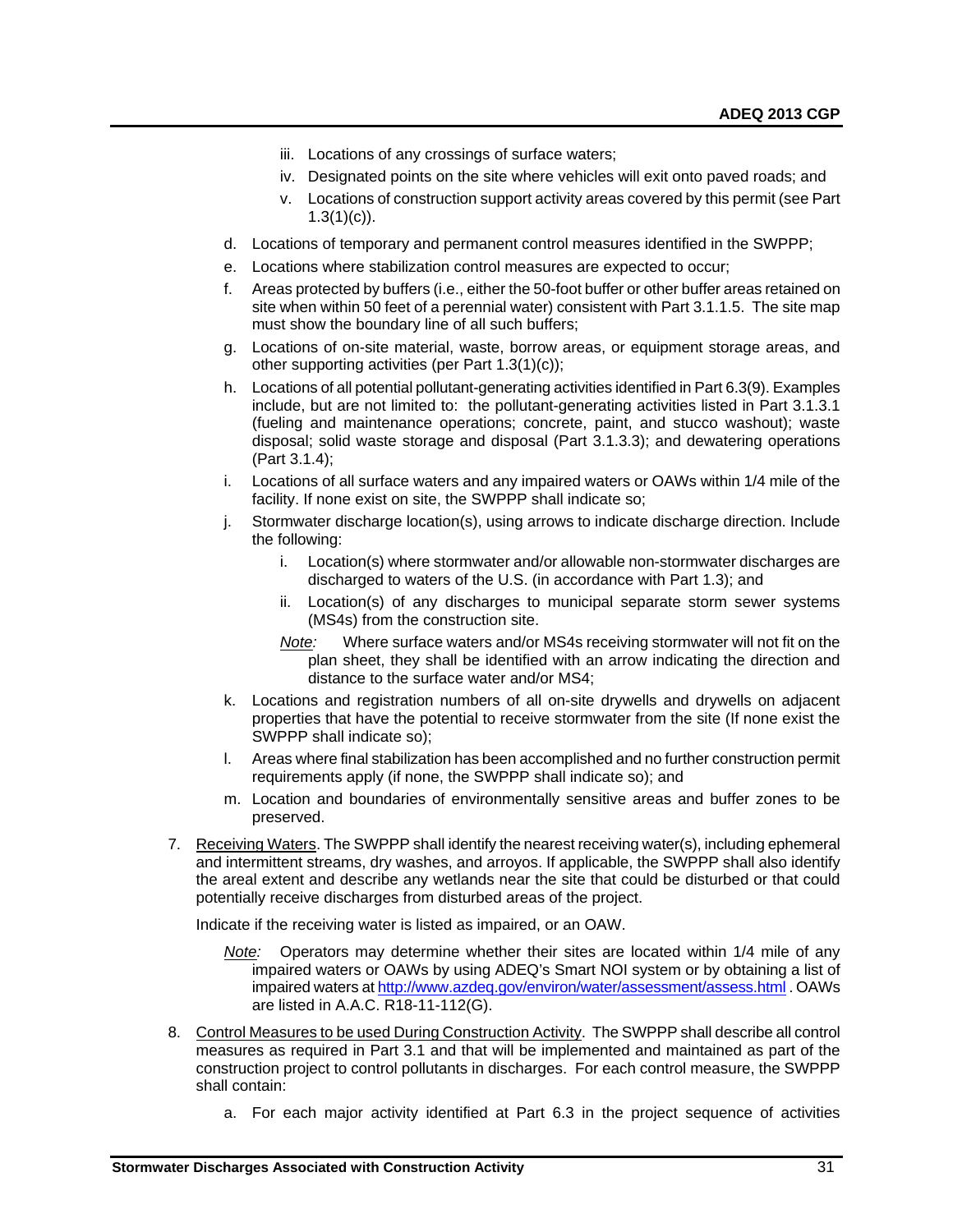description, a description of:

- The appropriate control measures, including controls to minimize or eliminate non-stormwater discharges;
- ii. The general sequence during the construction process or schedule that the control measures will be implemented; and
- iii. Which operator is responsible for the implementation of control measures.
- b. Standard detail drawings and/or specifications for the structural control measures, including design or installation details, used on the project;
- c. What specific sediment controls will be installed and made operational prior to conducting earth-disturbing activities in any given portion of the site to meet the requirement of Part 3.1.1;
- d. For site egress points, document the control measures that are intended to minimize tracking of pollutants from vehicles leaving the site consistent with Part 3.1.3.2.
- 9. Summary of Potential Pollutant Sources. The SWPPP shall identify the location and describe any pollutant sources, including any non-stormwater discharges expected to be associated with the project, from areas other than construction (i.e., support activities including stormwater discharges from dedicated asphalt or concrete plants and any other non-construction pollutant sources such as fueling and maintenance operations, materials stored on-site, waste piles, equipment staging yards, etc.). The operator shall implement control measures in these areas to minimize pollutant discharges and shall detail these controls in the SWPPP.

If any portion of the construction site is within 1/4 mile of an impaired water, the SWPPP shall identify sources of the pollutants of concern listed on the 303(d) list that may potentially be discharged from the construction site and describe additional or enhanced control measures to minimize discharges of these pollutants.

- 10. Use of Treatment Chemicals.If polymers, flocculants, or other cationic treatment chemicals will be used at the site, the SWPPP shall include:
	- a. A justification for the need for such chemicals and an assessment of potential water quality impacts;
	- b. A description of the training specific personnel have or will receive on the use and storage of any cationic treatment chemicals and/or chemical treatment systems at the construction site;
	- c. A listing of all treatment chemicals to be used at the site, a description of how the chemicals will be stored, and why the selection of these chemicals is suited to the soil characteristics of the site;
	- d. The dosage of all treatment chemicals that will be used at the site or the methodology that will be used to determine dosage;
	- e. A copy of any applicable Material Safety Data Sheets (MSDS);
	- f. Schematic drawings of any chemically-enhanced controls or chemical treatment systems to be used for application of the treatment chemicals;
	- g. Copies of applicable manufacturer's specifications regarding the use of specific treatment chemicals and/or chemical treatment systems and references to state or local requirements affecting the use of these chemicals.
- 11. Pollution Prevention Procedures.
	- a. Spill Prevention and Response Procedures. The SWPPP must describe procedures to prevent and respond to spills, leaks, and other releases consistent with Part 3.1.3, including: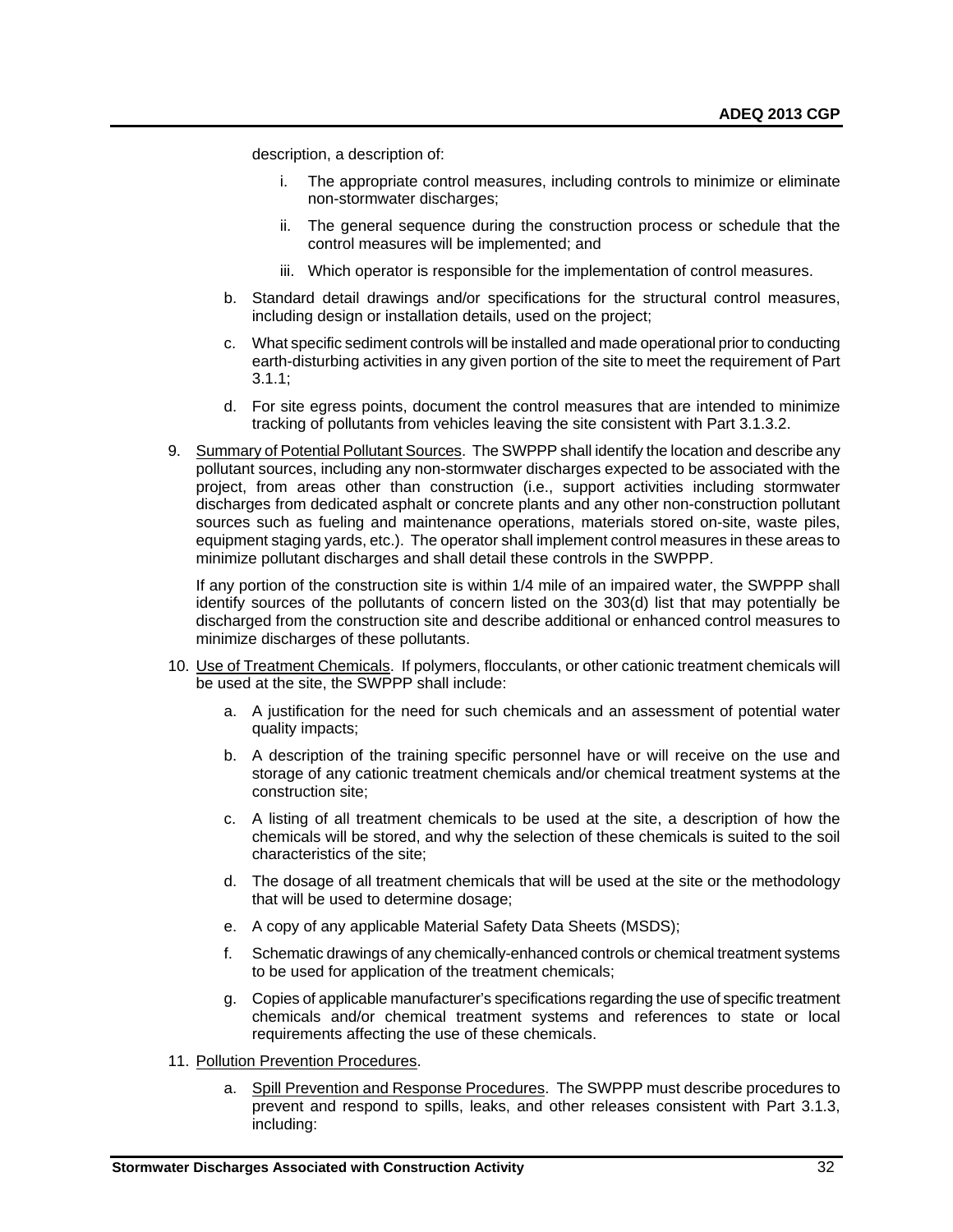- i. Procedures for plainly labeling containers (e.g., "Used Oil," "Spent Solvents," "Fertilizers and Pesticides," etc.) that could be susceptible to spillage or leakage to encourage proper handling and facilitate rapid response if spills or leaks occur;
- ii. Preventative measures such as barriers between material storage and traffic areas, secondary containment provisions, and procedures for material storage and handling;
- iii. Procedures for expeditiously stopping, containing, and cleaning up spills, leaks, and other releases. Identify the name or position of the employee(s) responsible for detection and response of spills or leaks; and
- iv. Procedures for notification of appropriate facility personnel, emergency response agencies, and regulatory agencies where a leak, spill, or other release containing a hazardous substance or oil in an amount equal to or in excess of a reportable quantity consistent with Part 3.1.3.4 and established under either 40 CFR Part 110, 40 CFR Part 117, or 40 CFR Part 302, occurs during a 24-hour period. Contact information must be in locations that are readily accessible and available.

The operator may reference the existence of other plans, such as the Spill Prevention Control and Countermeasure (SPCC) plans developed for the construction activity under Part 311 of the CWA, or spill control programs otherwise required by an AZPDES permit for the construction activity, provided that a copy of that other plan is kept with the SWPPP onsite. If an SPCC or other spill prevention plan already exists, the operator may use such plans and incorporate them by reference in the SWPPP.

b. Waste Management Procedures. The SWPPP must describe procedures for handling and disposing all wastes generated at the site, including, but not limited to, clearing and demolition debris, sediment removed from the site, construction and domestic waste, hazardous or toxic waste, and sanitary waste.

# <span id="page-34-0"></span>**6.4 Documentation Requirements including Permit Related Records**

The operator shall keep the following inspection, monitoring, and certification records complete and up-to-date. Retaining these records with the SWPPP (unless otherwise specified below) is necessary to demonstrate compliance with the conditions of this permit.

- 1. A copy of this permit (an electronic copy easily available to SWPPP personnel is also acceptable);
- 2. A copy of the NOI submitted to ADEQ, including any correspondence exchanged between the operator and ADEQ specific to coverage under this permit;
- 3. A copy of the authorization certificate received from ADEQ;
- 4. Identification of any municipality that received a copy of the authorization certificate;
- 5. Copies of any other agreements (such as a CWA section 404 permit, local grading permit, etc.) with any state, local, or federal agencies that would affect the provisions or implementation of the SWPPP, if applicable;
- 6. Descriptions and dates of any incidences of significant spills, leaks, or other releases that resulted in discharges of pollutants in stormwater to a regulated MS4 or to waters of the U.S., the circumstances leading to the release and actions taken in response to the release and measures taken to prevent the recurrence of such releases (see Part 3.1.3.4);
- 7. Documentation of repairs of structural control measures, including the date(s) of discovery of areas in need of repair/replacement, date(s) that the structural control measure(s) returned to full function, and the justification for any extended repair schedules (see Part 3.1). The maintenance records shall include the date(s) of regular maintenance;
- 8. All inspection reports (see Part 4.4);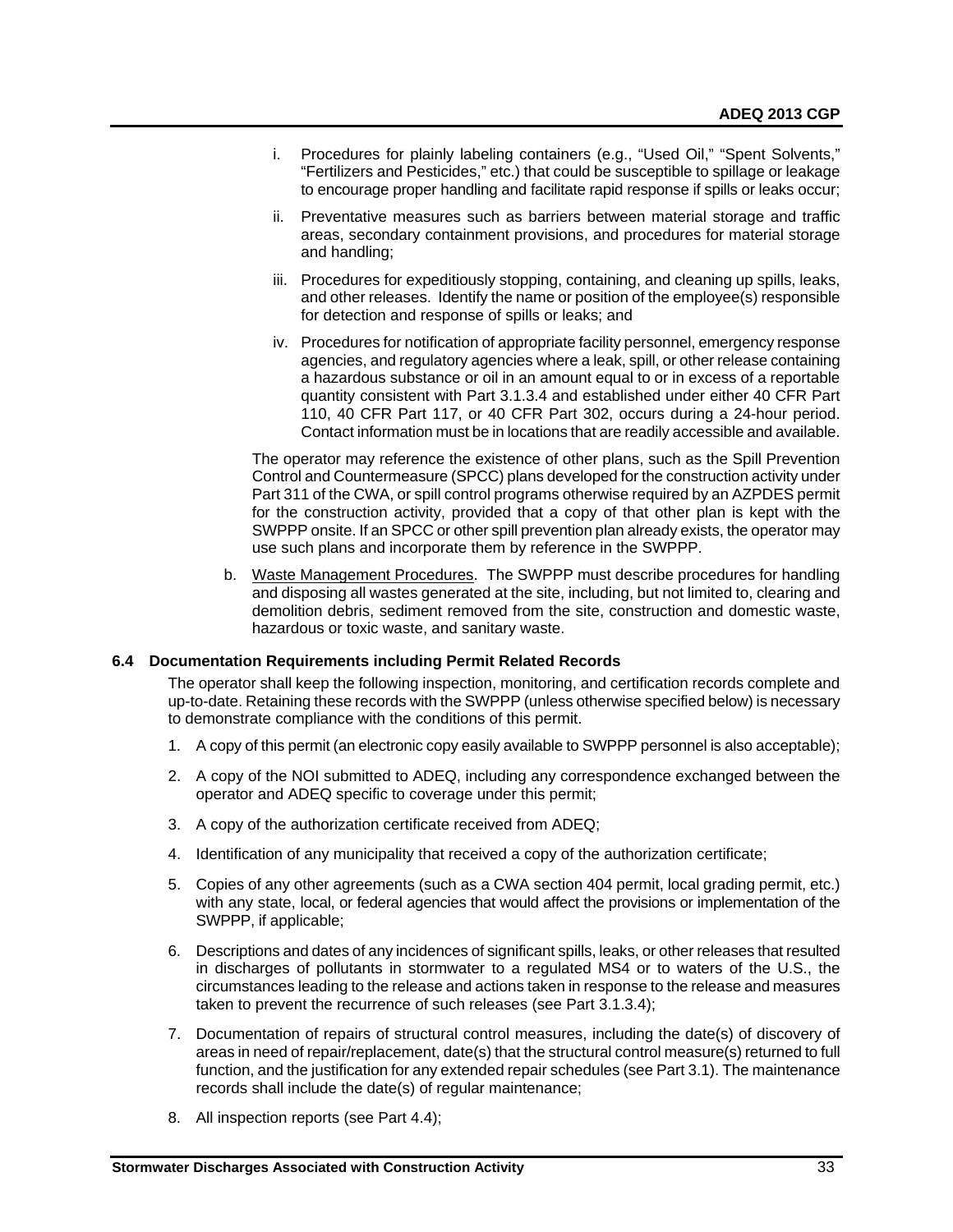- 9. Description of any corrective action taken at the site, including triggering event and dates when problems were discovered and modifications occurred;
- 10. Buffer Documentation. If the construction site's earth disturbances are located within 50 feet of a perennial water, the operator shall describe which alternative was selected for the site, and comply with any additional documentation requirements in Part 3.1.1.5.
- 11. Documentation to support the operator's claim that the facility has changed its status from active to inactive and unstaffed with respect to the requirements to conduct inspections (see Part 4.2(4));
- 12. Post-Construction Stormwater Management.
	- a. The SWPPP shall include a description of post-construction stormwater management control measures that will be installed during the construction process to control pollutants in stormwater discharges after construction has been completed.
	- b. If 'temporary' sediment basins are to be used as/converted to retention or detention basins in the post-construction phase, the operator shall remove and properly dispose of all sediments accumulated in the basin during construction activities prior to filing an NOT.
	- c. New discharge connections or permanent stormwater outfalls directly to OAWs are prohibited under this permit.
	- *Note:* The installation of these devices may also require a separate permit under section 404 of the Clean Water Act.
	- *Note:* This permit only authorizes and requires the operator to install and maintain stormwater management measures up to and including final stabilization of the site, and does not require continued maintenance after stormwater discharges associated with the construction activity have been eliminated from the site and an NOT has been submitted to ADEQ. However, post-construction control measures that discharge pollutants from point sources once construction is complete may require authorization under a separate AZPDES permit.

# <span id="page-35-0"></span>**6.5 SWPPP Updates and Modification Requirements**

# 6.5.1 Maintaining an Updated SWPPP.

The SWPPP shall be revised as necessary during permit coverage to reflect current conditions and to maintain accuracy. The operator shall make any required amendments to the SWPPP within 7 calendar days whenever:

- 1. There is a change in design, construction, operation, or maintenance at the construction site that may have a significant effect on the discharge of pollutants to the waters of the U.S. that has not been previously addressed in the SWPPP; or
- 2. During inspections, monitoring if required, or investigations by the operator or by ADEQ or USEPA, it is determined the discharges are causing or contributing to water quality exceedances or the SWPPP is ineffective in eliminating or significantly minimizing pollutants in stormwater discharges from the construction site; or
- 3. There is a change to the stormwater team.

# 6.5.2 Conditions Requiring SWPPP Modification.

The operator shall complete required revisions to the SWPPP within 7 calendar days following the occurrence of any of the conditions listed below. The operator shall modify the SWPPP, including the site map(s), in response to any of the following conditions:

1. New operators become active in construction activities at the site, construction plans are changed (that will affect the quality of the discharge), control measures, pollution prevention measures, or other activities at the site are no longer accurately reflected in the SWPPP. This includes changes made in response to corrective actions triggered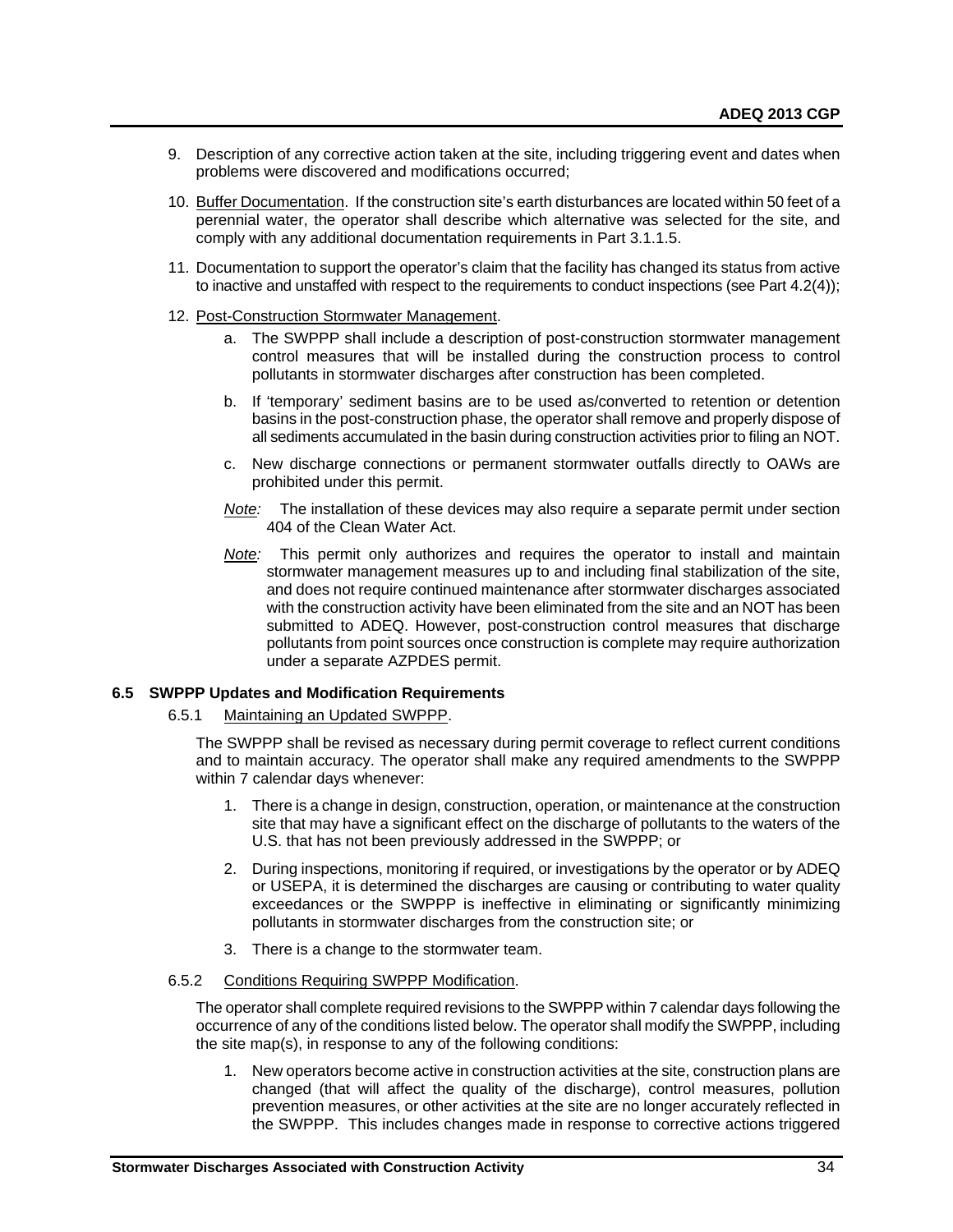under Part 5.1. Operators do not need to modify their SWPPPs if the estimated dates in Part 6.3(6) change during the course of construction;

- 2. Areas on the site map where operational control has been transferred (and the date of transfer) since initiating permit coverage;
- 3. If inspections or investigations by site staff, or by local, state, or federal officials determine that SWPPP modifications are necessary for compliance with this permit;
- 4. ADEQ determines it is necessary to impose additional requirements on the discharge (in accordance with Part 6.5.1), the following must be included in the SWPPP:
	- a. A copy of any correspondence describing such requirements; and
	- b. A description of the control measures that will be used to meet such requirements.
- 5. To reflect any revisions to applicable federal, state, tribal, or local requirements that affect the control measures implemented at the site; and
- 6. If applicable, if a change in chemical treatment systems or chemically-enhanced control is made, including use of a different treatment chemical, different dosage rate, or different area of application.
- 7. SWPPP Modification Records. Operators are required to maintain records showing the dates of all SWPPP modifications. The records must include the name of the person authorizing each change (see Part 6.1(3)) and a brief summary of all changes.

#### 6.5.3 Certification Requirements.

All modifications made to the SWPPP consistent with Part 6.5.2 must be authorized by a person identified in Appendix B, Subsection 9.

#### 6.5.4 Required Notice to Other Operators.

When the operator determines that a modification to the SWPPP is required and there are multiple operators covered under a common SWPPP, any operators who may be impacted by the change to the SWPPP shall be notified at the address of record in the SWPPP.

# <span id="page-36-0"></span>**6.6 Deficiencies in the SWPPP**

ADEQ may notify the operator at any time that the SWPPP does not meet one or more of the requirements of this permit. The notification shall identify the parts of this permit that are not being met and parts of the SWPPP that require modification to comply with permit. Within 15 calendar days of receipt of the notification from ADEQ (or as otherwise provided by ADEQ), the operator shall make the required changes to the SWPPP and submit to ADEQ a written certification that the changes have been made. ADEQ may require re-submittal of the SWPPP to confirm all deficiencies have been adequately addressed.

In accordance with Appendix B, Subsection 1, ADEQ also is not precluded from taking enforcement action for any period of time the operator was operating under a SWPPP that did not meet the minimum requirements of this permit.

# <span id="page-36-1"></span>**6.7 Posting, SWPPP Review and Making SWPPPs Available**

- 1. The operator must post the authorization number(s) in a conspicuous location near the main entrance of the construction site and retain a copy of the authorization certificate in the SWPPP. For linear projects, the authorization number(s) must be posted near the entrance where most of the construction activity is occurring.
- 2. A copy of the site specific SWPPP shall be on-site whenever construction or support activities are actively underway, and shall be available to the Department or any other federal, state or local authority having jurisdiction over the project at any reasonable time (generally Monday through Friday, 8:00 a.m. to 5:00 p.m.).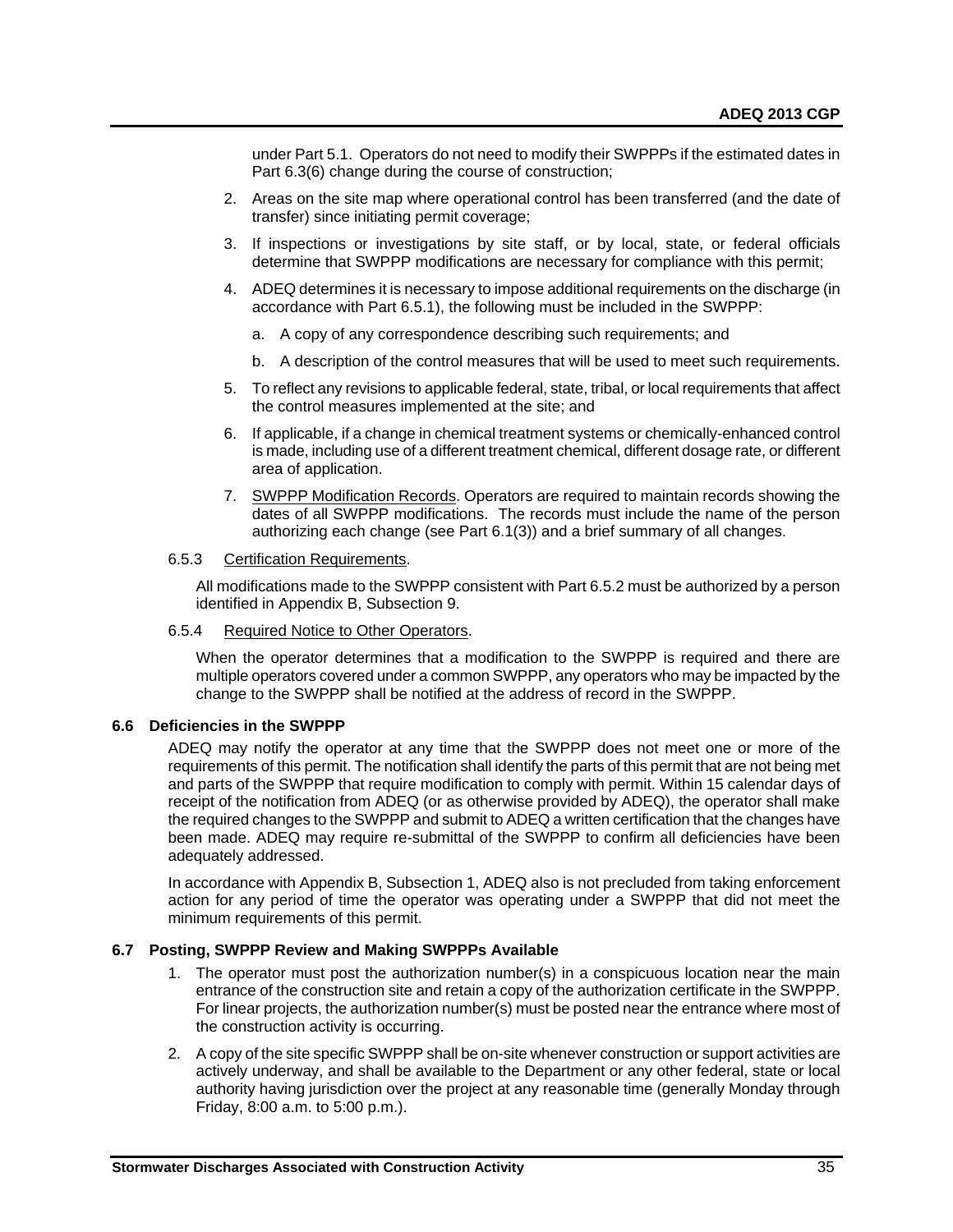- 3. The SWPPP shall be made available to the Department or any other federal, state, tribal, or local authority having jurisdiction over stormwater discharges from the project at the time of an on-site inspection.
- 4. Any person, including, tribal authority, state, federal or local agency may make a written request to ADEQ for access to a copy of the SWPPP. ADEQ may request, and within 7 calendar days the operator shall provide, a copy for ADEQ to make available for public review;
- 5. *Inactive and Unstaffed Sites:* Operators with sites that meet the requirements for inactive and unstaffed are not required to maintain the SWPPP on-site. However, the SWPPP must be locally available (i.e., in Arizona) and must be on-site when conducting the inspections required by Part 4. For the purpose of a regulatory inspection, the SWPPP shall be made available to ADEQ, USEPA, or other Federal, State or local authority having stormwater program authority, within 48 hours of request. If otherwise requested by ADEQ, the operator shall submit copies of these documents within 14 calendar days of request.

# <span id="page-37-0"></span>**6.8 Procedures for Inspection, Maintenance, and Corrective Action**

The SWPPP must describe the procedures operators will follow for maintaining their control measures, conducting site inspections, and, where necessary, taking corrective actions, in accordance with Part 3.1, Part 4, and Part 5 of the permit. The following information must also be included in the SWPPP:

- 1 Personnel responsible for conducting inspections;
- 2 The inspection schedule that will be followed based on whether the site is subject to Part 4.2(1) or 4.2(3), and whether the site qualifies for any of the reduced inspection frequencies in Part 4.2(2) or 4.2(4). If conducting inspections in accordance with the inspection schedule in Part 4.2(1) or 4.2(3), document the weather information required in the inspection report (see Part 4.5);
- 3 If reducing the inspection frequency in accordance with Part 4.2(2) or 4.2(4), the beginning and ending dates of the reduced inspection period; and
- 4 Any inspection or maintenance checklists or other forms that will be used.
- 5. The operator shall ensure that all qualified personnel (see Appendix A) review the requirements of this permit. Qualified personnel are responsible for:
	- The design, installation, maintenance, and/ or repair of control measures (including pollution prevention measures);
	- The application and storage of treatment chemicals (if applicable);
	- Conducting inspections as required in Part 4.1; and
	- Taking corrective actions as required in Part 5.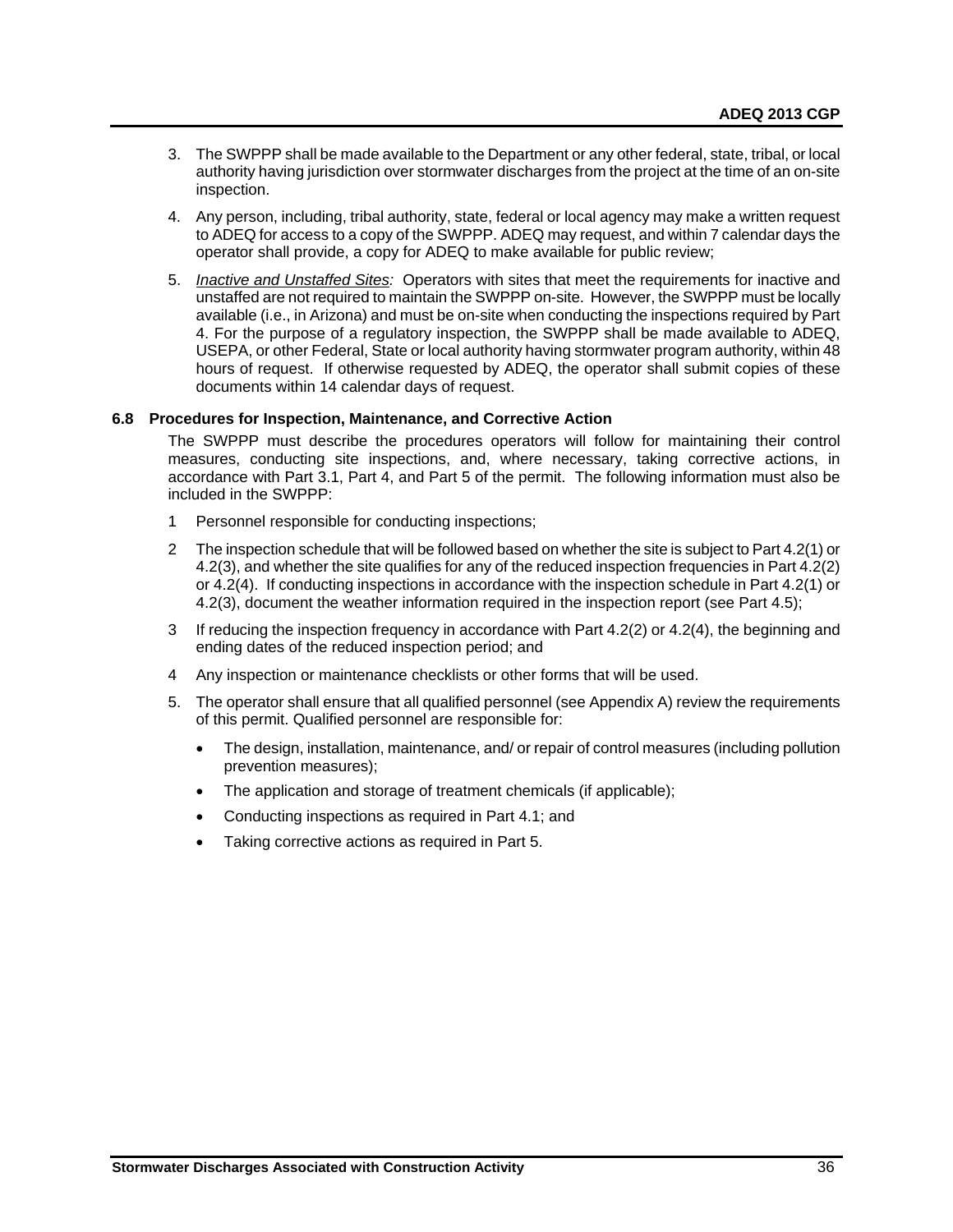# <span id="page-38-0"></span>**7.0 STORMWATER MONITORING**

The provisions of Part 7 apply only to operators with construction projects located within 1/4 mile of an impaired or outstanding Arizona water (OAW), or as otherwise specified by ADEQ. Any portion of the project area that extends within this distance is subject to the requirements of this Part, unless the operator provides a justification for not monitoring, consistent with Part 7.1. The monitoring plan, or justification, must be a part of the SWPPP and submitted along with it to ADEQ for approval.

The Department may notify the permittee, in writing, of additional discharge monitoring required to ensure protection of receiving water quality if it is determined that the pollutant may be causing or contributing to an exceedance of a water quality standard.

# <span id="page-38-1"></span>**7.1 Monitoring Program.**

Operators of projects that are located within 1/4 mile of impaired or outstanding Arizona waters (OAW) shall prepare and implement a monitoring program that meets the requirements of this Part. Sites can be exempted from monitoring if the operator provides a demonstration acceptable to ADEQ that there is no potential for the discharge to reach the OAW or impaired receiving water.

For any portion of a construction site that is located within 1/4 mile of an impaired water, if the operator can demonstrate that there is no reasonable potential that construction activities will be an additional source of the specific pollutant for which the water is impaired, analytical monitoring for that parameter is not required. As part of this demonstration, the operator must consider all on-site activities and sources, as well as the potential for any pollutants (metals, nutrients, etc.) to be present in the on-site soils that will be disturbed.

# <span id="page-38-2"></span>**7.2 General Requirements.**

The operator shall develop a written site-specific monitoring program for analytical monitoring of stormwater unless an acceptable rationale demonstrates that stormwater monitoring is not necessary, in accordance with Part 7.1. . The monitoring program shall be a part of the SWPPP as either an appendix or separate SWPPP section. The monitoring program shall include:

- 1. Locations of monitoring sites;
- 2. The name(s) and title of the person(s) who will perform the monitoring;
- 3. A map showing the segments or portions of the receiving water that are most likely to be impacted by the discharge of pollutant(s);
- 4. Water quality parameters/ pollutants to be sampled;
- 5. The citation and description of the sampling protocols to be used; and
- 6. Identification of the analytical methods and related method detection limits (if applicable) for each parameter required. Method detection limits shall be below applicable surface water quality standards when possible.
- 7. Additionally, for construction sites within 1/4 mile of an impaired water, the monitoring program shall include:
	- a. An identification of the pollutant(s) of concern based on the most recent 305(b) / 303(d) listing or other information available; and
	- b. A description of potential source(s) of this pollutant(s) from the project, if any.

# <span id="page-38-3"></span>**7.3 Analytical Monitoring Requirements.**

1. Analytical Monitoring Schedule. The operator shall conduct analytical monitoring a minimum of two times per wet season throughout the duration of permit coverage. Analytical monitoring is only required when stormwater or snowmelt exits the construction site by way of a discharge point in sufficient quantity to allow for sample collection and analysis.

Wet seasons, for the purposes of analytical monitoring, are defined as follows: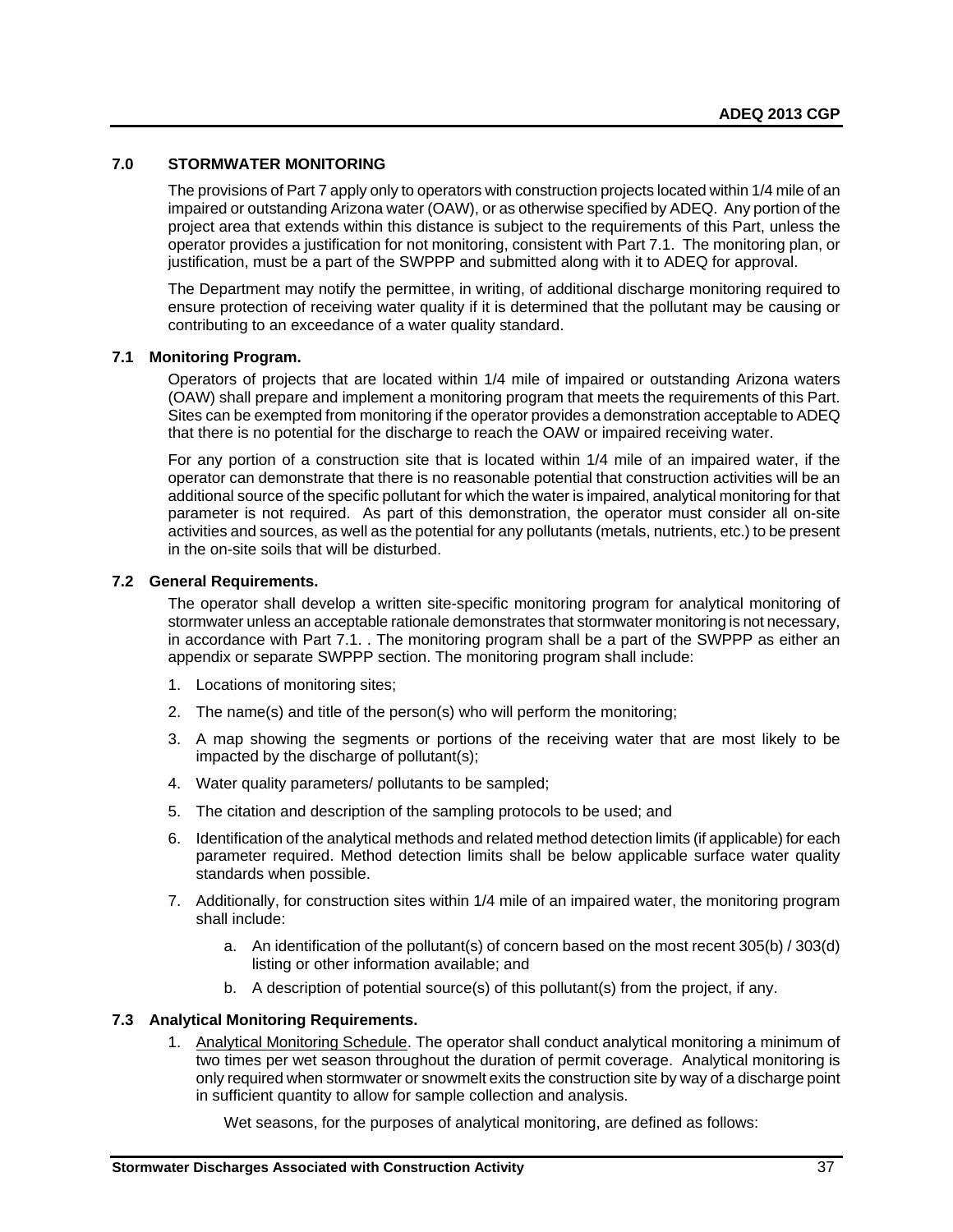- Summer wet season: June 1 October 31
- Winter wet season: November 1 May 31
- 2. Adverse Conditions. The operator is not required to collect samples under adverse conditions, in accordance with Part 4.2(6). Information about any adverse conditions that prevented sampling shall be documented in the SWPPP.
- 3. Analytical Monitoring Locations. The operator shall conduct discharge sampling at locations observed or suspected to contain the greatest pollutant load resulting from the construction activities. If any portion of the construction site is located within 1/4 mile of an impaired water or OAW, the operator shall use Table 7-1 to determine the minimum number of samples to collect for purposes of analytical monitoring.

| Table 7-1. Minimum number of samples to collect |                          |  |  |  |
|-------------------------------------------------|--------------------------|--|--|--|
| Number of Discharge Points                      | <b>Number of Samples</b> |  |  |  |
| 1 to 4                                          |                          |  |  |  |
| 5 to 19                                         |                          |  |  |  |
| 20 or more                                      | 10% of total             |  |  |  |

- a. Where the construction site is adjacent to or otherwise discharges directly to an OAW, the operator shall sample for turbidity both immediately upstream and downstream of each discharge point. If there are two or more discharge locations from the site to the same OAW, the operator may sample at one upstream and one downstream location in the stream
- b. If the impaired water or OAW is a lake, a site-specific proposal for sampling the impact area shall be submitted.
- 4. Analytical Monitoring Parameters.
	- a. All operators with construction sites that are located within 1/4 mile of an OAW shall monitor for turbidity. The operator shall compare turbidity values from the sample locations referenced in Part 7.3(3)(a). If there is a 25% or more increase at the downstream monitoring location, or for lakes, in the area of impact, the operator shall evaluate and replace, maintain, or install additional control measures as necessary to reduce sediment transport.
	- b. For sites with discharges to OAWs, the operator shall also sample for any pollutants known to be present at the site or that have the potential to be discharged from the site.
	- c. All operators with construction sites that are located within 1/4 mile of an impaired water shall monitor for the pollutant(s) for which the water is impaired.
- 5. Sampling and Analysis Plan (SAP). The operator shall establish written procedures for sample collection, preservation, tracking, handling, and analyses. The approved SAP (in accordance with Parts 1.5(3) and 1.5(4)) shall be a part of the SWPPP, either as an appendix or a separate SWPPP section. The SAP shall include the following:
	- a. Sample Collection, Preservation, Tracking, Handling and Analyses.
		- Designate and train personnel to collect, maintain, and handle samples in accordance with the appropriate sample protocols.
		- Identify water quality parameters/pollutants to be sampled including any pollutant(s) of concern in accordance with this Part;
		- Identify the required sample analyses and associated analytical methods (analytical laboratory and field analyses).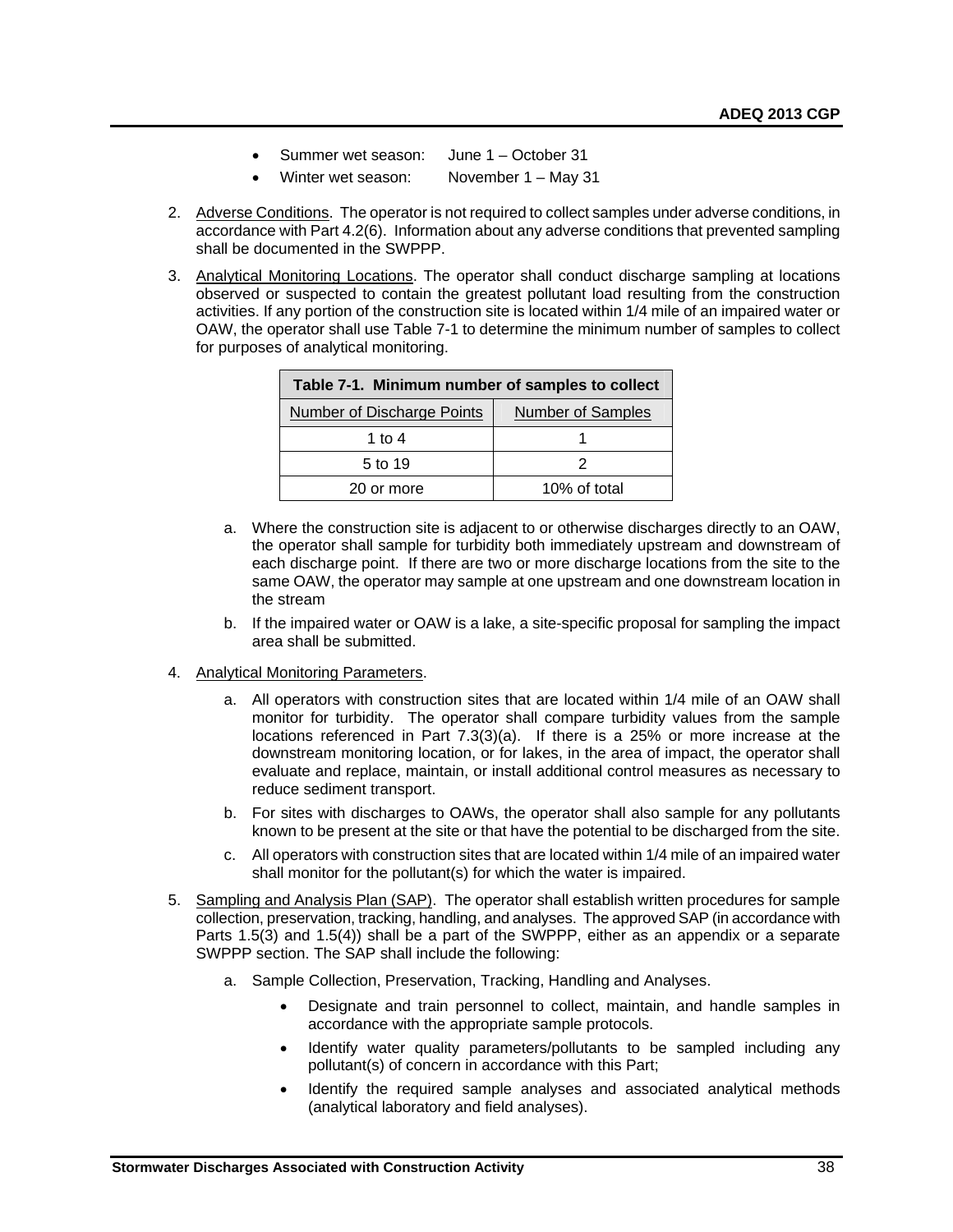- Written procedures for:
	- o Sample collection (equipment and containers, calibration procedures, document site conditions during sampling, field notes and conditions under which the sample was taken),
	- o Preservation (sample preparation to meet holding times),
	- o Tracking (including chain-of-custody procedures), and
	- o Handling (packing, transporting and shipping procedures to maximize sample integrity).
- b. Calibration and Maintenance of Equipment and Monitoring Methods.

All monitoring instruments and equipment (including operators' own field instruments for measuring pH and turbidity) shall be calibrated and maintained in accordance with manufacturers' recommendations. All laboratory analyses shall be conducted according to test procedures specified in 40 CFR Part 136, unless other test procedures have been specified in this general permit.

All samples collected for analytical monitoring shall be analyzed by a laboratory that is licensed by the Arizona Department of Health Service (ADHS) Office of Laboratory Licensure and Certification. This requirement does not apply to parameters that require analysis at the time of sample collection as long as the testing methods used are approved by ADHS or ADEQ. These parameters may include flow, dissolved oxygen, pH, temperature, and total residual chlorine. The operator may conduct field analysis of turbidity if the operator has sufficient capability (qualified and trained employees, properly calibrated and maintained field instruments, etc.) to properly perform the field analysis.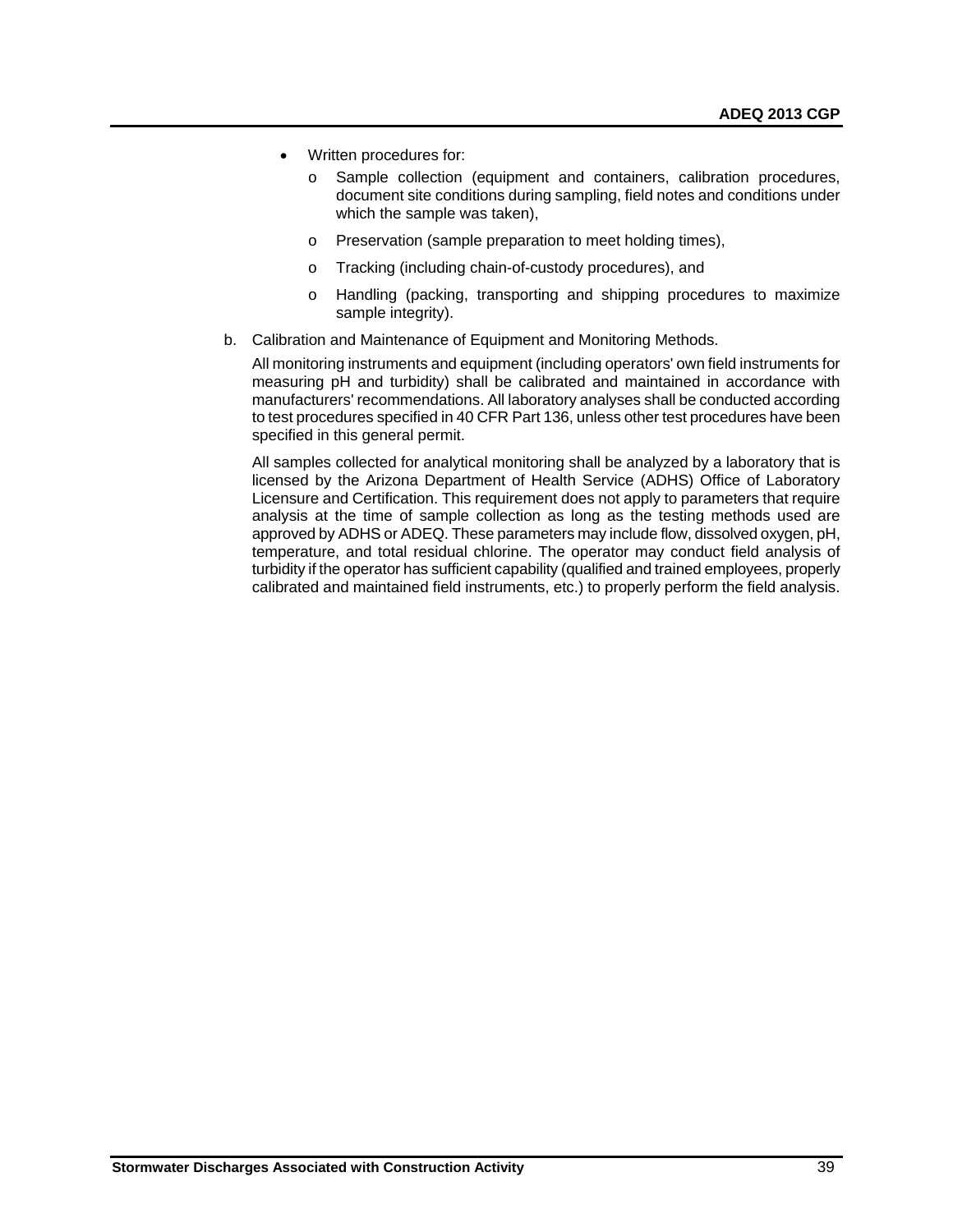# <span id="page-41-0"></span>**8.0 FEES, REPORTING AND RECORDKEEPING**

#### <span id="page-41-1"></span>**8.1 Fee Requirements.**

In accordance with A.A.C R18-14-109, the operator shall pay the initial AZPDES water quality protection services fee for coverage under this permit at the time the NOI is submitted. In addition, the operator shall pay the applicable annual fee when billed, unless a notice of termination has been submitted to ADEQ. The annual fee is due on the anniversary of the date the authorization certificate (see Part  $2.3(3)(d)$ ). Both fees are based on the amount of acreage identified in the NOI, in accordance with A.A.C. R18-14-109, Table 6.

#### <span id="page-41-2"></span>**8.2 Records.**

1. Address for Submittal of All Forms and Reports. All documents required by this permit (signed copies of NOIs, NOTs, DMRs and paper copies of any reports required in Parts 4, 5, 6, 7 and 8) and any other written correspondence concerning discharges covered under this permit shall be signed and dated in accordance with Appendix B, Subsection 9 of this permit and submitted to ADEQ at the address below. Other options (i.e., electronic submittal) may also be used if ADEQ makes the information available on the Internet or by public notice.

> Arizona Department of Environmental Quality Surface Water Section, Stormwater Permits Unit—CGP Monitoring 1110 W. Washington Street, Mail Code 5415 A-1 Phoenix, AZ 85007

Reports of non-compliance shall be reported to:

Arizona Department of Environmental Quality Water Quality Compliance Section 1110 W. Washington Street, Mail Code 5515 B-1 Phoenix, AZ 85007 Office: 602/ 771 – 4497; Fax 602/ 771 – 4505

2. Record Submittal. Operators of construction sites that are required to monitor, in accordance with Part 7, shall submit analytical monitoring results annually. Monitoring records for the period between January 1 and December 31 shall be submitted to ADEQ by January 31 of each year or at the time of final stabilization and NOT submittal, whichever is sooner.

Monitoring results must be reported on a Discharge Monitoring Report (DMR) form available at <http://www.azdeq.gov/environ/water/permits/cgp.html> or other format specified by the Director, and submitted to:

> Arizona Department of Environmental Quality Surface Water Section Stormwater and General Permits Unit/NOI (5415A-1) 1110 W. Washington Street Phoenix, Arizona 85007

3. Record Retention. The operator shall retain records of all stormwater monitoring information, corrective actions, inspection and other reports with the SWPPP for a period of at least three years from the date the NOT was submitted to ADEQ.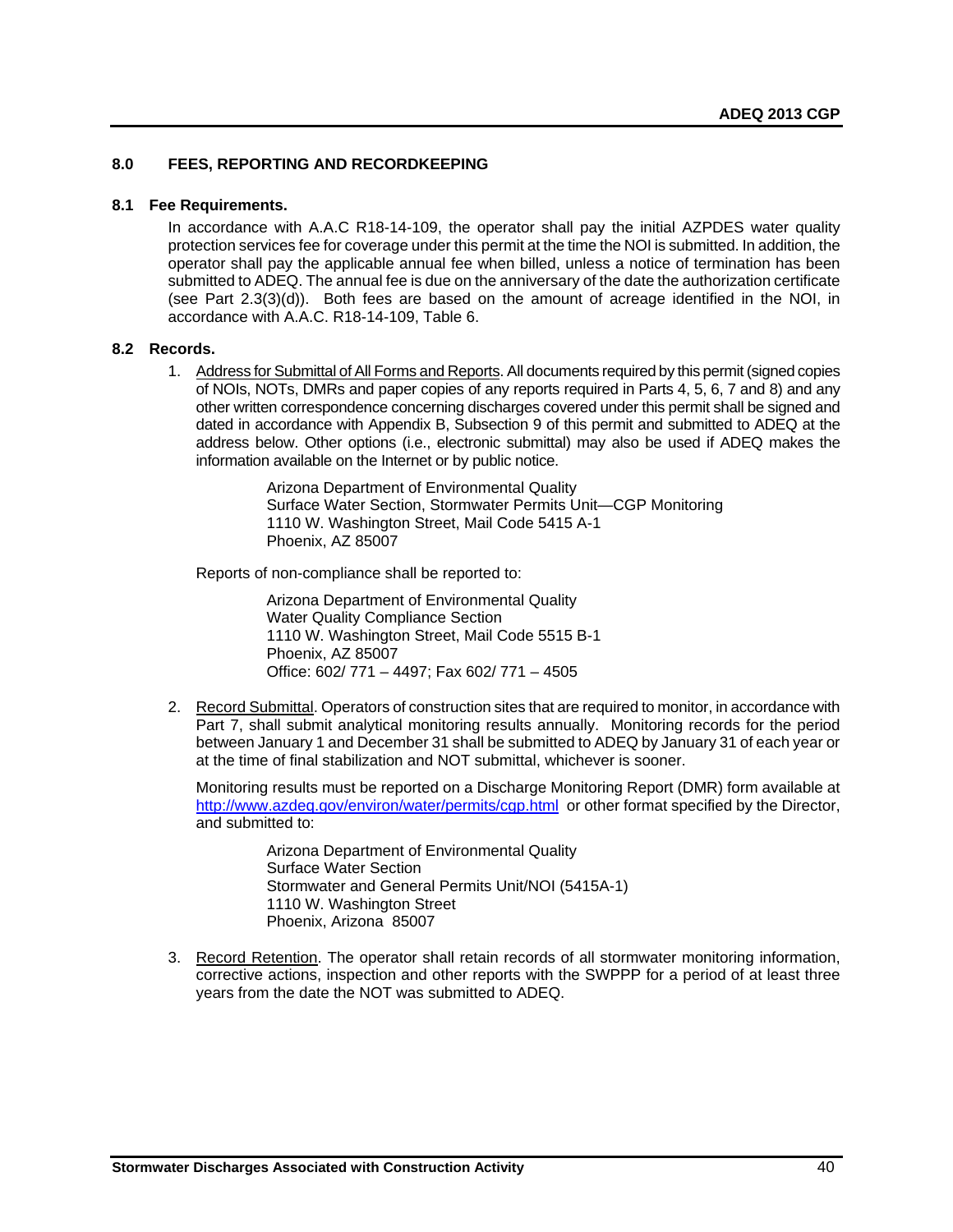# <span id="page-42-0"></span>**APPENDIX A. DEFINITIONS and ACRONYMS (for the purposes of this permit).**

# **A – 1. DEFINITIONS**

**"24 hour period"** – any consecutive 24-hour period.

**"Anticipated storm event"** – any storm event with at least a 30% chance of precipitation as predicted by the National Weather Service for the area local to the construction site.

**"Approved Total Maximum Daily Loads (TMDLs)" –** Approved TMDLs are those that are developed by the Arizona Department of Environmental Quality and approved by USEPA. See also, Total Maximum Daily Load.

**"Arid areas"** – the parts of Arizona that receive an annual rainfall of less than 20 inches.

**"Best management practices"** (BMPs) – those methods, measures or practices to prevent or reduce discharges and includes structural and nonstructural BMPs and operation and maintenance procedures. Best management practices may be applied before, during and after discharges to reduce or eliminate the introduction of pollutants into receiving waters. In addition, the term shall include erosion and sediment control BMPs, stormwater conveyance, stormwater diversion, and treatment structures, and any procedure or facility used to minimize the exposure of pollutants to stormwater or to remove pollutants from stormwater.

**"Borrow Areas"** – the areas where materials are dug for use as fill, either onsite or off-site.

**"Calendar day"** – a calendar day or any 24-hour period that reasonably represents the calendar day.

**"Cationic Treatment Chemical"** – polymers, flocculants, or other chemicals that contain an overall positive charge. Among other things, they are used to reduce turbidity in stormwater discharges by chemically bonding to the overall negative charge of suspended silts and other soil materials and causing them to bind together and settle out. Common examples of cationic treatment chemicals are chitosan and cationic PAM.

**"Commencement of construction activities"** – the initial disturbance of soils (or 'breaking ground') associated with clearing, grading, excavating, or stockpiling of fill material activities or other constructionrelated activities (such as the placement of fertilizers, pesticides, herbicides, detergents, fuels, oils, or other chemicals, or the occurrence of authorized non-stormwater washout activities, or dewatering activities have begun on the site).

**"Common plan of development"** – a contiguous area where multiple separate and distinct land disturbing activities may be taking place at different times, on different schedules, but under one plan. A 'plan' is broadly defined to include design, permit application, advertisement or physical demarcation indicating that landdisturbing activities may occur.

**"Construction activity"** – earth-disturbing activities such as, clearing, grading, excavating, stockpiling of fill material and other similar activities. This definition encompasses both large construction activities defined in 40 CFR 122.26 (b)(14)(x) and small construction activities in 40 CFR 122.26 (b)(15)(i) and includes construction support activities.

**"Construction and Development Effluent Limitations and New Source Performance Standards" (C&D Rule)** – as published in 40 CFR § 450 is the regulation requiring effluent limitations guidelines (ELGs) and new source performance standards (NSPS) for controlling the discharge of pollutants from construction sites.

**"Construction site"** or **"site"** – the land or water area where construction activities will occur, including construction support activities, and where control measures will be installed and maintained. The construction support activities may be located at a different part of the property from where the primary construction activity will take place, or on a different piece of property altogether. The construction site is often a smaller subset of the lot or parcel within which the project is taking place.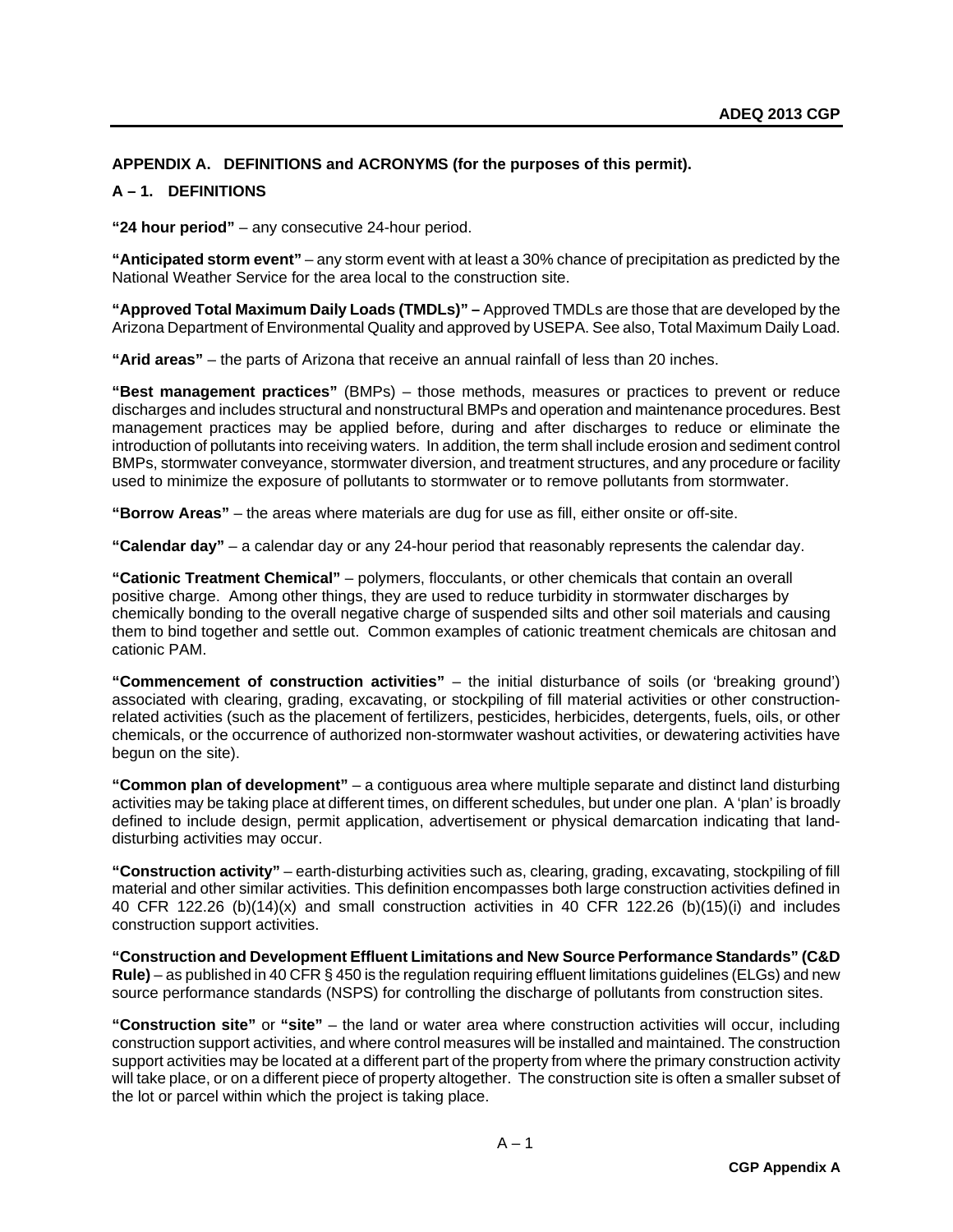**"Construction support activity"** – a construction-related activity that exclusively supports the construction activity and involves earth disturbance or pollutant-generating activities of its own, and can include activities associated with concrete or asphalt batch plants, equipment staging yards, materials storage areas, excavated material disposal areas, and borrow areas. When the term "support activities" is used without clarification, it means "construction support activities".

**"Construction waste"** – discarded material (such as packaging materials, scrap construction materials, masonry products, timber, steel, pipe, and electrical cuttings, plastics, and Styrofoam).

**"Control measure"** – refers to any BMP or other method (including effluent limitations) used to prevent or reduce the discharge of pollutants to waters of the United States.

**"Conveyance channel"** – a temporary or permanent waterway designed and installed to safely convey stormwater flow within and out of a construction site.

**"Corrective action"** – any action taken to (1) modify, or replace any ineffective control measure used at the site; (2) mitigate any conditions that resulted in a discharge of pollutants above surface water quality standards; or (3) remedy a permit violation.

**"Department"** – the Arizona Department of Environmental Quality.

**"Discharge"** – any addition of any pollutant to waters of the United States or to a MS4 from any point source.

**"Discharge of a pollutant"** – any addition of any "pollutant" or combination of pollutants to "waters of the United States" from any "point source," or any addition of any pollutant or combination of pollutants to the waters of the "contiguous zone" or the ocean from any point source other than a vessel or other floating craft which is being used as a means of transportation. This includes additions of pollutants into waters of the United States from surface runoff which is collected or channeled by man. See 40 CFR 122.2.

**"Discharge point"** – the location where stormwater flows exit the construction site.

**"Domestic waste"** – typical household trash, garbage or rubbish items generated by construction activities.

**"Drought"** – weather conditions considered "severely" or "extremely" dry (i.e., has a value of -1.50 or less) as evaluated by the 3-month Standardized Precipitation Index (SPI) which compares current cumulative precipitation to average conditions.

**"Effective operating condition"** – a control measure is kept in effective operating condition if it has been implemented and maintained in such a manner that it is working as designed to minimize pollutant discharges.

**"Effluent limitations"** – any of the Part 1.4 or Part 3 requirements.

**"Effluent Limitations Guideline" (ELG)** – defined in 40 CFR § 122.2 as a regulation published by the Administrator under section 304(b) of CWA to adopt or revise effluent limitations.

**"Emergency-related construction activity"** – an activity initiated in response to a emergency (e.g., natural disaster, disruption in essential public services), for which the related work requires immediate authorization to avoid imminent endangerment to human health or the environment, or to reestablish essential public services.

**"Ephemeral water"** – a surface water that has a channel that is at all times above the water table, and that flows only in direct response to precipitation. [A.A.C. R18-11-101(22)]

**"Erosion control"** – temporary or permanent measures to prevent soil particles from detaching and being transported in stormwater.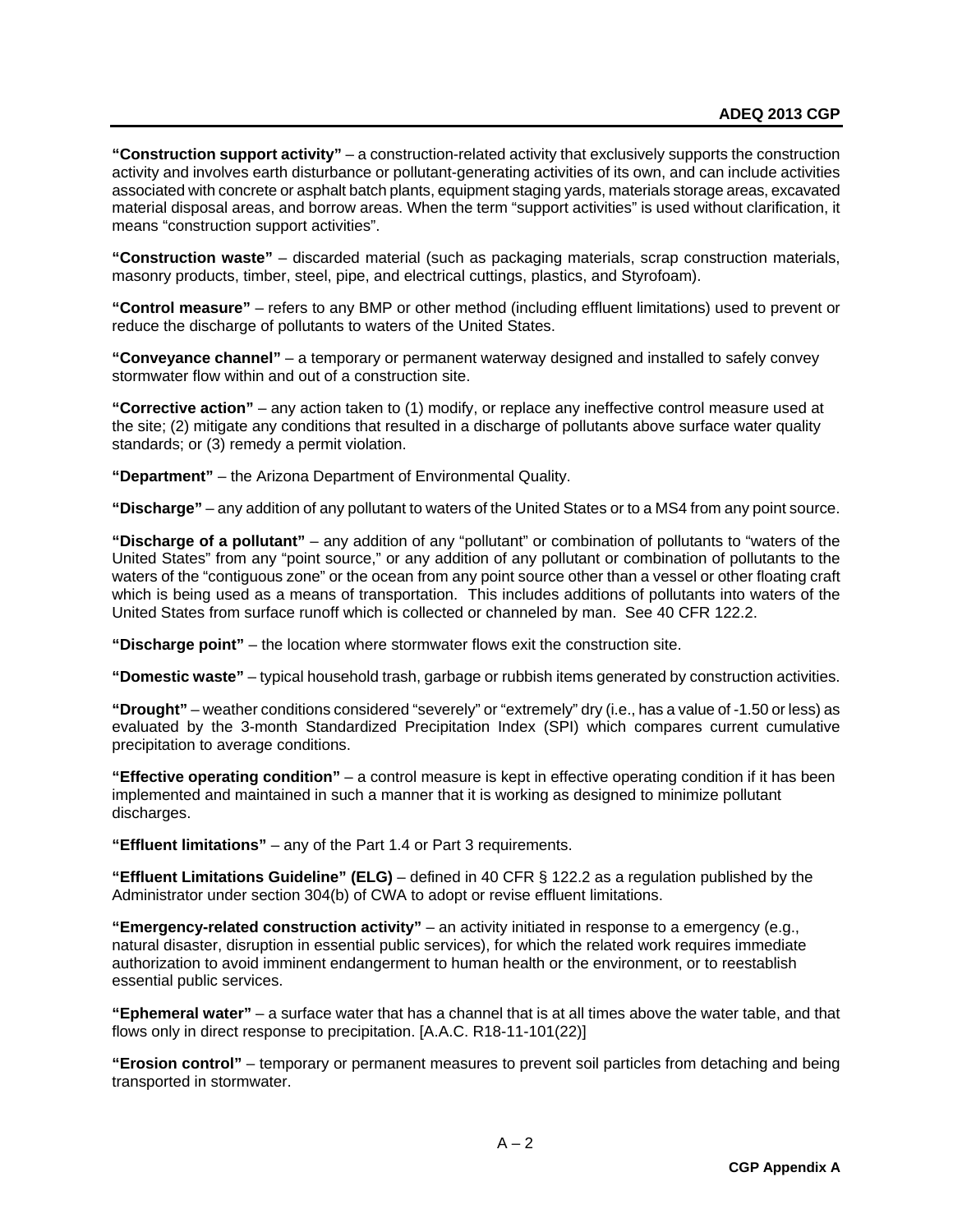**"Hazardous materials"** or **"Hazardous substances"** or **"Hazardous or toxic waste"** – any liquid, solid, or contained gas that contain properties that are dangerous or potentially harmful to human health or the environment. See also 40 CFR §261.2.

**"Impaired water"** – waters that have been assessed by ADEQ, under the Clean Water Act, as not attaining a water quality standard for at least one designated use, and are listed in Arizona's current 303(d) List or on the 305(b) Category 4 list.

**"Intermittent water"** or **"Intermittent stream"** – a stream or reach that flows continuously only at certain times of the year, as when it receives water from a spring or from another surface source, such as melting snow. [A.A.C. R18-11-101(25)]

**"Linear project"** – includes the construction of roads, bridges, conduits, substructures, pipelines, sewer lines, towers, poles, cables, wires, connectors, switching, regulating and transforming equipment and associated ancillary facilities in a long, narrow area.

**"Minimize"** – to reduce and/or eliminate to the extent achievable using control measures that are technologically available and economically practicable and achievable in light of best industry practices.

**"Municipal separate storm sewer"** – a conveyance or system of conveyances (including roads with drainage systems, municipal streets, catch basins, curbs, gutters, ditches, man-made channels, or storm drains):

- Owned or operated by a State, city, town, borough, county, parish, district, association, or other public body (created by or pursuant to State law) having jurisdiction over disposal of sewage, industrial wastes, stormwater, or other wastes, including special districts under State law such as a sewer district, flood control district or drainage district, or similar entity, or a designated and approved management agency under section 208 of the Clean Water Act (33 U.S.C. 1288) that discharges to waters of the United States;
- ii. Designed or used for collecting or conveying stormwater;
- iii. Which is not a combined sewer; and
- iv. Which is not part of a Publicly Owned Treatment Works.

**"Municipal separate storm sewer system" (MS4)** – all separate storm sewers defined as "large," "medium," or "small" municipal separate storm sewer systems or any municipal separate storm sewers on a system-wide or jurisdiction-wide basis as determined by the Director under A.A.C. R18-9-C902(A)(1)(g)(i) through (iv). [A.A.C. R18-9-A901(23)]. This also includes similar systems owned or operated by separate storm sewer municipal jurisdictions not required to obtain stormwater discharge authorization.

**"Notice of Intent" (NOI)** – the application to operate under this general permit.

**"Notice of Termination" (NOT)** – the application to terminate coverage under this general permit.

**"Outstanding Arizona Water"** – a surface water that has been designated by ADEQ as an outstanding state resource under A.A.C. R18-11-112.

**"Perennial water"** – a surface water that flows continuously throughout the year (A.A.C. R18-11-101(30)).

**"Person"** – an individual, employee, officer, managing body, trust, firm, joint stock company, consortium, public or private corporation, including a government corporation, partnership, association or state, a political subdivision of this state, a commission, the United States government or any federal facility, interstate body or other entity. [A.R.S. § 49-201(27)]

**"Point(s) of discharge"** – see "Discharge Point."

**"Point source"** – any discernible, confined, and discrete conveyance, including but not limited to, any pipe, ditch, channel, tunnel, conduit, well, discrete fissure, container, rolling stock concentrated animal feeding operation, landfill leachate collection system, vessel or other floating craft from which pollutants are or may be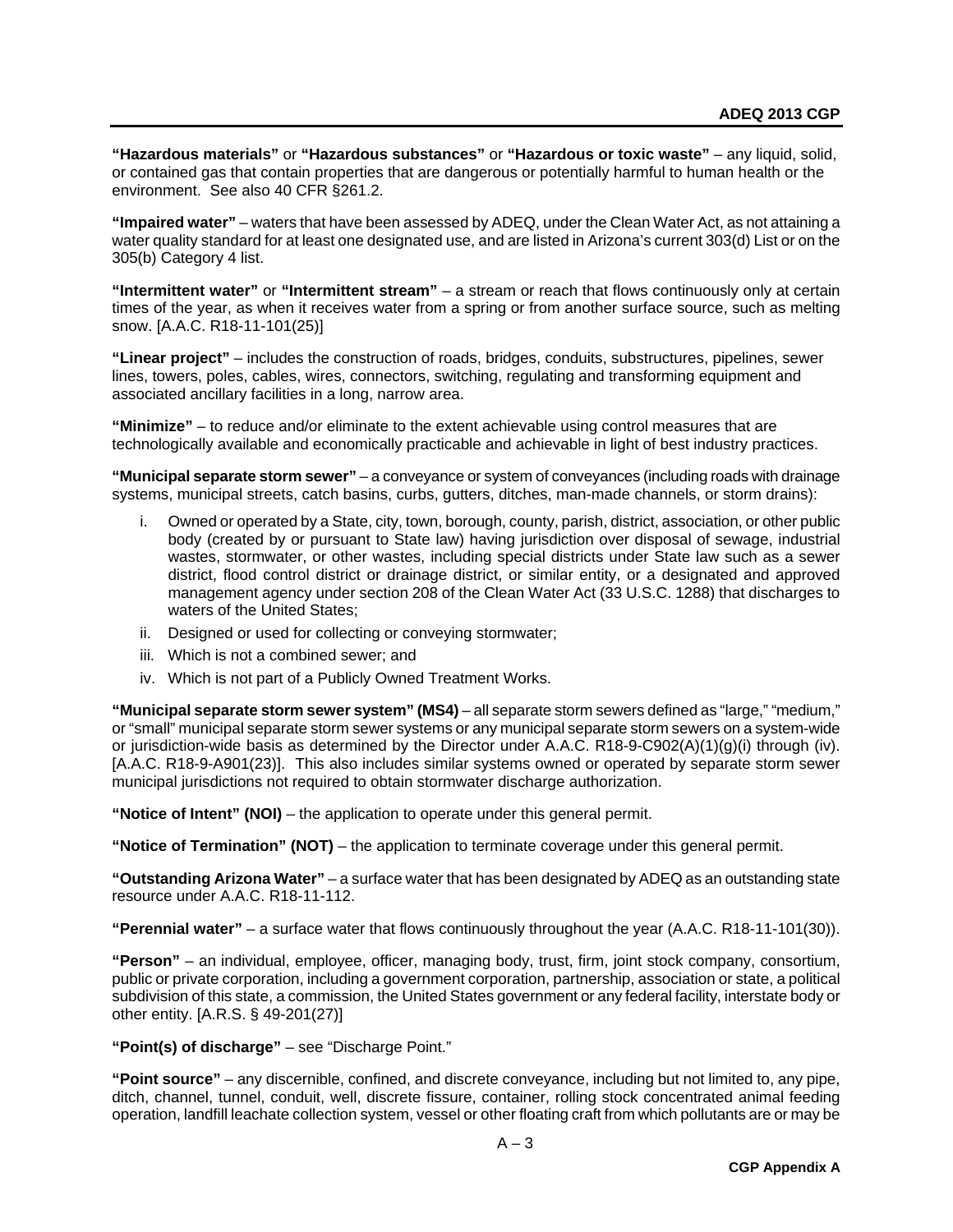discharged. This term does not include return flows from irrigated agriculture or agricultural stormwater runoff.

**"Pollutant"** – sediment, fluids, contaminants, toxic wastes, toxic pollutants, dredged spoil, solid waste, substances and chemicals, pesticides, herbicides, fertilizers and other agricultural chemicals, incinerator residue, sewage, garbage, sewage sludge, munitions, petroleum products, chemical wastes, biological materials, radioactive materials, heat, wrecked or discarded equipment, rock, sand, cellar dirt (e.g., overburden material), and mining, industrial, municipal and agricultural wastes or any other liquid, solid, gaseous or hazardous substances. [A.R.S. § 49-201(29)]

**"Pollutant-generating activities"** – at construction sites, those activities that lead to or could lead to the discharge of pollutants, either as a result of construction activity or construction support activity. Types of pollutants that are typically associated with construction sites include, but are not limited to:

- Sediment;
- Nutrients;
- Heavy metals;
- Pesticides and herbicides;
- Oil and grease;
- Bacteria and viruses;
- Trash, debris, and solids;
- Treatment polymers; and
- Any other toxic chemicals.

**"Pollution prevention measures"** – control measures designed to reduce or eliminate the addition of pollutants to construction site discharges through analysis of pollutant sources, implementation of proper handling/ disposal practices, employee education, and other actions.

**"Polymers"** – coagulants and flocculants used to control erosion on soil or to enhance the sediment removal capabilities of sediment traps or basins. Common construction site polymers include polyacrylamide (PAM), chitosan, alum, polyaluminum chloride, and gypsum.

**"Prohibited discharges"** – discharges that are not allowed under this permit, including:

- 1. Wastewater from washout of concrete;
- 2. Wastewater from washout and cleanout of stucco, paint, form release oils, curing compounds and other construction materials;
- 3. Fuels, oils, or other pollutants used in vehicle and equipment operation and maintenance;
- 4. Soaps or solvents used in vehicle and equipment washing; and
- 5. Toxic or hazardous substances from a spill or other release.

**"Provisionally covered under this permit"** – ADEQ provides temporary coverage under this permit for emergency-related projects prior to receipt of a complete and accurate NOI. Discharges from earth-disturbing activities associated with the emergency-related projects are subject to the terms and conditions of the permit during the period of temporary coverage.

**"Qualified person"** or **"Qualified personnel"** – Qualified personnel are those (either the operator's employees or outside personnel) who are knowledgeable in the principles and practice of erosion and sediment controls and pollution prevention, who possess the skills to assess conditions at the construction site that could impact stormwater quality, and the skills to assess the effectiveness of any control measures selected to control the quality of stormwater discharges from the construction activity.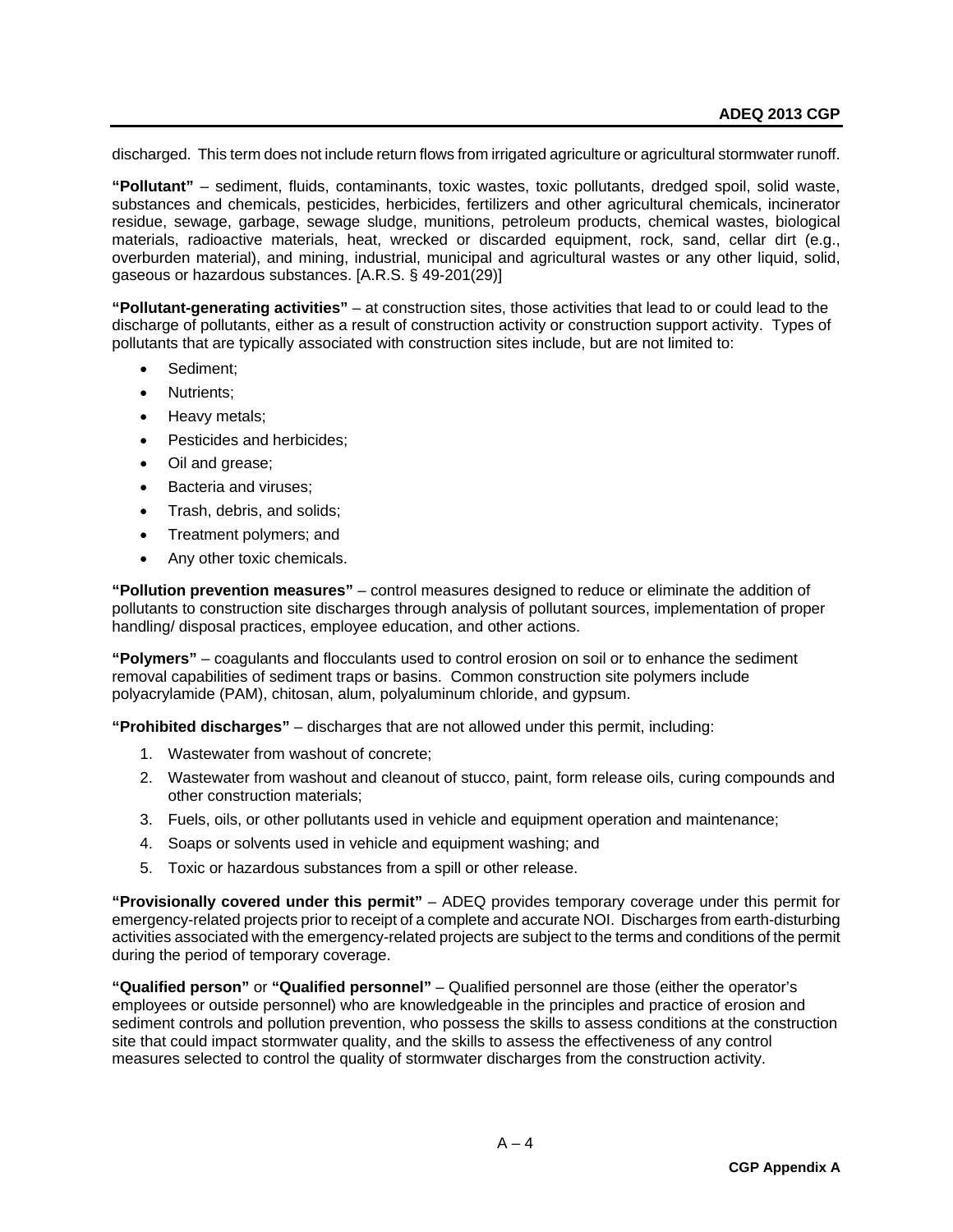**"Received"** – for the purposes of this permit and in reference to NOIs or NOTs or Permit Waiver Certificate forms means:

- 1. The day the information was signed electronically via the Smart NOI system and submitted to ADEQ,
- 2. The date of hand-delivery of the signed form to ADEQ, or
- 3. The date ADEQ signs for certified mail containing the signed form.

**"Receiving water"** – a "Water of the United States" as defined in 40 CFR §122.2 into which the regulated stormwater discharges.

**"Reclaimed water"** – water that has been treated or processed by a wastewater treatment plant or an on-site wastewater treatment facility. A.R.S. § 49-201(31).

"**Run-on**" – stormwater that drains from land located upslope or upstream from the regulated site in question.

**"Sediment control"** – measures designed to intercept and settle out soil particles that have become detached and transported by water. Sediment control measures complement soil stabilization measures (erosion control).

**"Site"** – see "construction site".

**"Small construction activity"** – defined at 40 CFR §122.26(b)(15) and incorporated here by reference. A small construction activity includes clearing, grading, and excavating resulting in a land disturbance that will disturb equal to or greater than one (1) acre and less than five (5) acres of land or will disturb less than one (1) acre of total land area but is part of a larger common plan of development or sale that will ultimately disturb equal to or greater than one (1) acre and less than five (5) acres. Small construction activity does not include routine maintenance that is performed to maintain the original line and grade, hydraulic capacity, or original purpose of the site.

**"Spill"** – the release of a hazardous or toxic substance from its container or containment (see Part 3.1.3.5).

**"Stabilization"** – covering or maintaining an existing cover over soil that reduces and minimizes erosion. The use of vegetative and/or non-vegetative cover to prevent erosion and sediment loss in areas exposed through the construction process.

**"Storm event"** – a precipitation event that results in a measurable amount of precipitation.

**"Stormwater"** – stormwater runoff, snow melt runoff, and surface runoff and drainage. See 40 CFR 122.26(b)(13).

**"Stormwater discharges associated with construction activity"** – a discharge of pollutants in stormwater runoff from areas where soil disturbing activities (e.g., clearing, grading, or excavating), construction materials, or equipment storage or maintenance (e.g., fill piles, borrow areas, concrete truck washout, fueling), or other industrial stormwater directly related to the construction process (e.g., concrete or asphalt batch plants) are located. See 40 CFR 122.26(b)(14)(x) and 40 CFR 122.26(b)(15).

**"Stormwater Pollution Prevention Plan" (SWPPP)** – a site-specific, written document that, among other things: (1) identifies potential sources of stormwater pollution at the construction site; (2) describes control measures to reduce or eliminate pollutants in stormwater discharges from the construction site; and (3) identifies procedures the operator will implement to comply with the terms and conditions of this general permit.

**"Stormwater team"** – an individual or group of individuals responsible for oversight of the development and modifications of the SWPPP, and oversight of compliance with the permit requirements. The individual(s) on the "Stormwater Team" must be identified in the SWPPP.

**"Surface Water"** – a "Water of the United States" as defined in 40 CFR §122.2.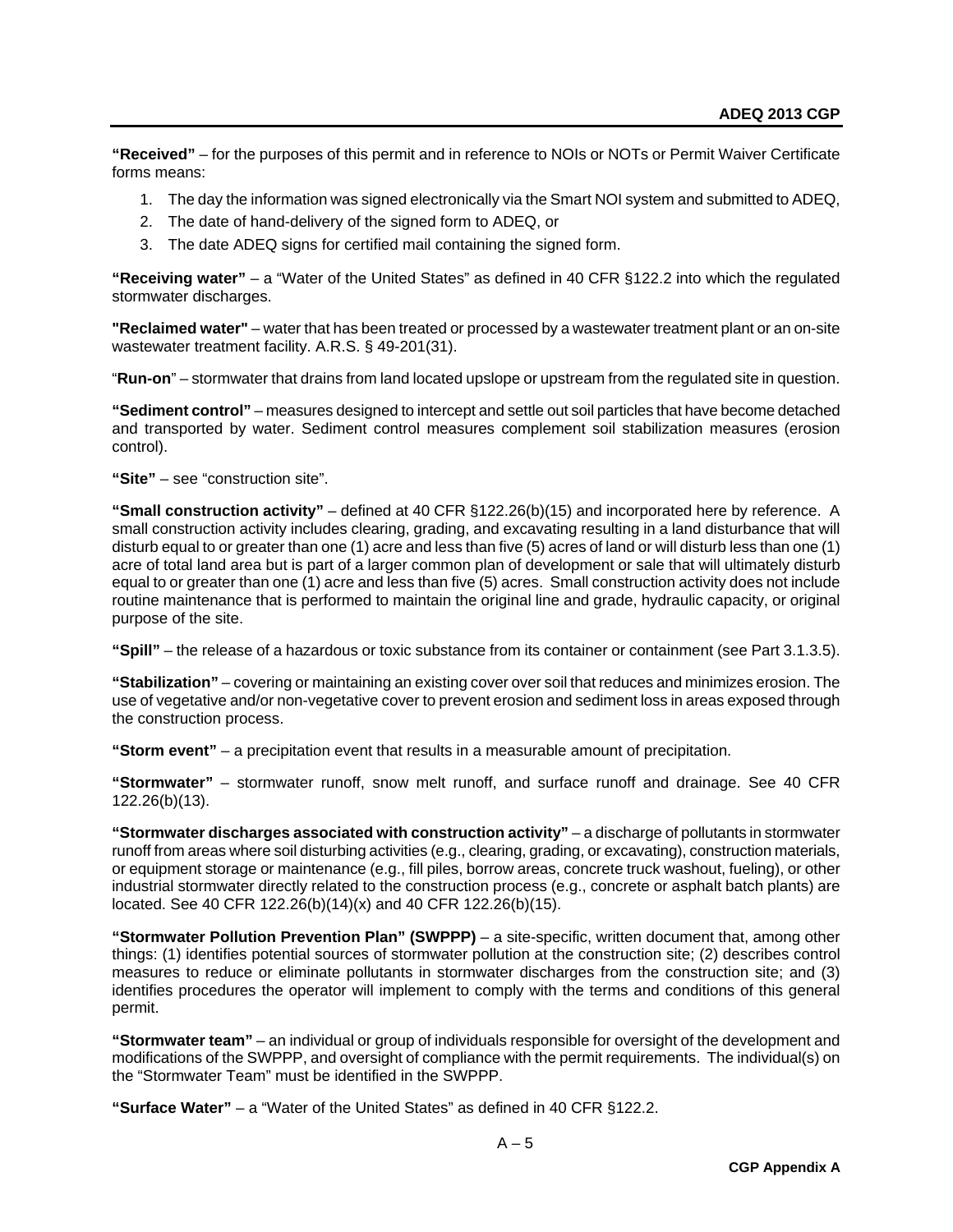**"Temporary stabilization"** – a condition where exposed soils or disturbed areas are provided a temporary vegetative and/or non-vegetative protective cover to prevent erosion and sediment loss. Temporary stabilization may include temporary seeding, geotextiles, mulches, and other techniques to reduce or eliminate erosion until either final stabilization can be achieved or until further construction activities take place to redisturb this area.

**"Total Maximum Daily Load" (TMDL)** – an estimation of the total amount of a pollutant from all sources that may be added to a water while still allowing the water to achieve and maintain applicable surface water quality standards. Each total maximum daily load shall include allocations for sources that contribute the pollutant to the water, as required by section 303(d) of the clean water act (33 United States Code, Section 1313(d)) and regulations implementing that statute to achieve applicable surface water quality standards. [A.R.S. § 49-231(4)]

**"Toxic waste"** – see "Hazardous Materials"

**"Turbidity"** – a condition of water quality characterized by the presence of suspended solids and/or organic material; expressed as nephelometric turbidity units (NTU).

# **"Waters of the United States" (U.S.)** – defined in 40 CFR 122.2.

**"Waste Load Allocation"** – The maximum load of pollutants each discharger of waste is allowed to release into a particular waterway. Discharge limits are usually required for each specific water quality criterion being, or expected to be, violated. WLAs constitute a type of water quality-based effluent limitation. (See 40 C.F.R. § 130.2(h))

**"Water Quality Standards"** – A water quality standard defines the water quality goals of a water body, or portion thereof, by designating the use or uses to be made of the water and by setting criteria necessary to protect the uses. States and USEPA adopt water quality standards to protect public health or welfare, enhance the quality of water and serve the purposes of the Clean Water Act (See CWA sections 101(a)2 and 303(c)). Water quality standards also include an antidegradation policy. See P.U.D. o. 1 of Jefferson County et al v. Wash Dept of Ecology et al, 511 US 701, 705 (1994).

**"Wetland"** – an area that is inundated or saturated by surface or groundwater at a frequency and duration sufficient to support, and that under normal circumstances does support, a prevalence of vegetation typically adapted for life in saturated soil conditions. A wetland includes a swamp, marsh, bog, cienega, tinaja, and similar areas. [A.A.C. R18-11-101(49)]

**"Work day"** – a calendar day on which construction activities will take place.

# **A – 2. ACRONYMS**

| AAC           | Arizona Administrative Code                              | <b>NOI</b>   | Notice of Intent                                          |
|---------------|----------------------------------------------------------|--------------|-----------------------------------------------------------|
| <b>ADEQ</b>   | Arizona Department of Environmental<br>Quality           | <b>NOT</b>   | Notice of Termination                                     |
| <b>ARS</b>    | Arizona Revised Statute                                  | <b>NPDES</b> | National Pollutant Discharge<br><b>Elimination System</b> |
| <b>AZPDES</b> | Arizona Pollutant Discharge<br><b>Elimination System</b> | <b>SWPPP</b> | <b>Stormwater Pollution Prevention Plan</b>               |
| <b>CFR</b>    | Code of Federal Regulations                              | <b>TMDL</b>  | <b>Total Maximum Daily Load</b>                           |
| <b>CWA</b>    | Clean Water Act                                          | <b>USEPA</b> | United States Environmental<br><b>Protection Agency</b>   |
| MS4           | <b>Municipal Separate Storm Sewer</b><br>System          | USGS         | United States Geological Survey                           |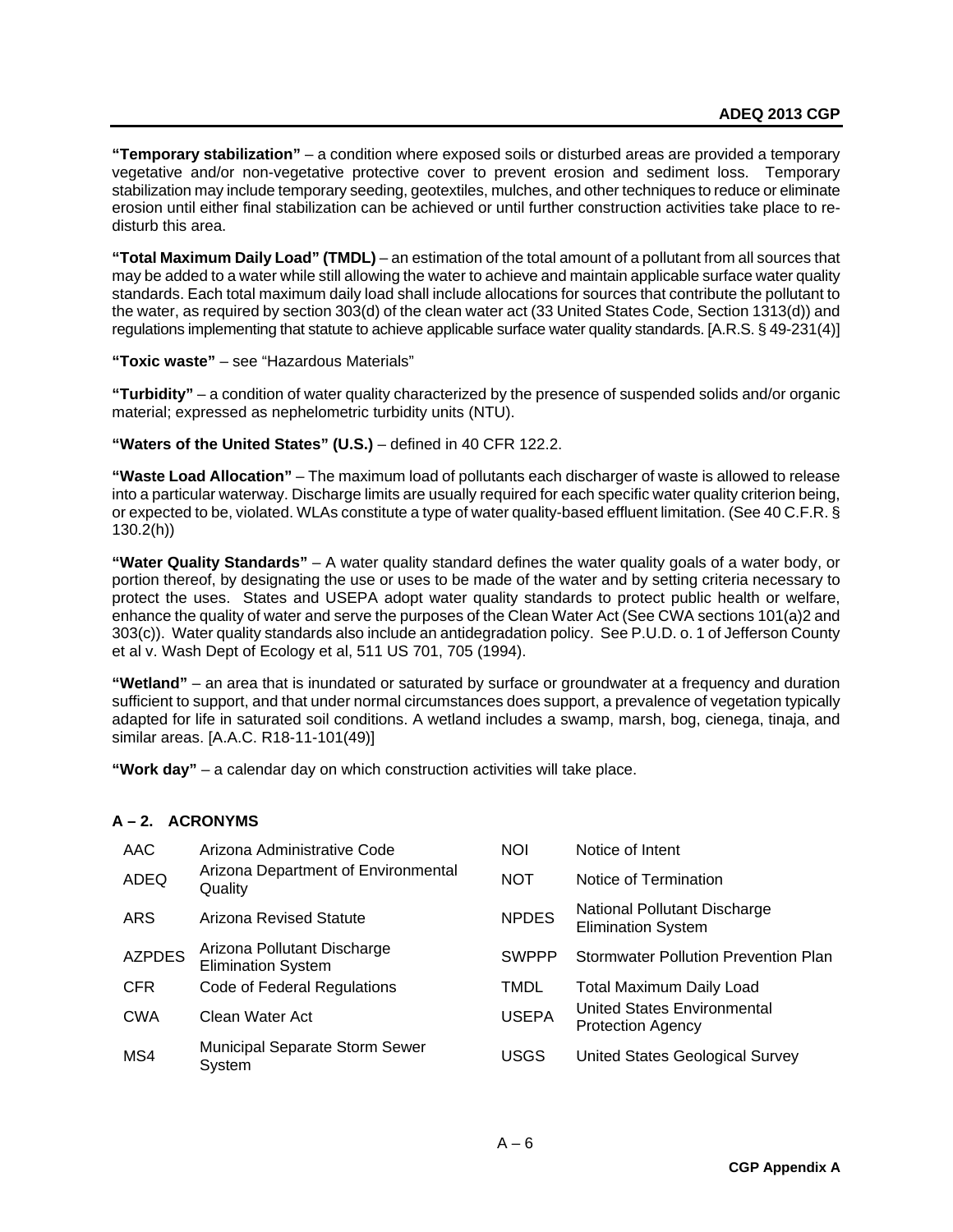# <span id="page-48-0"></span>**APPENDIX B. STANDARD PERMIT CONDITIONS.**

Standard permit conditions in Appendix B are consistent with the general permit provisions required under 40 CFR 122.41 and A.A.C. R-18-9-A905(A)(3).

- **1. Duty to Comply.** [A.A.C. R18-9-A905(A)(3)(a), which incorporates 40 CFR 122.41(a)(1) and A.R.S. §§ 49-261, 262, 263.01, and 263.02.]
	- a. The operator shall comply with all conditions of this permit. Any permit noncompliance constitutes a violation of the Clean Water Act; A.R.S. Title 49, Chapter 2, Article 3.1; and A.A.C. Title 18, Chapter 9, Article 9, and is grounds for enforcement action, permit termination, revocation and reissuance, or modification, or denial of a permit renewal application.
	- b. The issuance of this permit does not waive any federal, state, county, or local regulations or permit requirements with which a person discharging under this permit is required to comply.
	- c. The operator shall comply with any effluent standards or prohibitions established under section 307(a) of the Clean Water Act for toxic pollutants within the time provided in the regulations that establish these standards or prohibitions, even if this permit has not yet been modified to incorporate the requirement.
- **2. Duty to Reapply / Continuation of the Expired General Permit.** [A.A.C. R18-9-A905, which incorporates 40 CFR 122.41(b) and A.A.C. R18-9-C903]
	- a. Upon reissuance of the general permit, the permittee shall file an NOI, within the timeframe specified in the new general permit, and shall obtain new written authorization to discharge from the Director.
	- b. If the Director does not reissue the general permit before the expiration date, the current general permit will be administratively continued and remain in force and effect until the general permit is reissued.
	- c. Any operator granted authorization to discharge under the general permit before the expiration date automatically remains covered by the continued general permit until the earlier of:
		- i. Reissuance or replacement of the general permit, at which time the operator shall comply with the NOI conditions of the new general permit to maintain authorization to discharge; or
		- ii. The date the operator has submitted a Notice of Termination; or
		- iii. The date the Director has issued an individual permit for the discharge; or
		- iv. The date the Director has issued a formal permit decision not to reissue the general permit, at which time the operator shall seek coverage under an alternative general permit or an individual permit, or cease discharge.
- **3. Need To Halt or Reduce Activity Not a Defense.** [A.A.C. R18-9-A905(A)(3)(a), which incorporates 40 CFR 122.41(c)]

It shall not be a defense for an operator in an enforcement action that it would have been necessary to halt or reduce the permitted activity in order to maintain compliance with the conditions of this permit.

**4. Duty to Mitigate.** [A.A.C. R18-9-A905(A)(3)(a), which incorporates 40 CFR 122.41(d)]

The operator shall take all reasonable steps to minimize or prevent any discharge in violation of this permit that has a reasonable likelihood of adversely affecting human health or the environment per A.R.S. § 49-255.01(E)(1)(d).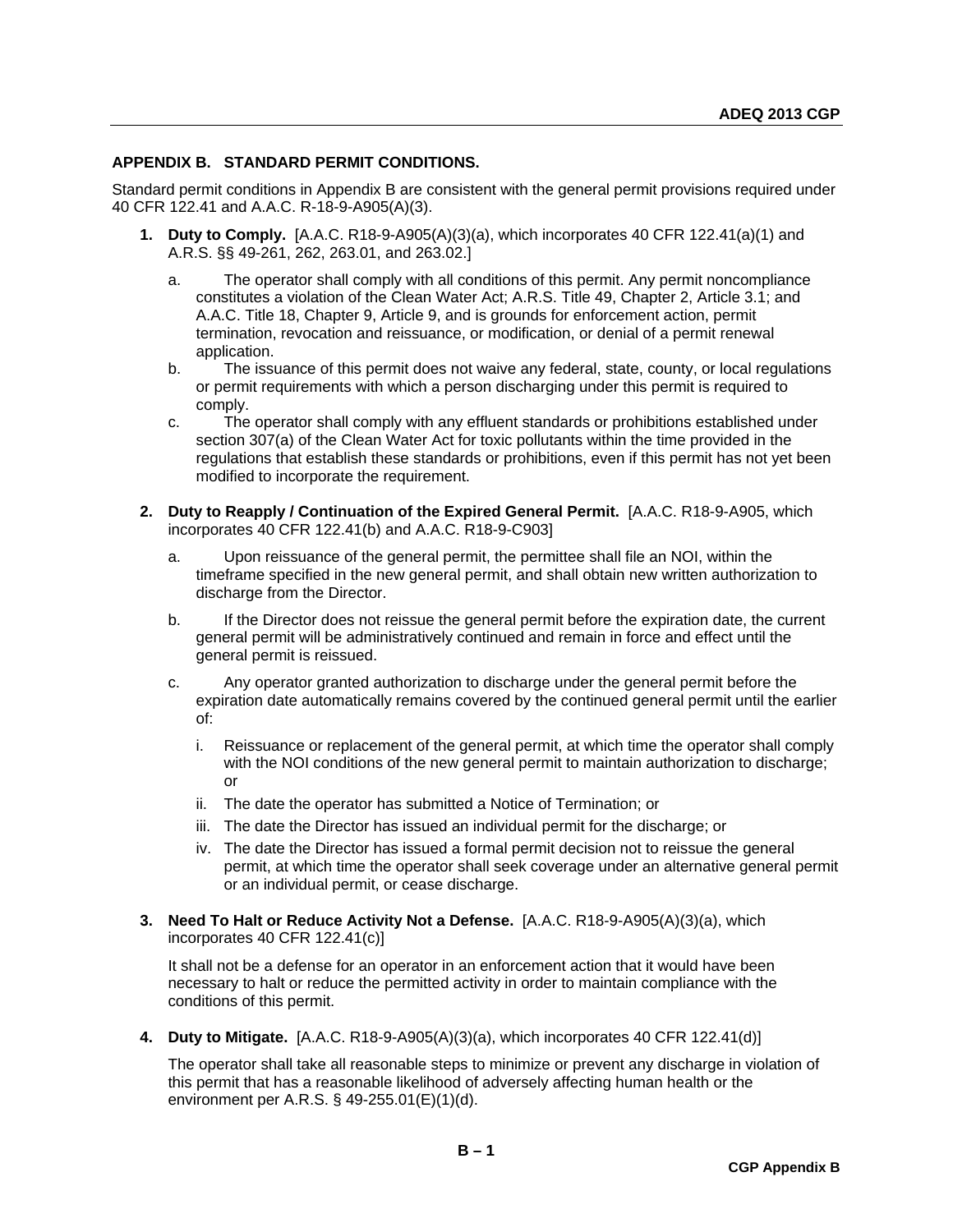# **5. Proper Operation and Maintenance.** [A.A.C. R18-9-A905(A)(3)(a), which incorporates 40 CFR 122.41(e)]

The operator shall at all times properly operate and maintain all facilities and systems of treatment and control (and related appurtenances) which are installed or used by the operator to achieve compliance with the conditions of this permit. Proper operation and maintenance also includes adequate laboratory controls and appropriate quality assurance procedures.

**6. Permit Actions.** [A.A.C. R18-9-A905(A)(3)(a), which incorporates 40 CFR 122.41(f)]

This permit may be modified, revoked and reissued, or terminated for cause. Filing a request by the operator for a permit modification, revocation and reissuance, or termination, or a notification of planned changes or anticipated noncompliance does not stay any permit condition.

**7. Property Rights.** [A.A.C. R18-9-A905(A)(3)(a), which incorporates 40 CFR 122.41(g)]

This permit does not convey any property rights of any sort, or any exclusive privileges, nor does it authorize any injury to private property or invasion of personal rights, nor any infringement of federal, state, Indian tribe, or local laws or regulations.

**8. Duty to Provide Information.** [A.A.C. R18-9-A905(A)(3)(a), which incorporates 40 CFR 122.41(h)]

The operator shall furnish to ADEQ, within a reasonable time, any information which the Director may request to determine whether cause exists for modifying, revoking and reissuing, or terminating this permit or to determine compliance with this permit. The operator shall also furnish to ADEQ upon request, copies of records required to be kept by this permit.

**9. Signatory Requirements.** [A.A.C. R18-9-A905(A)(3)(a), which incorporates 40 CFR 122.41(k) and (l); A.A.C. R18-9-A905(A)(1)(c), which incorporates 40 CFR 122.22]

All Notices of Intent (NOI) and Notices of Termination (NOT) must be signed as follows:

- a. NOIs:
	- i. For a corporation*:* By a responsible corporate officer. For the purpose of this section, a responsible corporate officer means: a president, secretary, treasurer, or vice-president of the corporation in charge of a principal business function, or any other person who performs similar policy or decision-making functions for the corporation; or the manager of one or more manufacturing, production, or operating facilities, provided, the manager is authorized to make management decisions which govern the operation of the regulated facility including having the explicit or implicit duty of making major capital investment recommendations, and initiating and directing other comprehensive measures to assure long term environmental compliance with environmental laws and regulations; the manager can ensure that the necessary systems are established or actions taken to gather complete and accurate information for permit application requirements; and where authority to sign documents has been assigned or delegated to the manager in accordance with corporate procedures;
	- ii. For a partnership or sole proprietorship: By a general partner or the proprietor, respectively; or
	- iii. For a municipality, state, federal, or other public agency: By either a principal executive officer or ranking elected official. For purposes of this section, a principal executive officer of a federal (or state) agency includes: (1) The chief executive officer (or director) of the agency, or (2) a senior executive officer having responsibility for the overall operations of a principal geographic unit of the agency.
- b. All NOTs, reports, including SWPPPs, inspection reports, monitoring reports, and other information required by this permit must be signed by a person described in Appendix B, Subsection 9(a) above or by a duly authorized representative of that person. A person is a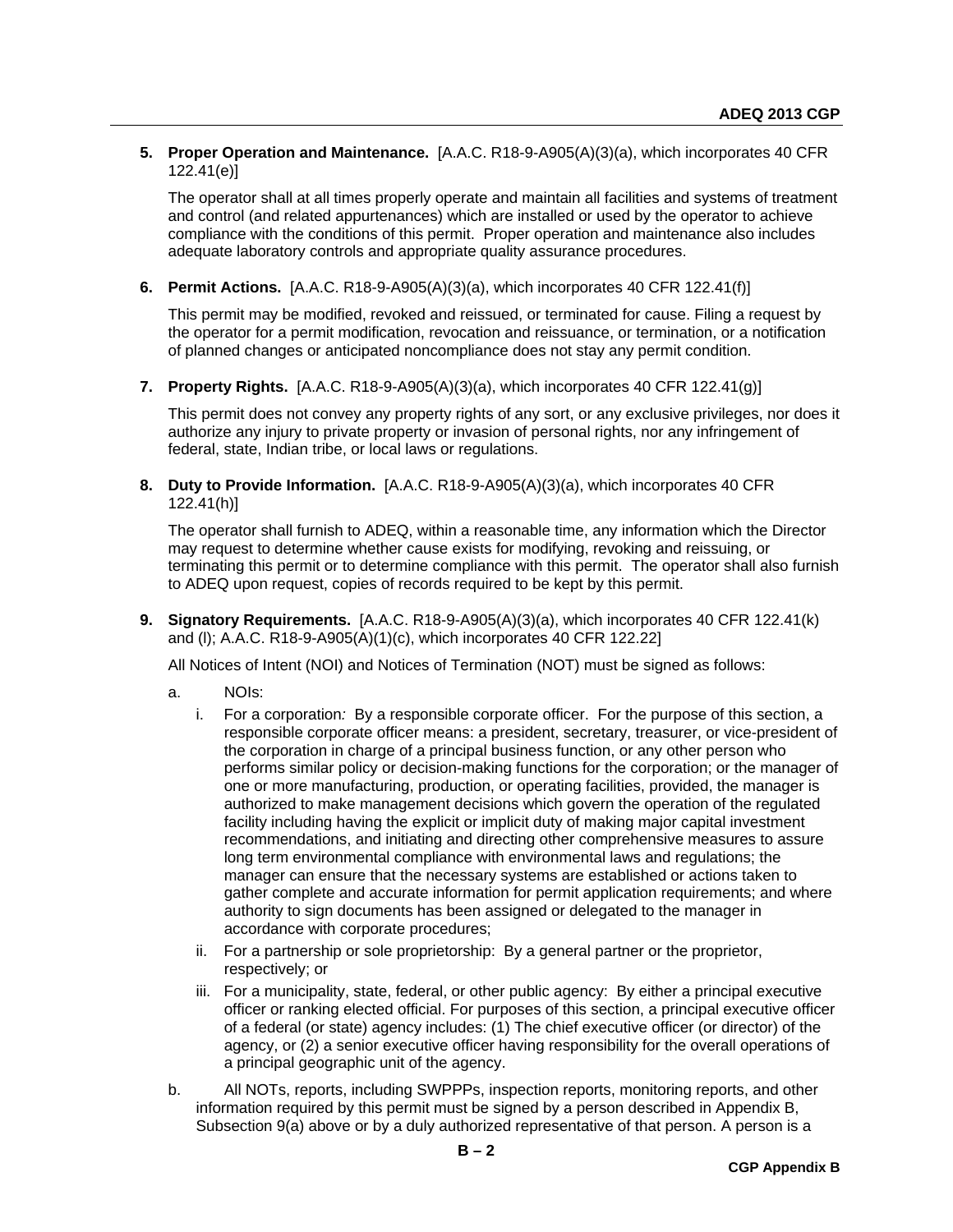duly authorized representative only if:

- i. The authorization is made in writing by a person described in Subsection 9(a) above;
- ii. The authorization specifies either an individual or a position having responsibility for the overall operation of the regulated facility or activity such as the position of manager, operator, superintendent, position of equivalent responsibility, or an individual or position having overall responsibility for environmental matters for the company. (A duly authorized representative may be either a named individual or any individual occupying a named position); and
- iii. The signed and dated written authorization is included in the SWPPP. A copy must be submitted to ADEQ, upon request.
- c. Certification. Any person signing documents under the terms of this permit shall make the following certification:

*I certify under penalty of law that this document and all attachments were prepared under my direction or supervision in accordance with a system designed to assure that qualified*  personnel properly gathered and evaluated the information submitted. Based on my inquiry of *the person or persons who manage the system, or those persons directly responsible for gathering information, the information submitted is, to the best of my knowledge and belief, true, accurate, and complete. I am aware that there are significant penalties for submitting false information, including the possibility of fine and imprisonment for knowing violations*.

**10. Inspection and Entry.** [A.A.C. R18-9-A905(A)(3)(a), which incorporates 40 CFR 122.41(i)]

The operator shall allow the Director or an authorized representative upon the presentation of credentials and such other documents as may be required by law to:

- a. Enter upon the operator's premises where a regulated facility or activity is located or conducted or where records must be kept under the conditions of this permit;
- b. Have access to and copy at reasonable times, any records that must be kept under the conditions of this general permit;
- c. Inspect at reasonable times any facility or equipment (including monitoring and control equipment), practices or operations regulated or required under this permit;
- d. Sample or monitor at reasonable times any substances or parameters at any location, for the purposes of assuring permit compliance or as otherwise authorized by A.R.S. Title 49, Chapter 2, Article 3.1, and 18 A.A.C. 9, Articles 9.
- **11. Monitoring and Records.** [A.A.C. R18-9-A905(A)(3)(a), which incorporates 40 CFR 122.41(j)]
	- a. Representative Samples/Measurements*.* Samples and measurements taken for the purpose of monitoring must be representative of the volume and nature of the monitored activity.
	- b. Retention of Records*.* The operator shall retain records of all monitoring information, including all calibration and maintenance records, copies of all reports required by this permit, and records of all data used to complete the application for this permit, for a period of at least three (3) years from the date permit coverage ends. Operators shall submit any such records to the Director upon request. The operator shall retain the SWPPP developed in accordance with Part 6 of this permit, for at least three (3) years after the last modification or amendment is made to the plan. The Director may extend this retention period upon request by notifying the operator in writing at any time prior to the end of the standard three year retention period.
	- c. Records Contents. Records of monitoring information must include:
		- i. The date, exact place, and time of sampling or measurements;
		- ii. The initials or name(s) of the individual(s) who performed the sampling or measurements;
		- iii. The date(s) analyses were performed;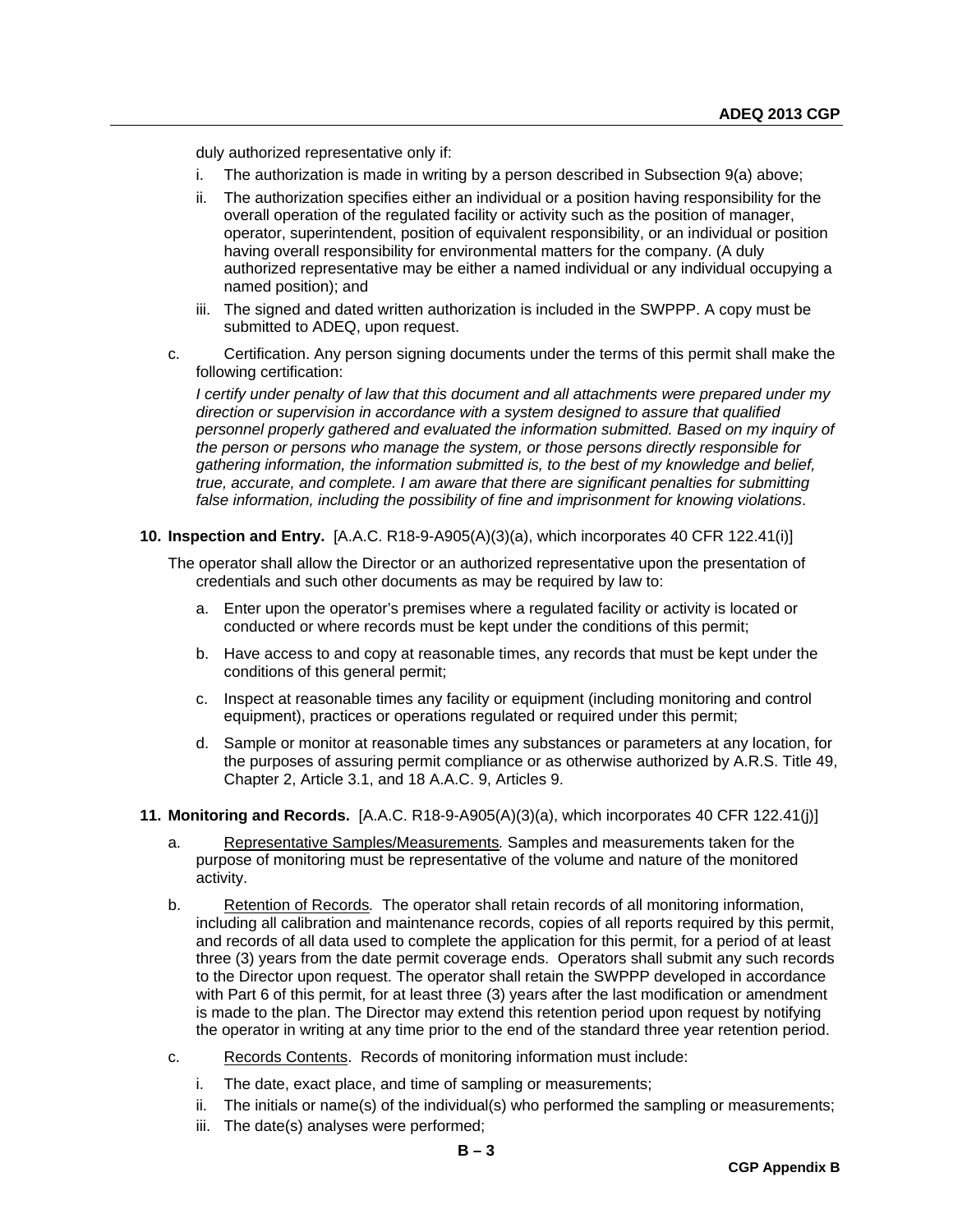- iv. The time(s) analyses were initiated;
- v. The initials or name(s) of the individual(s) who performed the analyses;
- vi. References and written procedures, when available, for the analytical techniques or methods used;
- vii. The analytical techniques or methods used; and
- viii. The results of such analyses.
- d. Any person who falsifies, tampers with, or knowingly renders inaccurate any monitoring device or method required to be maintained in this permit is subject to the enforcement actions established under A.R.S. Title 49, Chapter 2, Article 4, which includes the possibility of fines and/or imprisonment.
- **12. Reporting Requirements.** [A.A.C. R18-9-A905(A)(3)(a), which incorporates 40 CFR 122.41(l)]
	- a. Planned changes. The operator shall give notice to the Director as soon as possible of any planned physical alterations or additions to the permitted facility. Notice is required only when:
		- i. The alteration or addition to a permitted facility may meet one of the criteria for determining whether a facility is a new source in 40 CFR 122.29(b) (incorporated by reference at A.A.C. R18-9-A905(A)(1)(e)); or
		- ii. The alteration or addition could significantly change the nature or increase the quantity of pollutants discharged. This notification applies to pollutants which are subject neither to effluent limitations in the permit, nor to notification requirements under 40 CFR 122.42(a)(1) (incorporated by reference at A.A.C. R18-9-A905(A)(3)(b)).
	- b. Monitoring reports. Monitoring results must be reported at the intervals specified elsewhere in this permit.
		- i. Monitoring results must be reported on a Discharge Monitoring Report (DMR) or forms (paper or electronic) provided or specified by ADEQ. Pursuant to Part 8.2(2), all monitoring data collected pursuant to Part 7 must be submitted to the Department using the Discharge Monitoring Report (DMR) form, available at <http://www.azdeq.gov/environ/water/permits/cgp.html> .
		- ii. If the operator monitors any pollutant more frequently than required by the permit using test procedures approved under 40 CFR Part 136 unless otherwise specified in 40 CFR Part 503, or as specified in the permit, the results of this monitoring shall be included in the calculation and reporting of the data submitted in the DMR.
		- iii. Calculations for all limitations which require averaging of measurements must use an arithmetic mean and non-detected results must be incorporated in calculations as the limit of quantitation for the analysis.
	- c. Anticipated noncompliance. The operator shall give advance notice to the Director of any planned changes in the permitted facility or activity that may result in noncompliance with permit requirements.
	- d. Twenty-four hour reporting.
		- i. The operator shall report to ADEQ any noncompliance with this permit which may endanger human health or the environment. The operator shall orally notify the office listed below within 24 hours:

Arizona Department of Environmental Quality – Water Quality Compliance 1110 W. Washington Street, Mail Code 5515 B-1 Phoenix, AZ 85007 Office: 602-771 – 2330; Fax 602-771 – 4505

ii. A written submission shall also be provided to the office identified above within five (5) days of the time the operator becomes aware of the circumstances. The written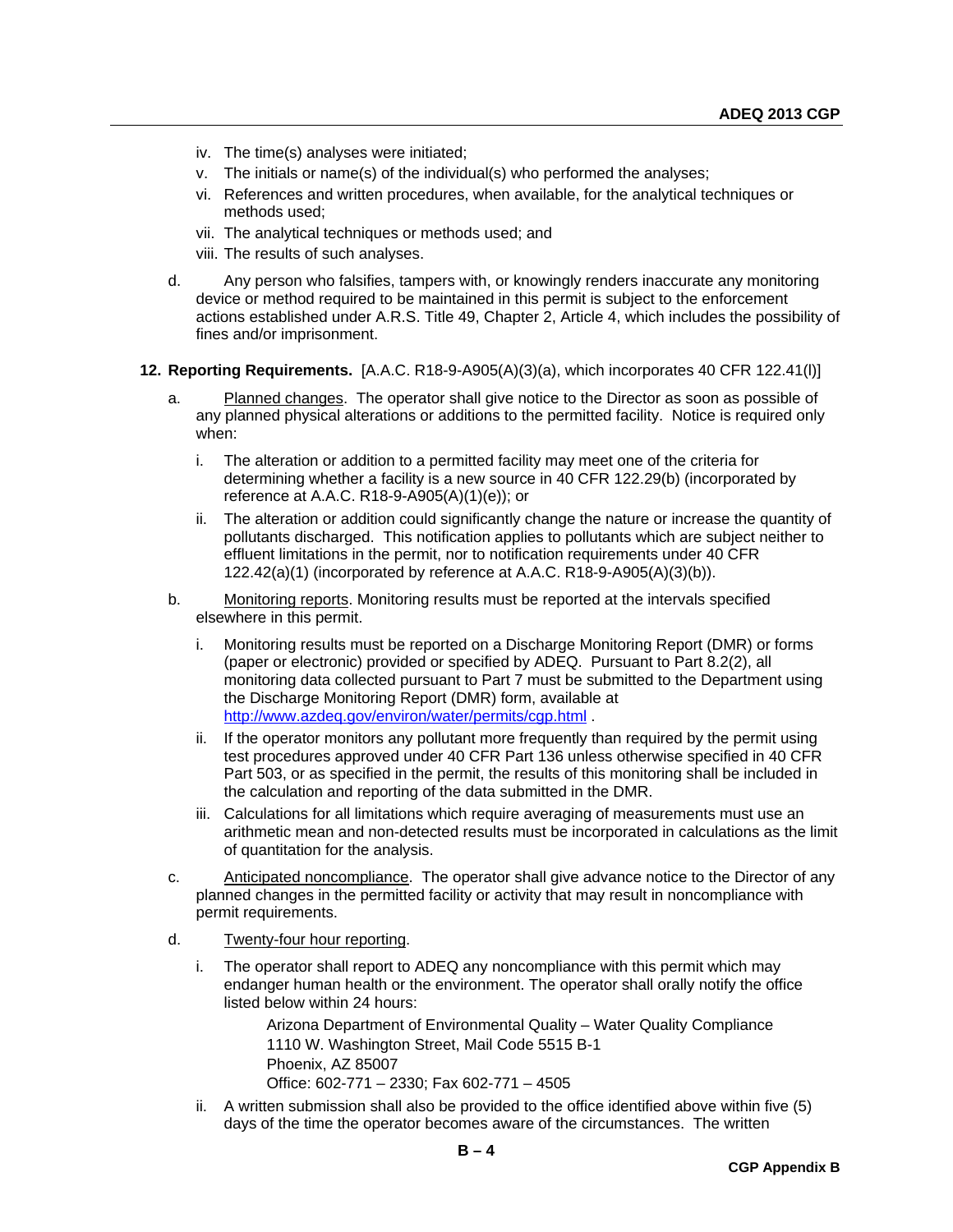submission shall contain a description of the noncompliance and its cause; the period of noncompliance, including exact dates and times, and if the noncompliance has not been corrected, the anticipated time it is expected to continue; and steps taken or planned to reduce, eliminate, and prevent recurrence of the noncompliance.

- iii. The following shall be included as information which must be reported within 24 hours under this paragraph.
	- 1) Any upset which exceeds any effluent limitation in the permit.
	- 2) Violation of a maximum daily discharge limitation for any of the pollutants listed by the Director in the permit to be reported within 24 hours. (See 40 CFR 122.44(g) which is incorporated by reference at A.A.C. R18-9-A905(A)(3)(d)).
- iv. ADEQ may waive the written report on a case-by-case basis for reports under this subsection if the oral report has been received within 24 hours.
- e. Other noncompliance. The operator shall report all instances of noncompliance not otherwise required to be reported under this subsection, at the time monitoring reports are submitted. The reports shall contain the information listed in subsection 12(d).
- f. Other information. When the operator becomes aware that it failed to submit any relevant facts or submitted incorrect information in the Notice of Intent or in any other report to the Department, the operator shall promptly submit the facts or information to ADEQ at the address listed in Part 8.2.

#### **13. Reopener Clause.** [A.A.C. R18-9-A905(A)(3)(d), which incorporates 40 CFR 122.44(c)]

The Department may elect to modify the permit prior to its expiration (rather than waiting for the new permit cycle) to comply with any new statutory or regulatory requirements, such as for effluent limitation guidelines, which may be promulgated in the course of the current permit cycle.

# **14. Other Environmental Laws.**

No condition of this general permit releases the operator from any responsibility or requirements under other environmental statutes or regulations. For example, this permit does not authorize the "taking" of endangered or threatened species as prohibited by Section 9 of the Endangered Species Act, 16 U.S.C. 1538. Information regarding the location of endangered and threatened species and guidance on what activities constitute a "taking" are available from the U.S. Fish and Wildlife Service. The operator shall also comply with applicable State and Federal laws, including Spill Prevention Control and Countermeasures (SPCC).

# **15. State or Tribal Law.** [Pursuant to A.A.C. R18-9-A904(C)]

Nothing in this permit shall be construed to preclude the institution of any legal action or relieve the operator from any responsibilities, liabilities, or penalties established pursuant to any applicable State or Tribal law or regulation under authority preserved by Section 510 of the Clean Water Act.

# **16. Severability.**

The provisions of this general permit are severable, and if any provision of this general permit, or the application of any provision of this general permit to any circumstance, is held invalid, the application of the provision to other circumstances, and the remainder of this general permit shall not be affected.

- **17. Requiring Coverage under an Individual Permit or an Alternative General Permit.** [Pursuant to A.A.C. R18-9-C902 and R18-9-A909]
	- a. The Director may require a person authorized by this permit to apply for and/or obtain either an individual AZPDES permit or an alternative AZPDES general permit. Any interested person may petition the Department to take action under this section. The Department may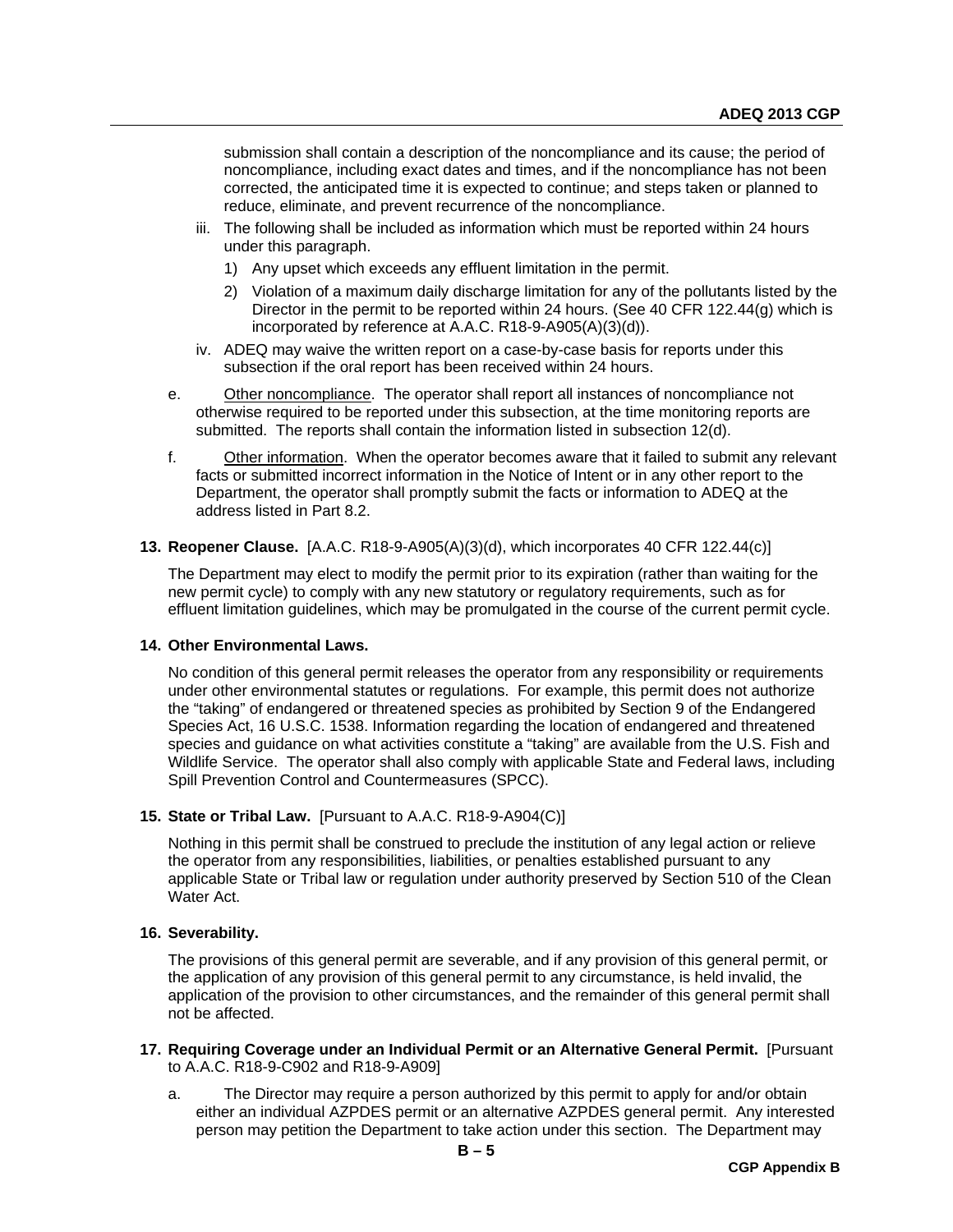require an operator authorized to discharge under this permit to apply for an individual permit in any of the following cases:

- i. A change occurs in the availability of demonstrated technology or practices for the control or abatement of pollutants applicable to the point source;
- ii. Effluent limitation guidelines are promulgated for point sources covered by the general permit;
- iii. An Arizona Water Quality Management Plan containing requirements applicable to the point sources is approved;
- iv. Circumstances change after the time of the request to be covered so that the discharger is no longer appropriately controlled under the general permit, or either a temporary or permanent reduction or elimination of the authorized discharge is necessary;
- v. If the Director determines that the discharge is a significant contributor of pollutants. When making this determination, the Director shall consider:
	- 1) The location of the discharge with respect to waters of the United States,
	- 2) The size of the discharge,
	- 3) The quantity and nature of the pollutants discharged to waters of the U.S., and
	- 4) Any other relevant factor.
- b. If an individual permit is required, the Director shall notify the discharger in writing of the decision. The notice shall include:
	- i. A brief statement of the reasons for the decision;
	- ii. An application form;
	- iii. A statement setting a deadline to file the application;
	- iv. A statement that on the effective date of issuance or denial of the individual permit, coverage under the general permit will automatically terminate;
	- v. The applicant's right to appeal the individual permit requirement with the Water Quality Appeals Board under A.R.S. § 49-323, the number of days the applicant has to file a protest challenging the individual permit requirement, and the name and telephone number of the Department contact person who can answer questions regarding the appeals process; and
	- vi. The applicant's right to request an informal settlement conference under A.R.S. 41- 1092.03(A) and 41-1092.06.
- c. The discharger shall apply for an individual permit within 90 days of receipt of the notice, unless the Director grants a later date. In no case shall the deadline be more than 180 days after the date of the notice.
- d. If the discharger fails to submit the individual permit application within the time period established in Appendix B, Subsection 17(c) the applicability of the general permit to the discharger is automatically terminated at the end of the day specified by the Director for application submittal.
- e. Coverage under the general permit shall continue until an individual permit is issued or denied unless the general permit coverage is terminated under Appendix B, Subsection 17(d).

#### **18. Request for an Individual Permit.** [Pursuant to A.A.C. R18-9-C902]

- a. An operator may request an exclusion from coverage of a general permit by applying for an individual permit.
	- i. The operator shall submit an individual permit application under R18-9-B901(B) and include the reasons supporting the request no later than 90 days after publication of the general permit.
	- ii. The Director shall grant the request if the reasons cited by the operator are adequate to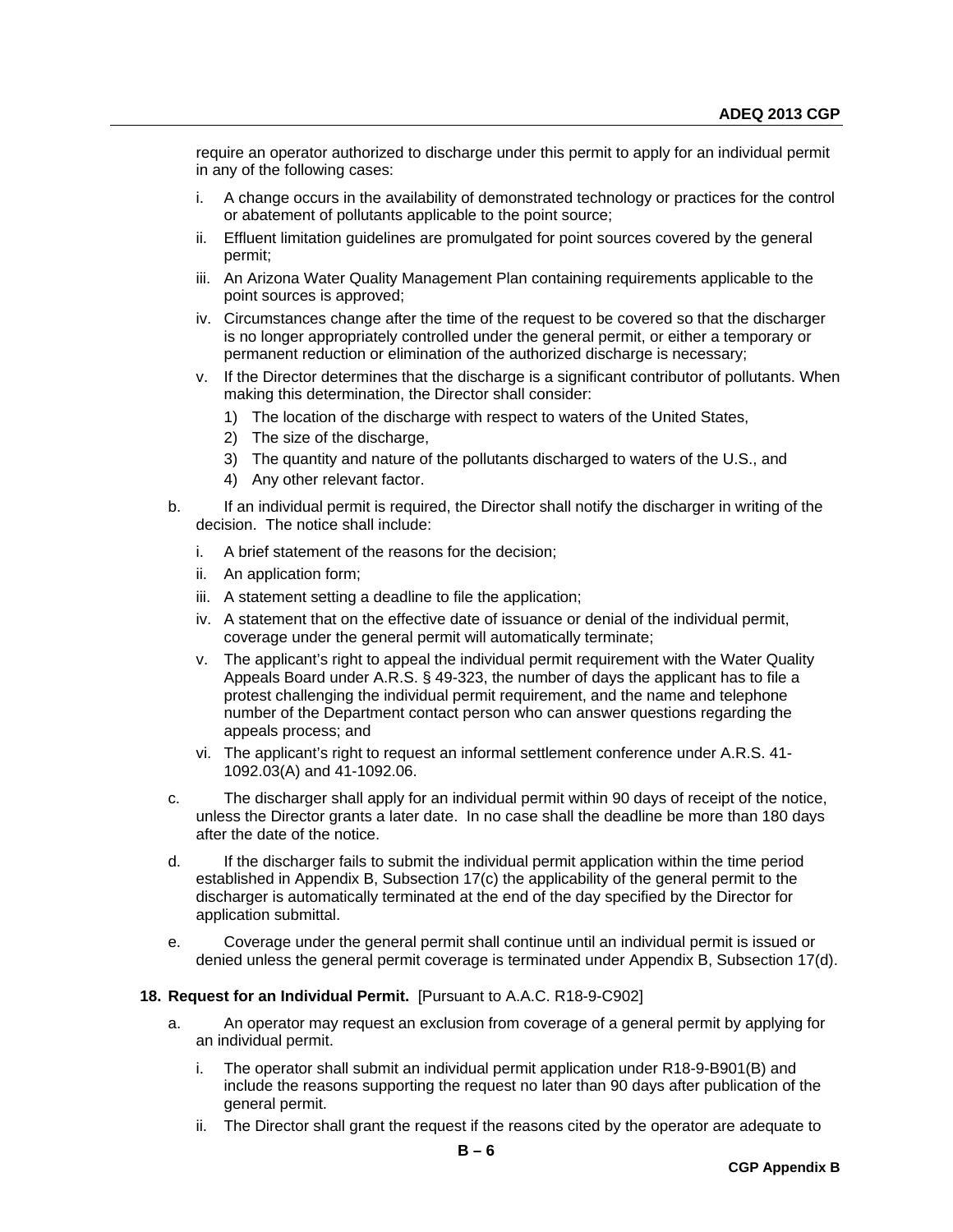support the request.

b. If an individual permit is issued to a person otherwise subject to a general permit, the applicability of the general permit to the discharge is automatically terminated on the effective date of the individual permit.

# **19. Change of Operator.** [A.A.C. R18-9-C904]

If a change of ownership or operator occurs for a facility operating under a general permit:

- a. Permitted owner or operator. The operator shall provide the Department with a Notice of Termination by certified mail within 30 days after the new owner or operator assumes responsibility for the facility.
	- i. The Notice of Termination shall include all requirements for termination specified in the general permit for which the Notice of Termination is submitted.
	- ii. An operator shall comply with the permit conditions specified in the general permit for which the Notice of Termination is submitted until the Notice of Termination is received by the Department.
- b. New owner or operator.
	- i. The new owner or operator shall complete and file a Notice of Intent with the Department within the time period specified in the general permit before taking over operational control of, or initiation of activities at, the facility.
	- ii. If the previous operator was required to implement a stormwater pollution prevention plan, the new owner shall develop a new stormwater pollution prevention plan, or may modify, certify, and implement the old stormwater pollution prevention plan if the old stormwater pollution prevention plan complies with the requirements of the current general permit.
	- iii. The operator shall provide the Department with a Notice of Termination if a permitted facility ceases operation, ceases to discharge, or changes operator status. In the case of a construction site, the operator shall submit a Notice of Termination to the Department when:
		- 1) The facility ceases construction operations and the discharge is no longer associated with construction or construction-related activities,
		- 2) The construction is complete and final site stabilization is achieved, or
		- 3) The operator's status changes.

#### **20. Bypass.** [A.A.C. R18-9-A905(A)(3)(a), which incorporates 40 CFR 122.41(m)]

- a. Definitions.
	- i. Bypass means the intentional diversion of waste streams from any portion of a treatment facility
	- ii. Severe property damage means substantial physical damage to property, damage to the treatment facilities which causes them to become inoperable, or substantial and permanent loss of natural resources which can reasonably be expected to occur in the absence of a bypass. Severe property damage does not mean economic loss caused by delays in production.
- b. Bypass not exceeding limitations. The operator may allow any bypass to occur that does not cause effluent limitations to be exceeded, but only if it also is for essential maintenance to assure efficient operation. These bypasses are not subject to the provisions Appendix B, Subsections 20(c) and 20(d).
- c. Notice.
	- i. Anticipated bypass. If the operator knows in advance of the need for a bypass, if possible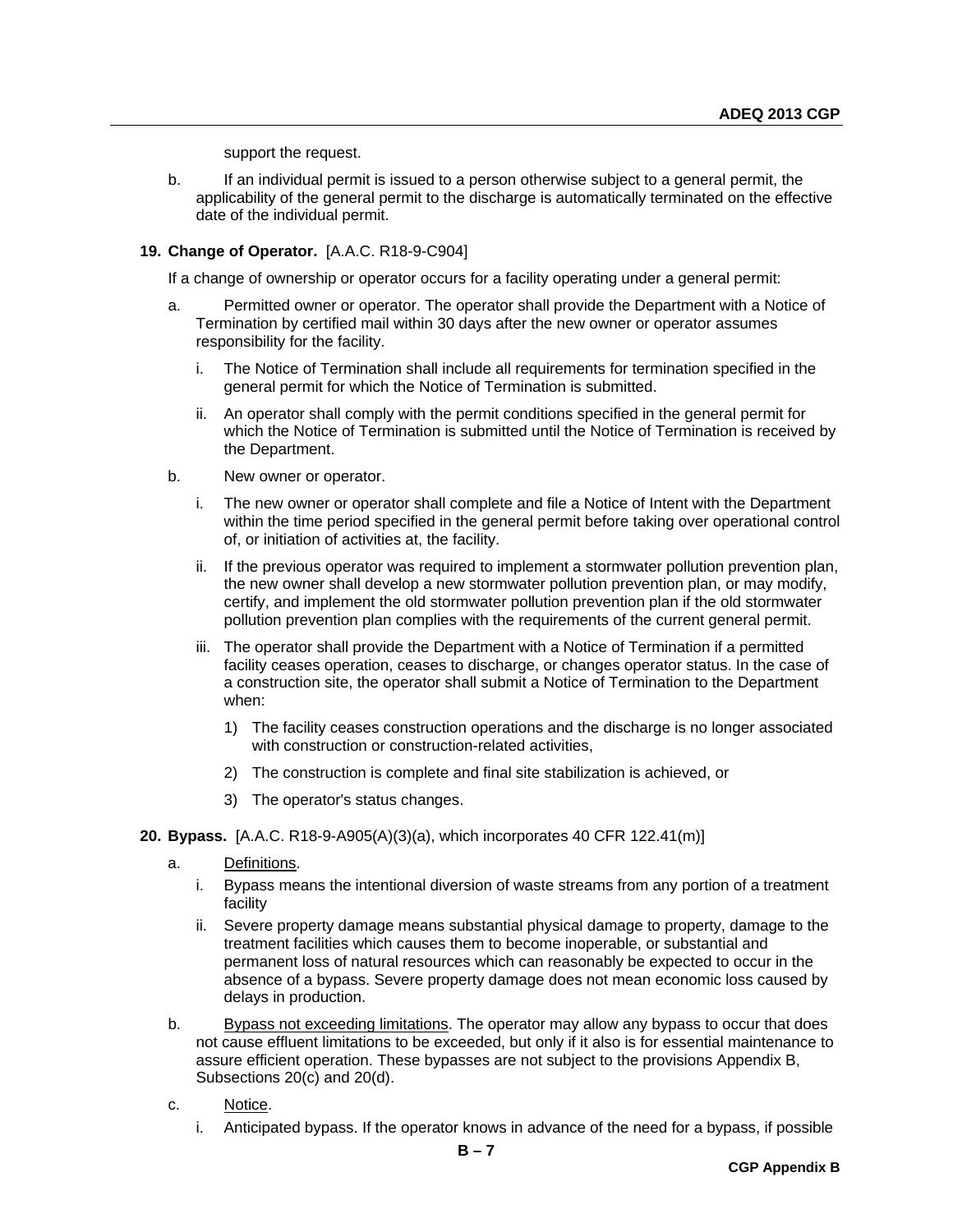prior notice shall be submitted at least ten days before the date of the bypass.

- ii. Unanticipated bypass. The operator shall submit notice of an unanticipated bypass as required in Appendix B, Subsection 12(d).
- d. Prohibition of bypass.
	- i. Bypass is prohibited, and ADEQ may take enforcement action against the operator for bypass, unless:
		- 1) Bypass was unavoidable to prevent loss of life, personal injury, or severe property damage;
		- 2) There were no feasible alternatives to the bypass, such as the use of auxiliary treatment facilities, retention of untreated wastes, or maintenance during normal periods of equipment downtime. This condition is not satisfied if adequate back-up equipment should have been installed in the exercise of reasonable engineering judgment to prevent a bypass which occurred during normal periods of equipment downtime or preventive maintenance; and
		- 3) The operator submitted notices as required under Appendix B, Subsection 20(c).
	- ii. ADEQ may approve an anticipated bypass, after considering its adverse effects, if the Department determines that it will meet the three conditions listed above in this Appendix B, Subsection 20(d).
- **21. Upset.** [A.R.S. §§ 49-255(8) and 255.01(E), A.A.C. R18-9-A905(A)(3)(a), which incorporates 40 CFR 122.41(n)]
	- a. Definition. Upset means an exceptional incident in which there is unintentional and temporary noncompliance with technology based permit effluent limitations because of factors beyond the reasonable control of the operator. An upset does not include noncompliance to the extent caused by operational error, improperly designed treatment facilities, inadequate treatment facilities, lack of preventive maintenance, or careless or improper operation.
	- b. Effect of an upset. An upset constitutes an affirmative defense to an action brought for noncompliance with such technology based permit effluent limitations if the requirements of Appendix B, Subsection 21(c) are met. No determination made during administrative review of claims that noncompliance was caused by upset, and before an action for noncompliance, is final administrative action subject to judicial review.
	- c. Conditions necessary for a demonstration of upset. An operator who wishes to establish the affirmative defense of upset must demonstrate, through properly signed, contemporaneous operating logs, or other relevant evidence that:
		- i. An upset occurred and that the operator can identify the cause(s) of the upset;
		- ii. The permitted facility was at the time being properly operated;
		- iii. The operator submitted notice of the upset as required in Appendix B, Subsection 12(d)(iii); and
		- iv. The operator complied with any remedial measures required under Appendix B, Subsection 4.
	- d. Burden of proof. In any enforcement proceeding, the operator, who is seeking to establish the occurrence of an upset, has the burden of proof.

#### **22. Penalties for Violations of Permit Conditions.**

Any permit noncompliance constitutes a violation and is grounds for an enforcement action, permit termination, revocation and reissuance, modification, or denial of a permit renewal application.

a. Civil Penalties. A.R.S. § 49-262 provides that any person who violates any provision of A.R.S. Title 49, Chapter 2, Article 2, 3 or 3.1 or a rule, permit, discharge limitation or order issued or adopted under A.R.S. Title 49, Chapter 2, Article 3.1 is subject to a civil penalty not